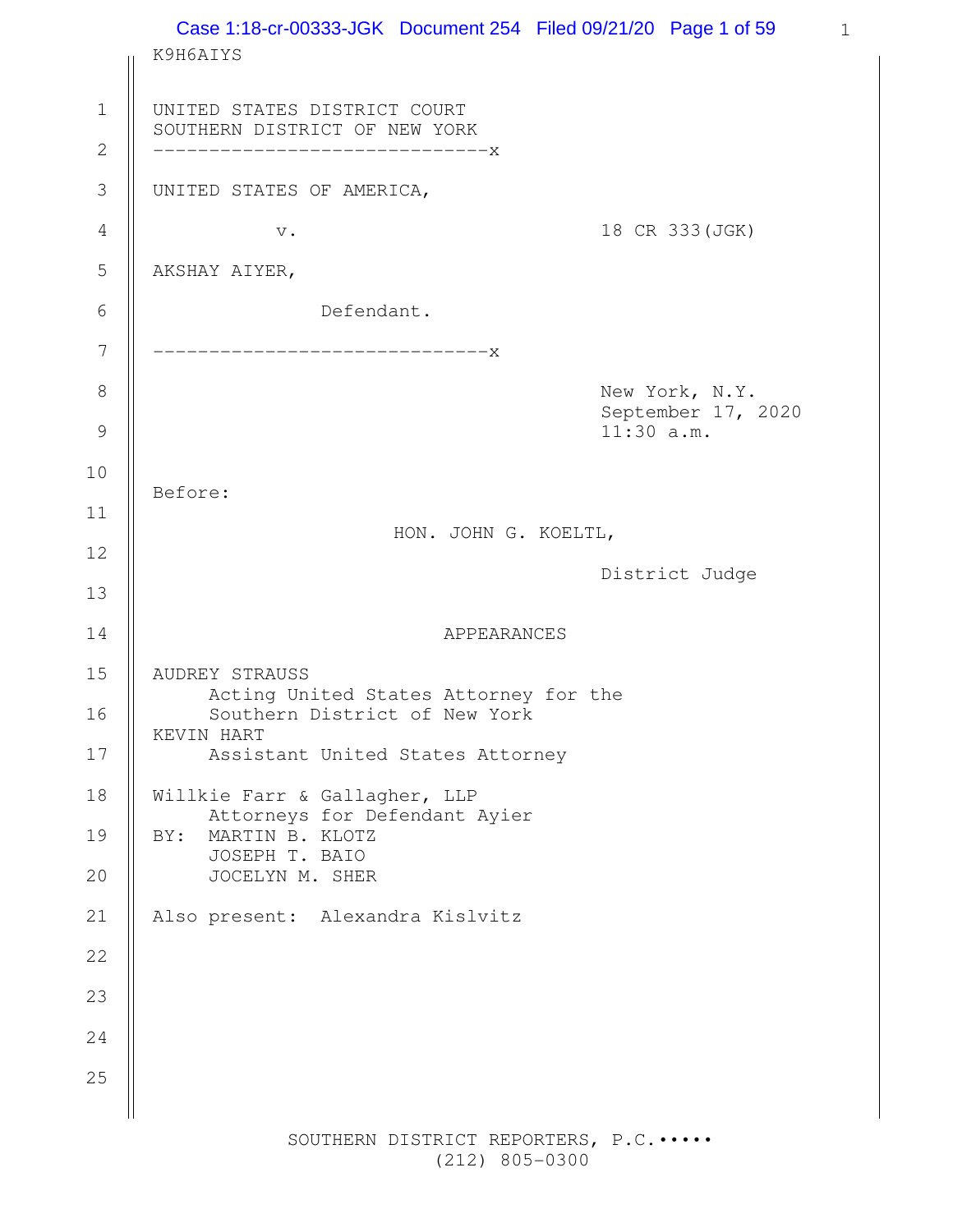K9H6AIYS Case 1:18-cr-00333-JGK Document 254 Filed 09/21/20 Page 2 of 59

(Case called; videoconference) THE DEPUTY CLERK: Will all parties please state who never for the record. MR. HART: Kevin Hart representing the United States, your Honor. MR. KLOTZ: Martin Klotz representing Mr. Aiyer, your Honor. I am here with Joseph Baio and Jocelyn Sher of my office, Mr. Aiyer, the defendant, and Alex Kislvitz. THE COURT: The court reporter is on the phone; is that correct? COURT REPORTER: I am, your Honor. THE COURT: A couple of preliminary matters. We're doing this sentence by Skype video today because there is a national emergency caused by the pandemic. Our chief judge has also declared an emergency. The defendant has consented to doing this proceeding by videoconference. It is necessary to hold the proceeding remotely rather than in person because holding the proceeding in person would seriously jeopardize public health and safety by the presence of so many people in the courtroom. This proceeding cannot be further delayed without serious harm to the interests of justice because the defendant is entitled to a speedy sentence, which has already been delayed. I offered to put the sentence over further to a time 1 2 3 4 5 6 7 8 9 10 11 12 13 14 15 16 17 18 19 20 21 22 23 24

> SOUTHERN DISTRICT REPORTERS, P.C. .... (212) 805-0300

where everyone could be present in court and where we could

25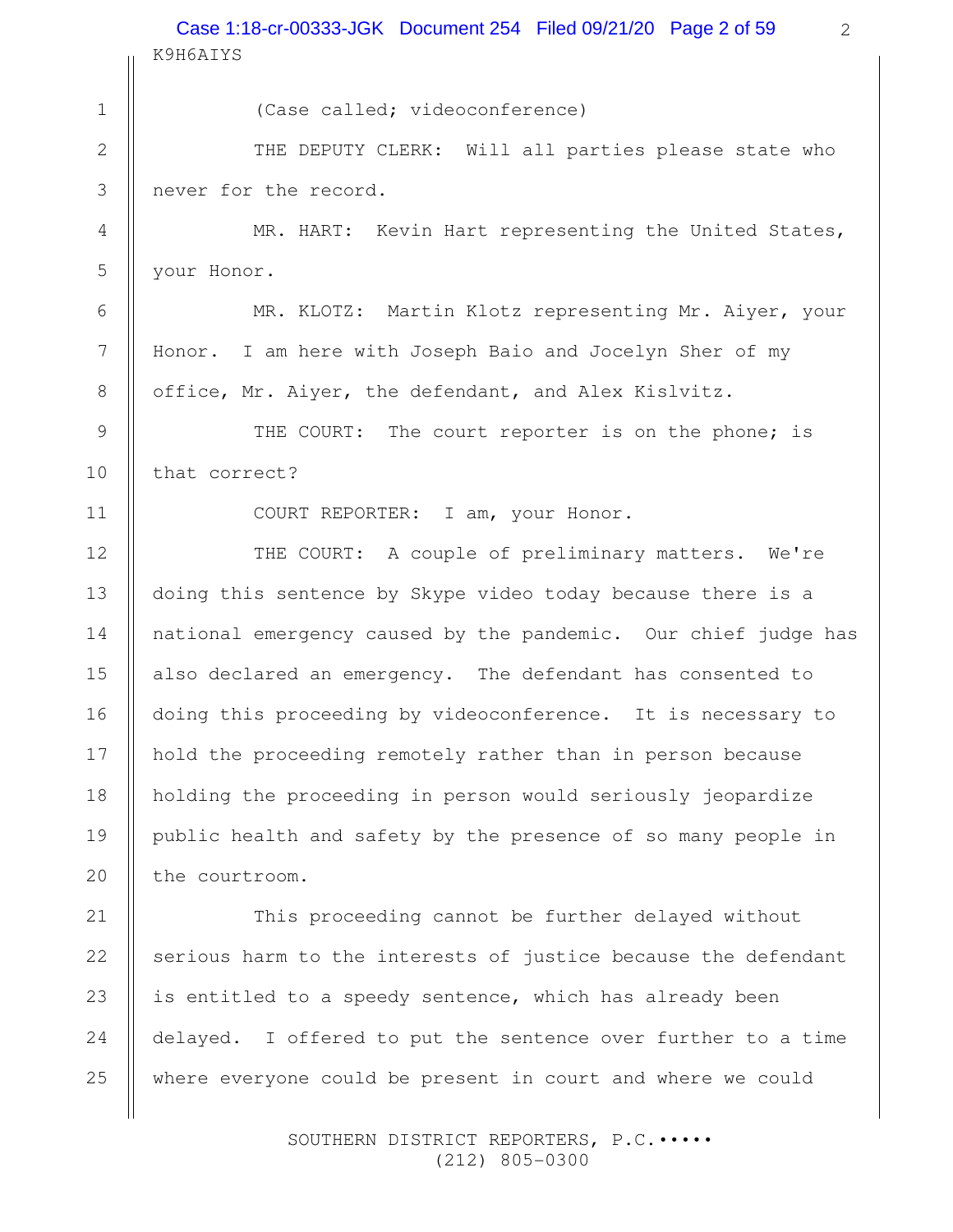# K9H6AIYS Case 1:18-cr-00333-JGK Document 254 Filed 09/21/20 Page 3 of 59

1

2

3

4

5

6

7

8

9

10

11

12

13

make the necessary arrangements, for example, for an additional courtroom to accommodate people; but it was the defendant's preference to go forward today understandably and the defendant is entitled to a speedy sentence. So we're proceeding by videoconference today.

One other preliminary matter. One of my new clerks who started in August worked at a law firm before starting here and had contact with some of the documents related to this case while he was in private practice. Therefore, he has not worked on the sentence at all. Although, he may have been involved in setting up this Skype conference. Nothing about that affects anything that I do in the case. I always bring these issues to the parties' attention and so I have.

I have received the presentence report prepared February 13, 2020, revised March 17, 2020, together with the sentencing recommendation and the addendum. I have received the defendant's sentencing memo dated April 7th, 2020, and supporting documents. I received the government's sentencing memo dated April 17, 2020, and the attachments. I have received the defendant's response dated May 5, 2020. I have received the defense letter dated August 28, 2020, and the government's letter dated September 11th, 2020, which was an amendment of a previous letter. 14 15 16 17 18 19 20 21 22 23

Let me begin with the calculation of the sentencing guideline range. 24 25

> SOUTHERN DISTRICT REPORTERS, P.C.••••• (212) 805-0300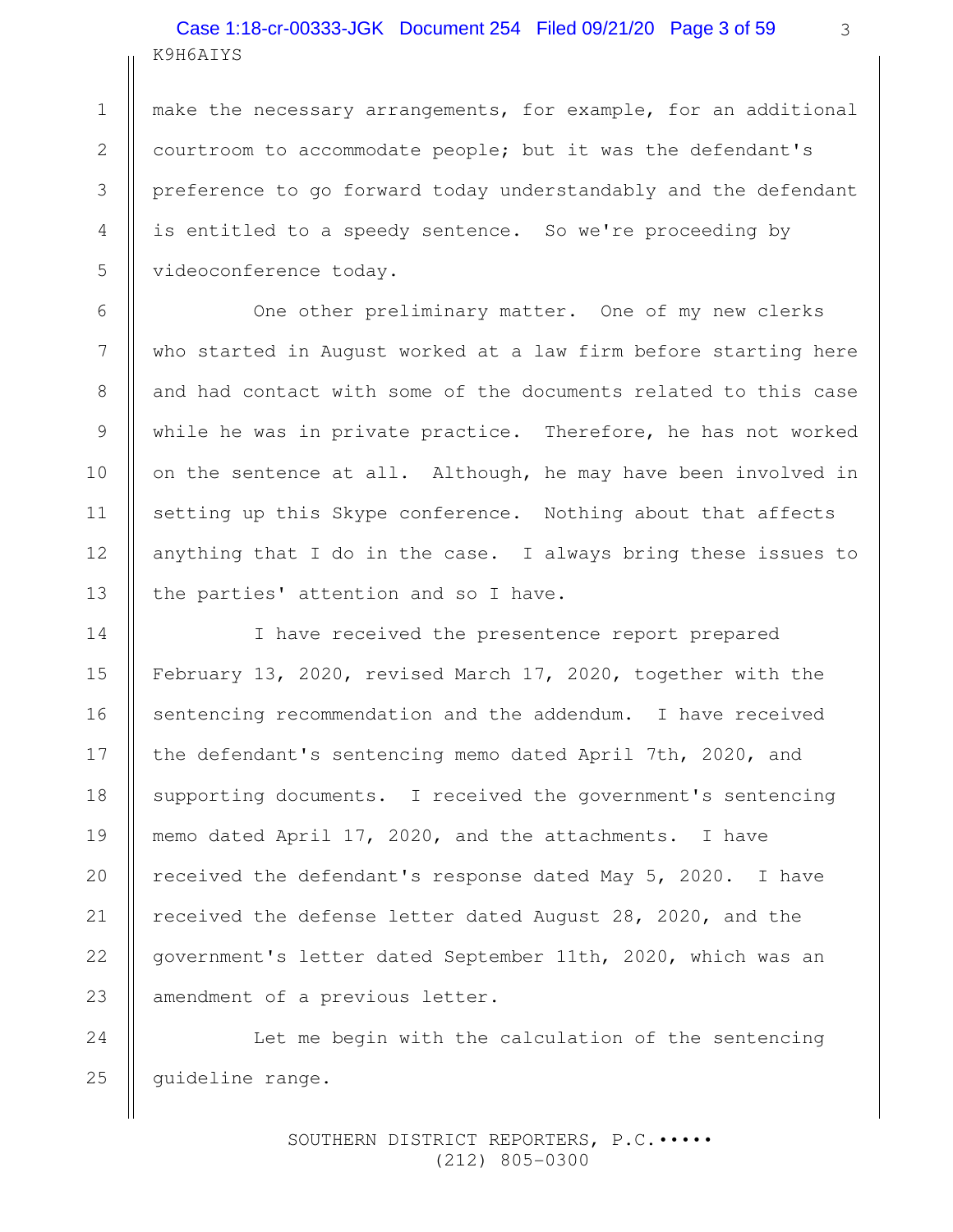# K9H6AIYS Case 1:18-cr-00333-JGK Document 254 Filed 09/21/20 Page 4 of 59

1

2

3

4

5

6

7

8

9

10

11

12

13

14

15

16

17

18

19

20

21

22

23

24

25

By the way, I should pause at the outset. Does anyone want me to make any other findings with respect to sentence or comment on anything that I said so far.

> MR. HART: No comment from the government, your Honor. MR. KLOTZ: No, your Honor.

THE COURT: Okay. Let me begin with the calculation of the sentencing guideline range based on the parties' submissions. I think that that would be the most efficient and fair way to deal with the issues so that I can explain to you based upon all of the papers submitted how I have calculated the guidelines sentencing range. I would then call on each of the parties to find out if there are any other objections to the presentence report and anything that the lawyers and the defendant wants to say with respect to sentence, including anything that they would like to say with respect to a discussion of the 3553(a) factors.

Let me begin with the calculation of the sentencing guidelines range based upon the submissions of the parties. First, there is an error in the presentence report as the government points out. Under the guidelines, the fine range is \$20,000 to \$1 million and so I will make that change on page 24 of the presentence report.

Do the parties agree with that? MR. HART: The government agrees, your Honor. MR. KLOTZ: Yes, your Honor.

> SOUTHERN DISTRICT REPORTERS, P.C. .... (212) 805-0300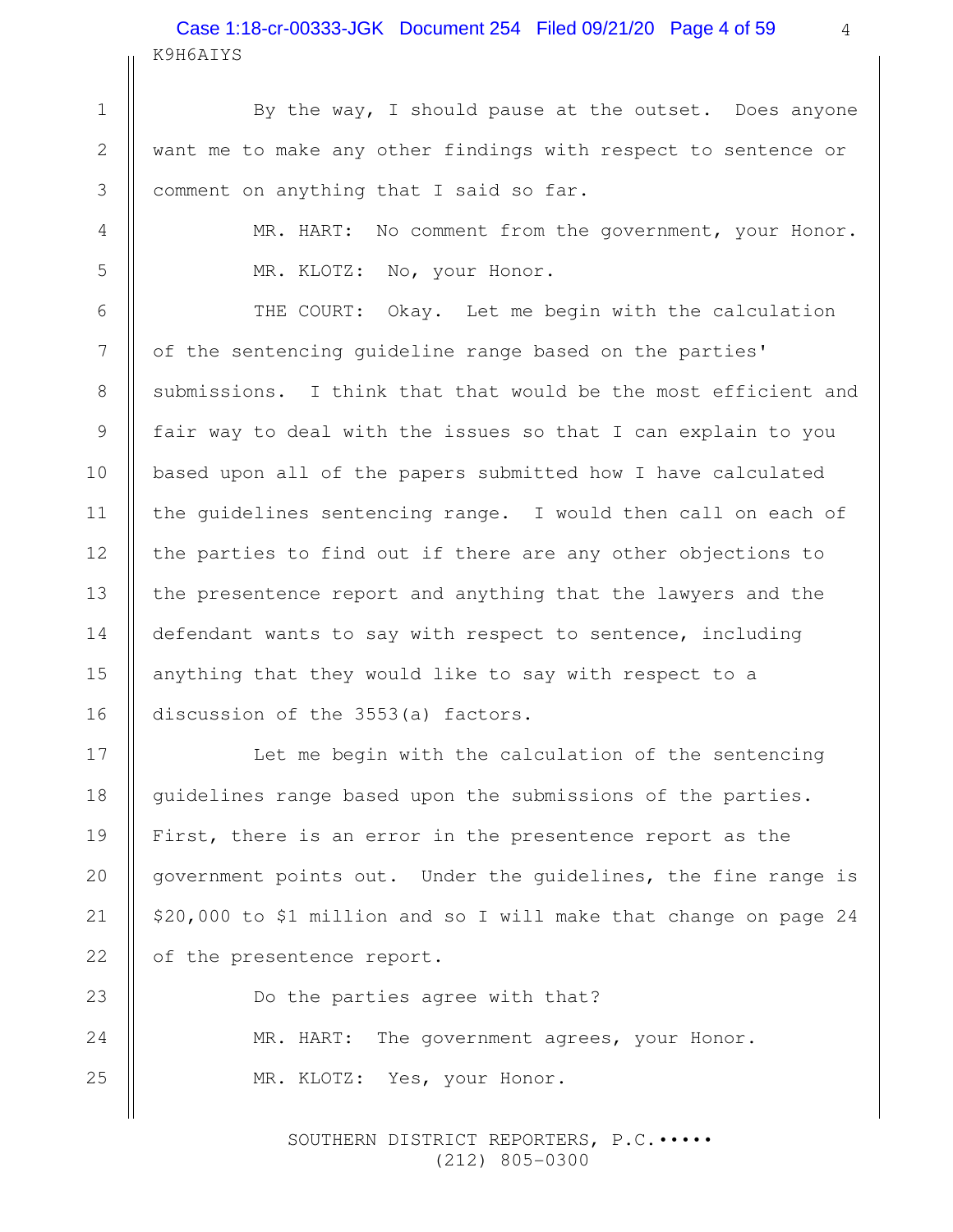# K9H6AIYS Case 1:18-cr-00333-JGK Document 254 Filed 09/21/20 Page 5 of 59

1

2

3

4

5

6

7

8

9

10

11

12

13

14

15

16

17

18

20

21

22

24

25

THE COURT: Now, the presentence report calculates the total offense level as 21, the criminal history category as one, and a guidelines sentencing range of 37 to 46 months. The Probation Office reached this calculation by reaching Section 2R1.1 of the guidelines, the guideline for bid-rigging, price-fixing or market allocation agreements among competitors, which has a base level of 12. The Probation Office added eight levels under 2R1.1(b)(2)(D) based on the volume of commerce attributable to the defendant being more than \$100 million. The Probation Office also added one level under 2R1.(b)(1) because the conduct involved participation in an agreement to submit noncompetitive bids. The Probation Office recommends a downward variance to 24 months' imprisonment.

The defendant raises three objections to the guidelines calculations. First, the defendant contends that there is no evidence of any volume of commerce attributable to the defendant because there is no evidence that the alleged conspiracy actually affected the price of any of the transactions at issue and therefore the 12-level enhancement should be eliminated. Moreover, the defendant argues that if the enhancement were applied, the defendant should be entitled to a downward departure under Section 5K2.0 of the guidelines because the application of the enhancement in this case would be a circumstance not adequately taken into account by the drafters of the guidelines. Second, the defendant contends 19 23

> SOUTHERN DISTRICT REPORTERS, P.C. .... (212) 805-0300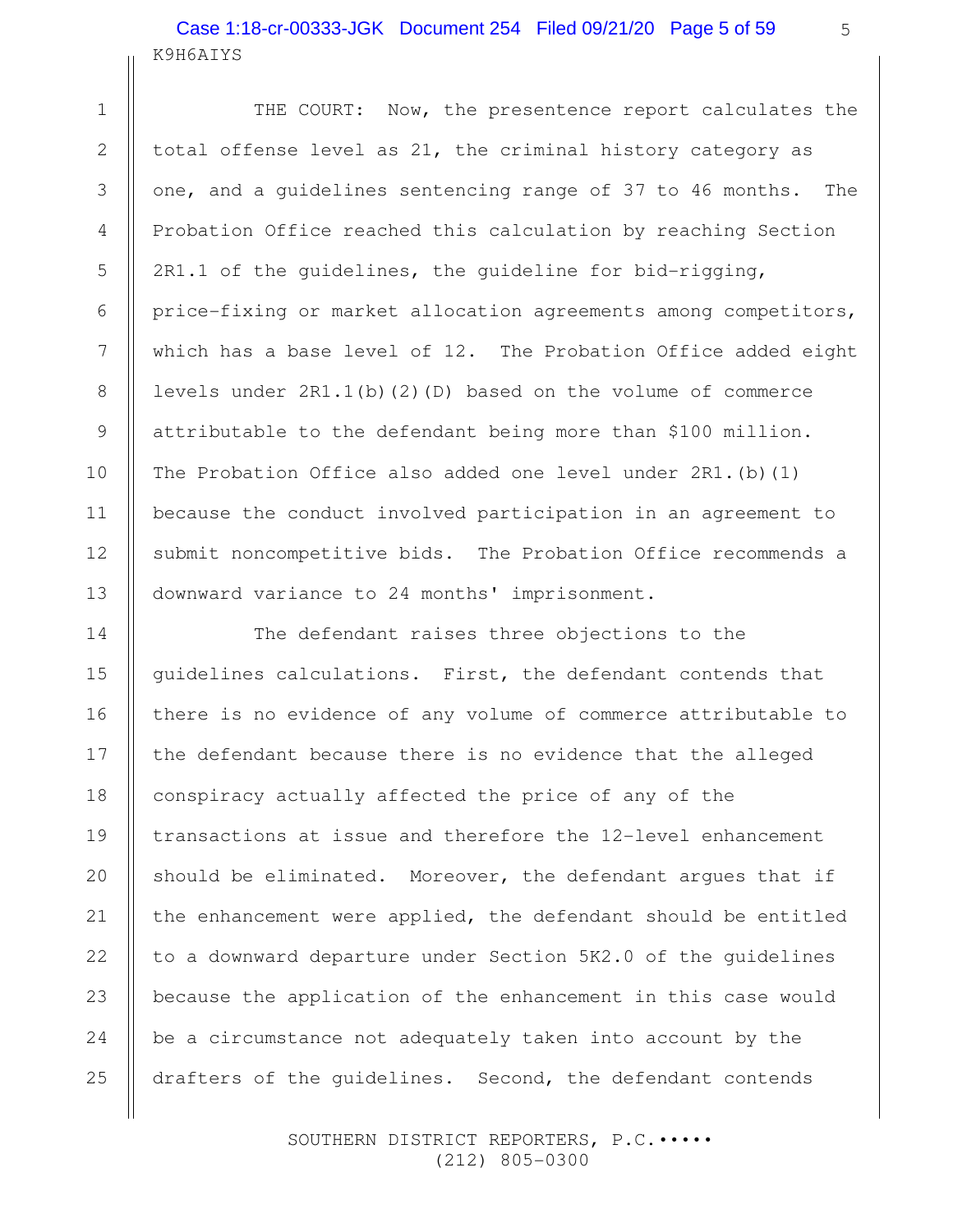# K9H6AIYS Case 1:18-cr-00333-JGK Document 254 Filed 09/21/20 Page 6 of 59

1

2

3

4

5

6

7

8

9

10

11

12

13

14

15

16

17

18

20

21

22

24

25

that there is no evidence that the defendant participated in an agreement to submit noncompetitive bids. Third, the defendant contends that he is entitled to a two-level decrease in the offense level for a minor-role adjustment under Section 3B1.2(b) of the guidelines.

I will take the objections in order. First, with respect to volume of commerce adjustment, I note that the objection is somewhat academic. The Probation Office recommended a downward variance to 24 months. Based on all of the submissions and a consideration of all of the 3553(a) factors, I would not impose a sentence in excess of 24 months. I am not saying I would even impose a sentence of 24 months. I am saying that I would not impose a sentence in excess of 24 months.

The lowest offense level that includes 24 months is offense level 17. All other calculations being the same, that would mean an enhancement for commerce of four rather than eight levels. A four-level enhancement applies if the volume of commerce attributable to the defendant was more than \$10 million. There is no reasonable interpretation of the evidence in this case that does not include a volume of commerce attributable to the defendant in excess of \$10 million. Indeed, individual episodes that were plainly in furtherance of the conspiracy included volumes of commerce done by the defendant in excess of \$10 million; but the Court has an 19 23

> SOUTHERN DISTRICT REPORTERS, P.C. .... (212) 805-0300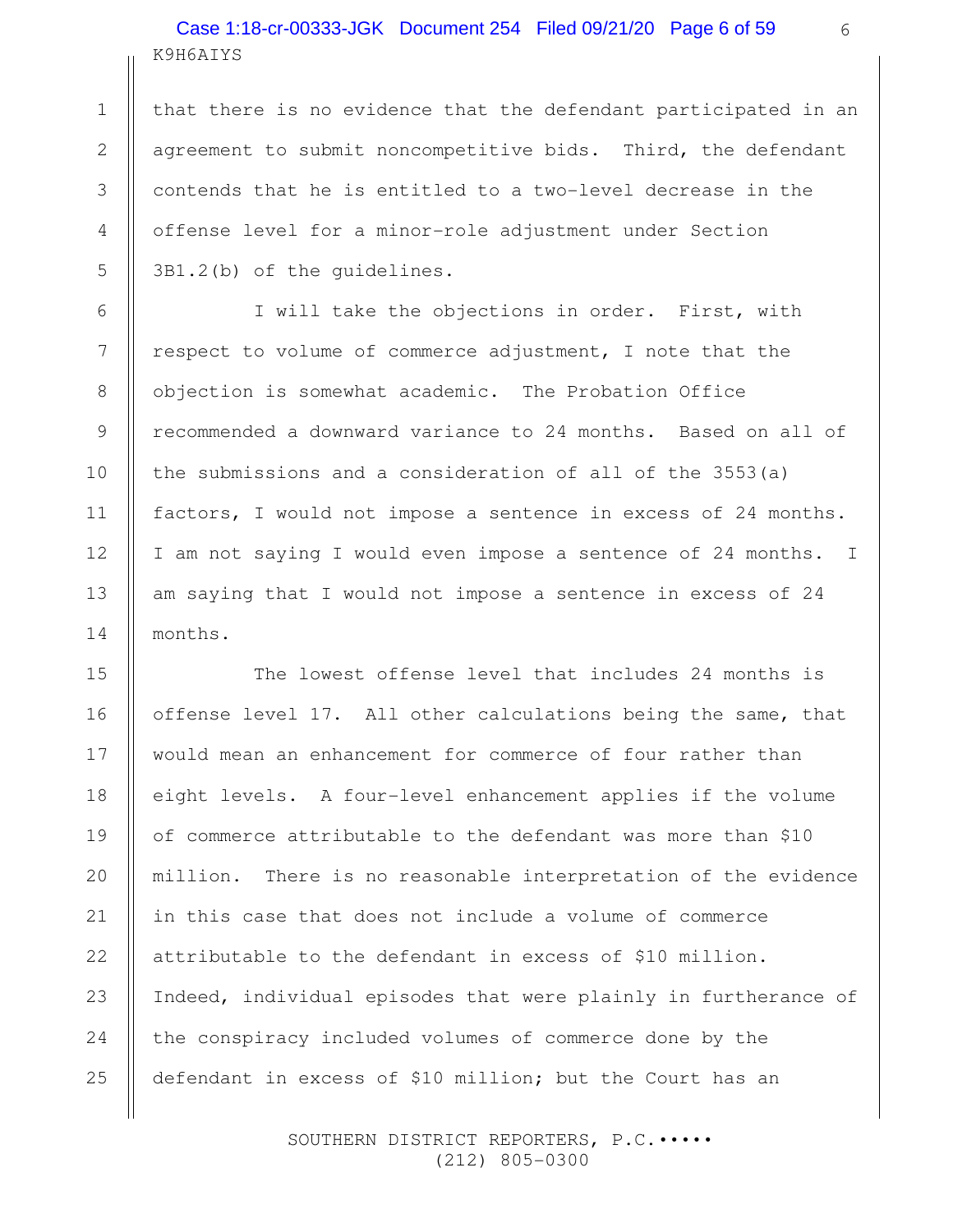# K9H6AIYS Case 1:18-cr-00333-JGK Document 254 Filed 09/21/20 Page 7 of 59

1

2

3

4

5

6

7

8

9

10

11

12

13

14

15

16

18

20

21

22

25

obligation to calculate the guidelines as a starting point in the sentencing process and therefore the Court will do so.

The Court begins with the guidelines. The guideline provides that the various enhancement levels apply if "The volume of commerce attributable to the defendant was more" than the various benchmarks. The guideline provides: "For purposes of this guideline, the volume of commerce attributable to an individual participant in a conspiracy is the volume of commerce done by him or his principal in goods or services that were affected by the violation." However, the guideline does not provide any definition of "the volume of commerce done by him or his principal in goods or services that were affected by the violation."

The background commentary provides some insight. It makes clear that volume of commerce is not the same as profits or actual damages. The background states: "The agreements among competitors covered by this section are almost invariably covert conspiracies that are intended to and serve no purpose other than to restrict output and raise prices and that are so plainly anticompetitive that they have been recognized as illegal per se, i.e., without any inquiry in individual cases as to their actual competitive affect. The offense levels are not based directly on the damage caused or profit made by the defendant because damages are difficult and time-consuming to establish. The volume of commerce is an acceptable and more 17 19 23 24

> SOUTHERN DISTRICT REPORTERS, P.C. .... (212) 805-0300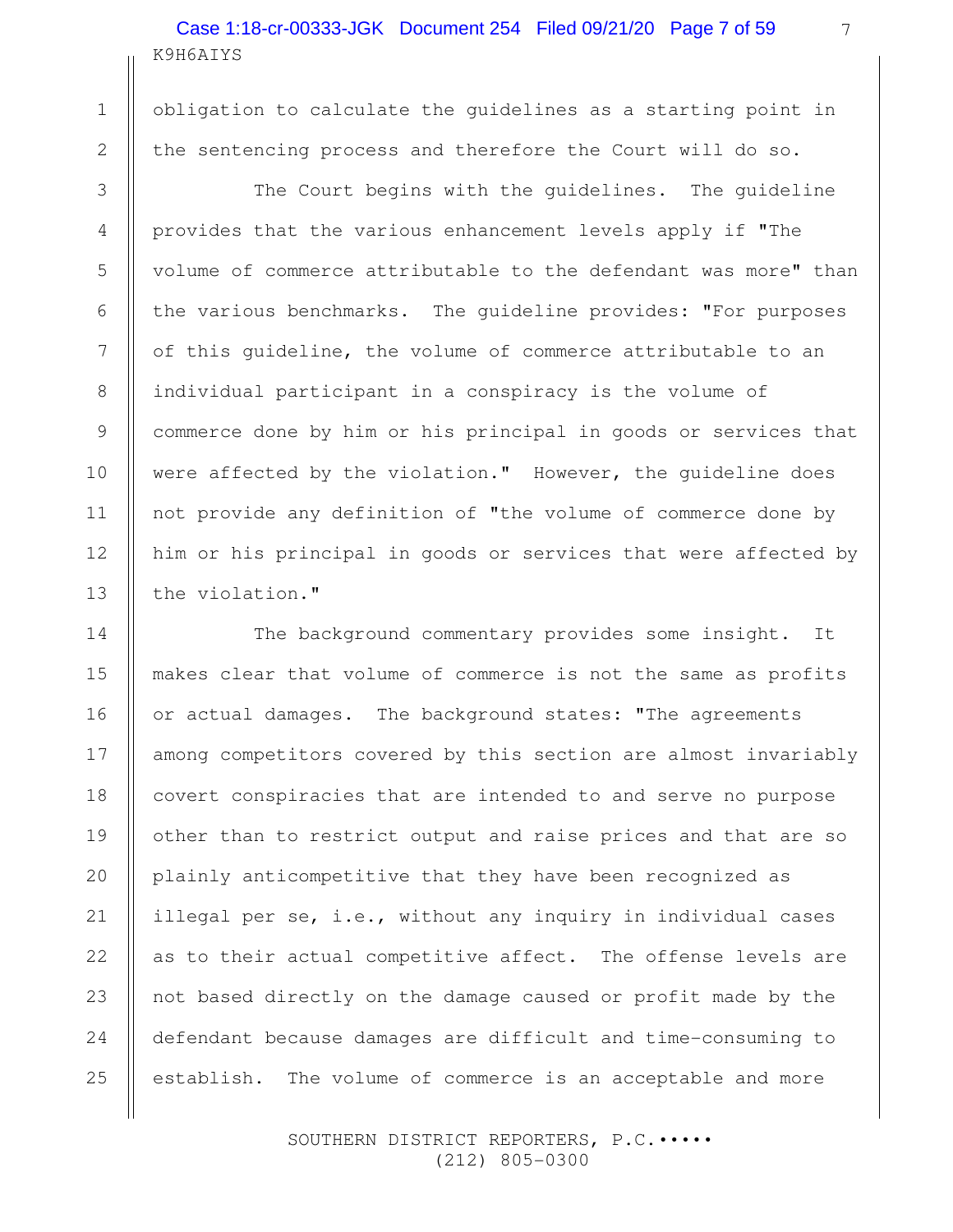K9H6AIYS Case 1:18-cr-00333-JGK Document 254 Filed 09/21/20 Page 8 of 59

1

2

3

4

5

6

7

8

9

10

11

12

13

14

15

16

17

18

19

20

21

22

23

24

25

readily measurable substitute."

The parties agree that the most relevant case to interpret the meaning of a volume of commerce affected by the violation is United States v. SKW Metals & Alloys Inc., 195 F.3d 83 (2d Cir. 1999). In that case, the conspiracy involved an agreement among competitors to set a floor price for ferrosilicon. The Court of Appeals concluded that it was error for the district Court to limit the volume of commerce affected to simply sales that were made at or above the floor price. Id. 90. The Court explained: "While the price-fixing conspiracy is operating and has any influence on sales, it is reasonable to conclude that all sales made by defendants during that period are 'affected by the conspiracy.' Here, once it was found that the price-fixing conspiracy was successful during two periods, it was error to calculate the affect on commerce solely in terms of sales that were made at or above the target price without considering as well the sales prices that were influenced without hitting or exceeding the target price or sales that were affected in other ways." Id.

The Court of Appeals also rejected the government's argument in SKW that all sales during the period of the conspiracy should be included because it was possible that there could be a conspiracy with an overt act that "fails to influence market transactions." Id. 91.

The government in this case does not commit the error

SOUTHERN DISTRICT REPORTERS, P.C. .... (212) 805-0300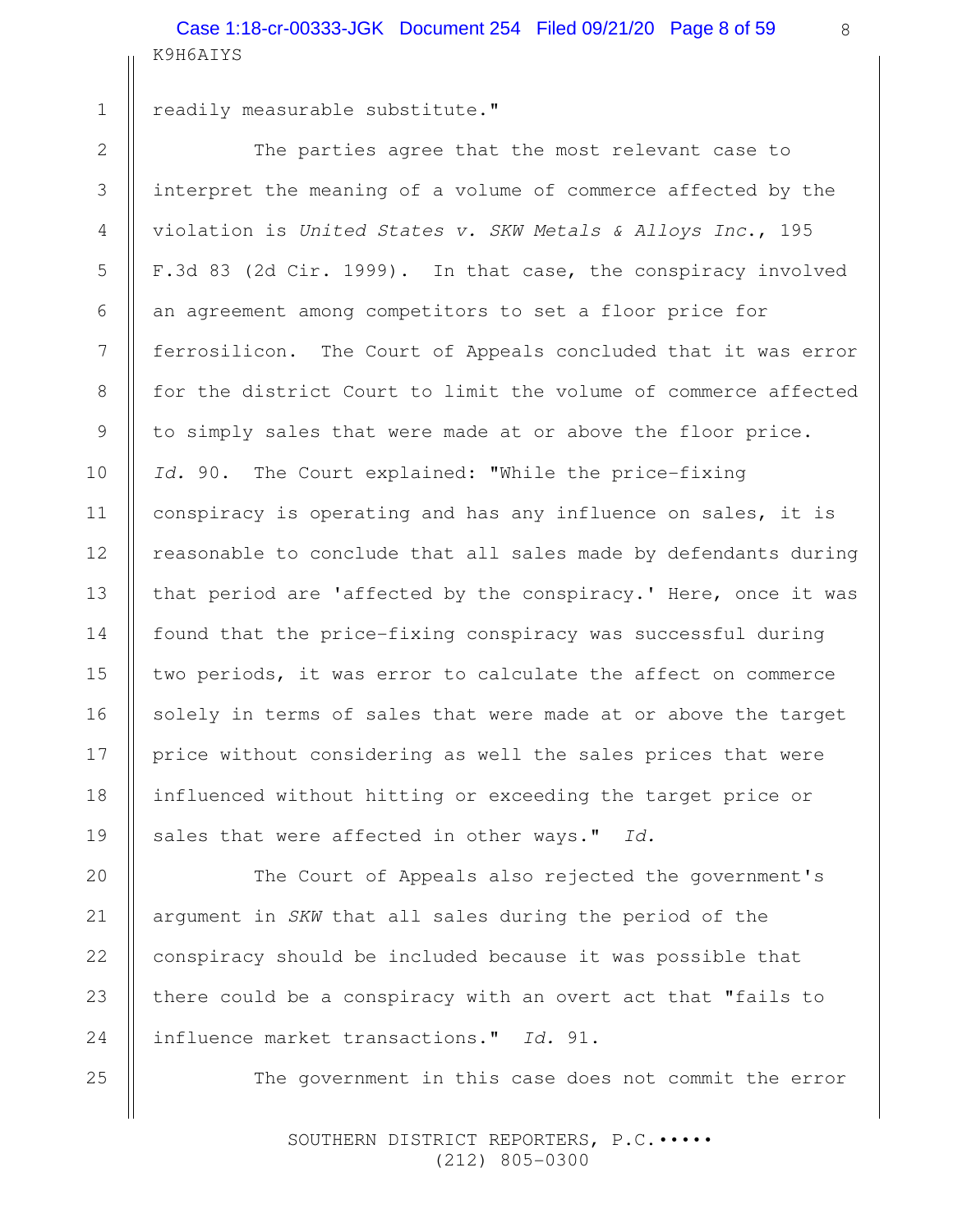# K9H6AIYS Case 1:18-cr-00333-JGK Document 254 Filed 09/21/20 Page 9 of 59

1

2

3

4

5

6

7

8

9

10

11

12

13

14

15

that the Court of appeals pointed out the government had committed in this case because it does not seek to include the total volume of transactions that the defendant engaged in in the Forex market for CEEMEA currencies during the period of the conspiracy. Rather, the government has focused on 14 transactions, the total volume of commerce for the defendant of \$231,426,386. The government's calculation is based on the trial exhibits and the expert summary and is reasonable. It includes the volume of the transactions as reflected in the trial exhibits based on the volume from the beginning of the conversations among the conspirators about a transaction in furtherance of the conspiracy to the end of the transaction. The defendant contends in each case that there was not in fact any affect on price and that the defendant did not intend to violate the law.

In analyzing those transactions, the touchstone is the guidance of the Court of appeals in the SKW case that the issue is whether the sales prices were influenced or the sales were affected in other ways. The Court of Appeals further explained: "A conspirator profits from an agreement to fix prices when the conspiracy is incrementally successful at impacting the terms of trade or at elevating the price above the punitive market price regardless of whether the target price is achieved. A finding as to the volume of affected commerce does not require a sale-by-sale accounting or an 16 17 18 19 20 21 22 23 24 25

> SOUTHERN DISTRICT REPORTERS, P.C. .... (212) 805-0300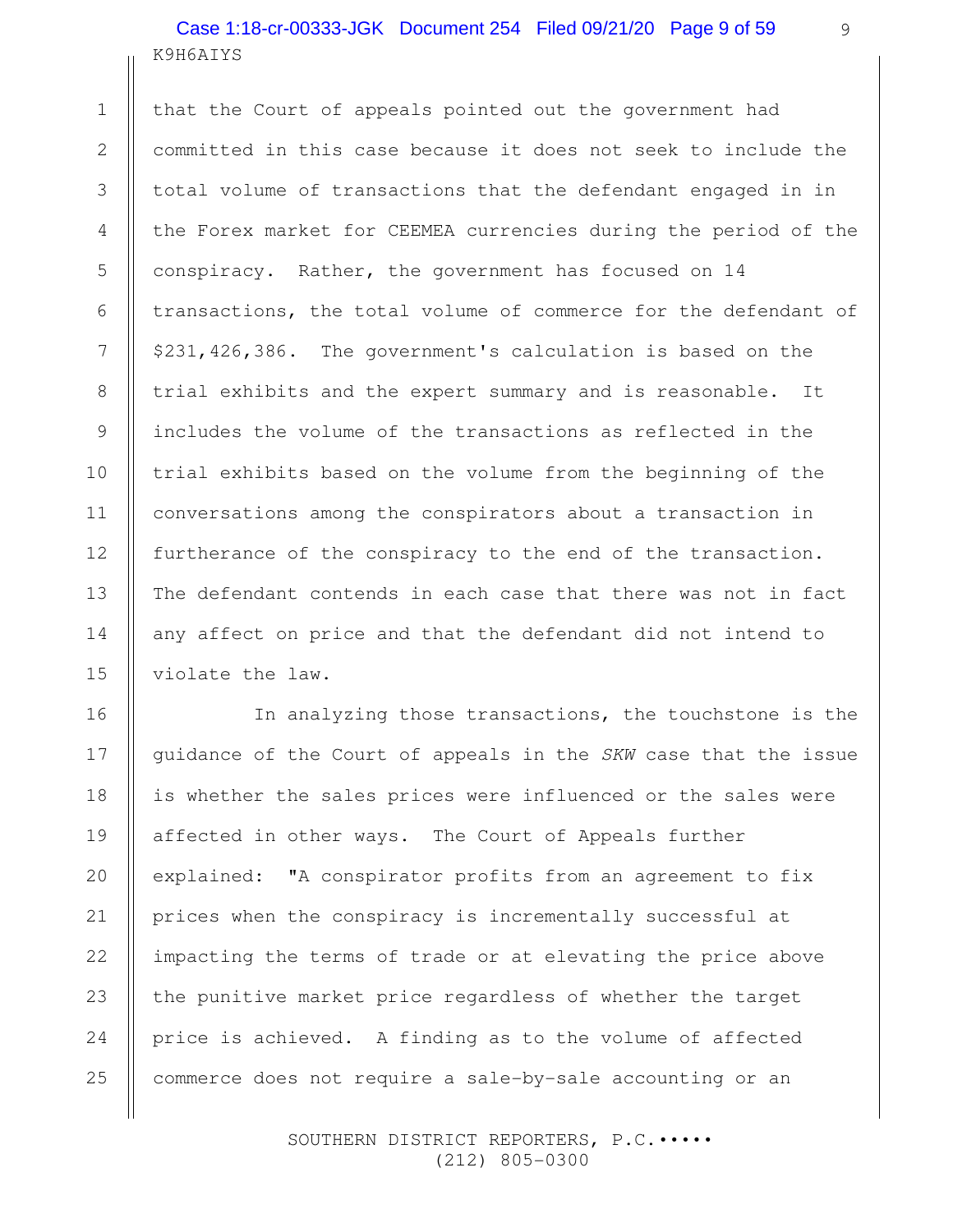# K9H6AIYS Case 1:18-cr-00333-JGK Document 254 Filed 09/21/20 Page 10 of 59

1

2

3

4

5

6

7

8

9

10

11

12

13

14

15

16

17

econometric analysis or expert testimony. The Court may consider the goals of the conspiracy and the steps taken to implement it, the market share of the conspirators, and the persons with whom they transacted business and may otherwise deduce the affect on commerce from the pressures brought to bear on it." Id. 91.

The Court has already exhaustively examined the evidence in this case and found that there was more than sufficient evidence to find that the government proved beyond a reasonable doubt that the defendant was a member of a conspiracy to fix prices and rig bids in the market for CEEMEA currencies. The defendant and his co-conspirators worked for four of the largest banks in the market and dealt with large sophisticated customers who expected that the banks would compete to offer them the best prices when in fact the conspirators did not compete but conspired to fix prices and rig bids.

In its lengthy submission, the defendant repeats the arguments that the Court rejected in denying the motion for acquittal or a new trial. It is unnecessary to repeat all of the arguments here, particularly in view of the Court of Appeals' admonition that a finding of the volume affected does not require a sale-by-sale accounting. However, it is useful to illustrate several of the transactions to justify an enhancement for a volume of more than \$100 million of commerce 18 19 20 21 22 23 24 25

> SOUTHERN DISTRICT REPORTERS, P.C. .... (212) 805-0300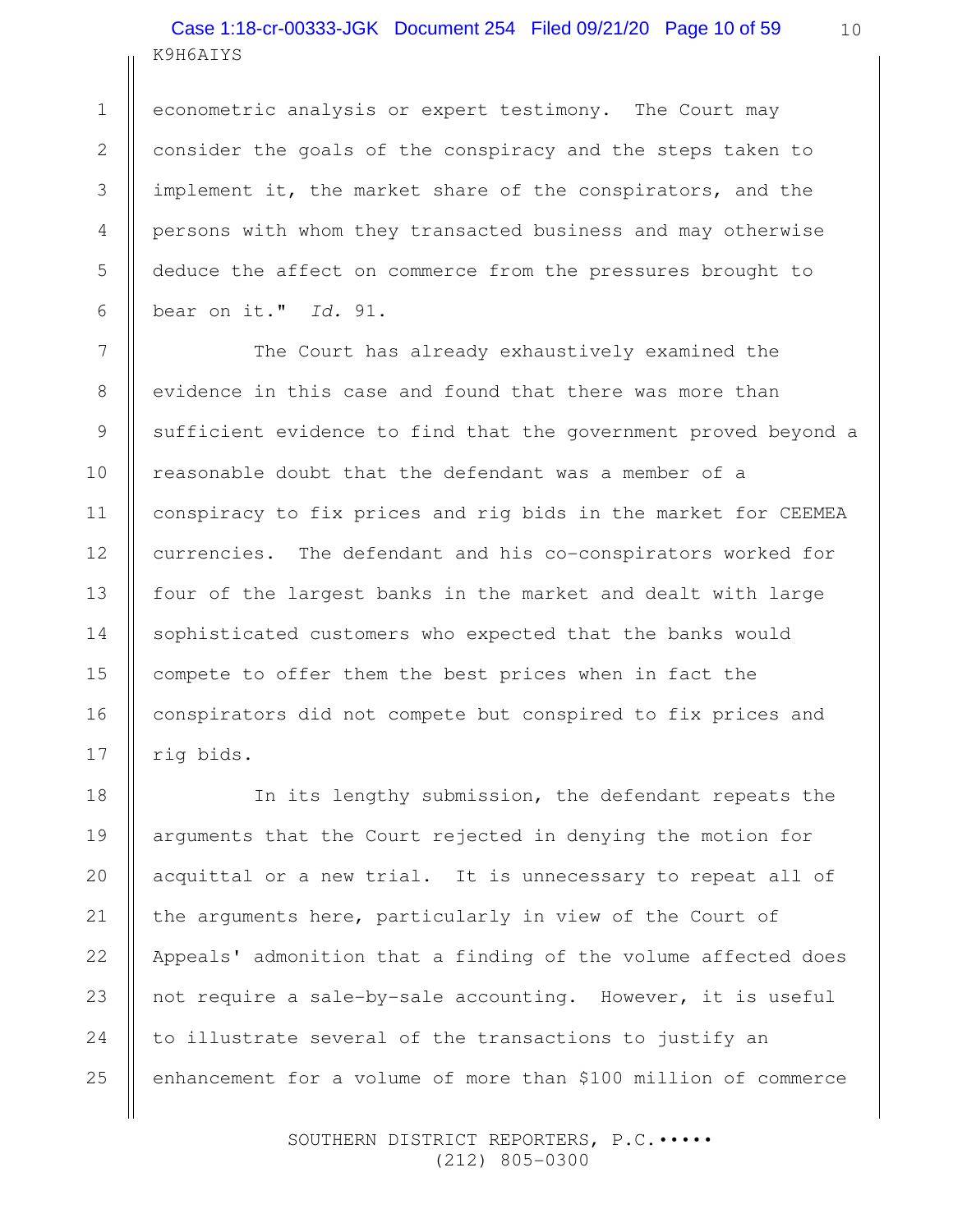# K9H6AIYS Case 1:18-cr-00333-JGK Document 254 Filed 09/21/20 Page 11 of 59

done by the defendant that was affected by the conspiracy. In doing this summary, I have relied on some of the transactions used by the government in its calculation and which were discussed at length in the Court's prior opinion.

In the October 14, 2010, transaction that the Court analyzed in its prior opinion, the Court explained how the defendant and Katz worked together to move the price of a dollar-ruble pair higher to their benefit and to the disadvantage of a customer. This transaction involved \$5,493,960 for the defendant. On November 4, 2010, the defendant and Katz coordinated their bids to a customer for a dollar-ruble transaction so that Katz would show a slightly lower price and the defendant would get the transaction. By showing a slightly lower price, Katz was also able to show that he was giving a competitive bid or apparently to the customer giving a competitive bid. It was after this transaction that Katz commented to the defendant, "Conspiracies are nice," and defendant said, "Ha, ha, ha. Probably shouldn't put on Perma chat." The volume of commerce involved for the defendant was \$29,617,619.

The defendant claims that no volume of commerce was involved because the defendant did not change the bid that he had originally quoted to Katz. That ignores the admonition of the Court of appeals that sales may be affected in ways other than price. The SKW court did not deal directly with a

> SOUTHERN DISTRICT REPORTERS, P.C. .... (212) 805-0300

25

1

2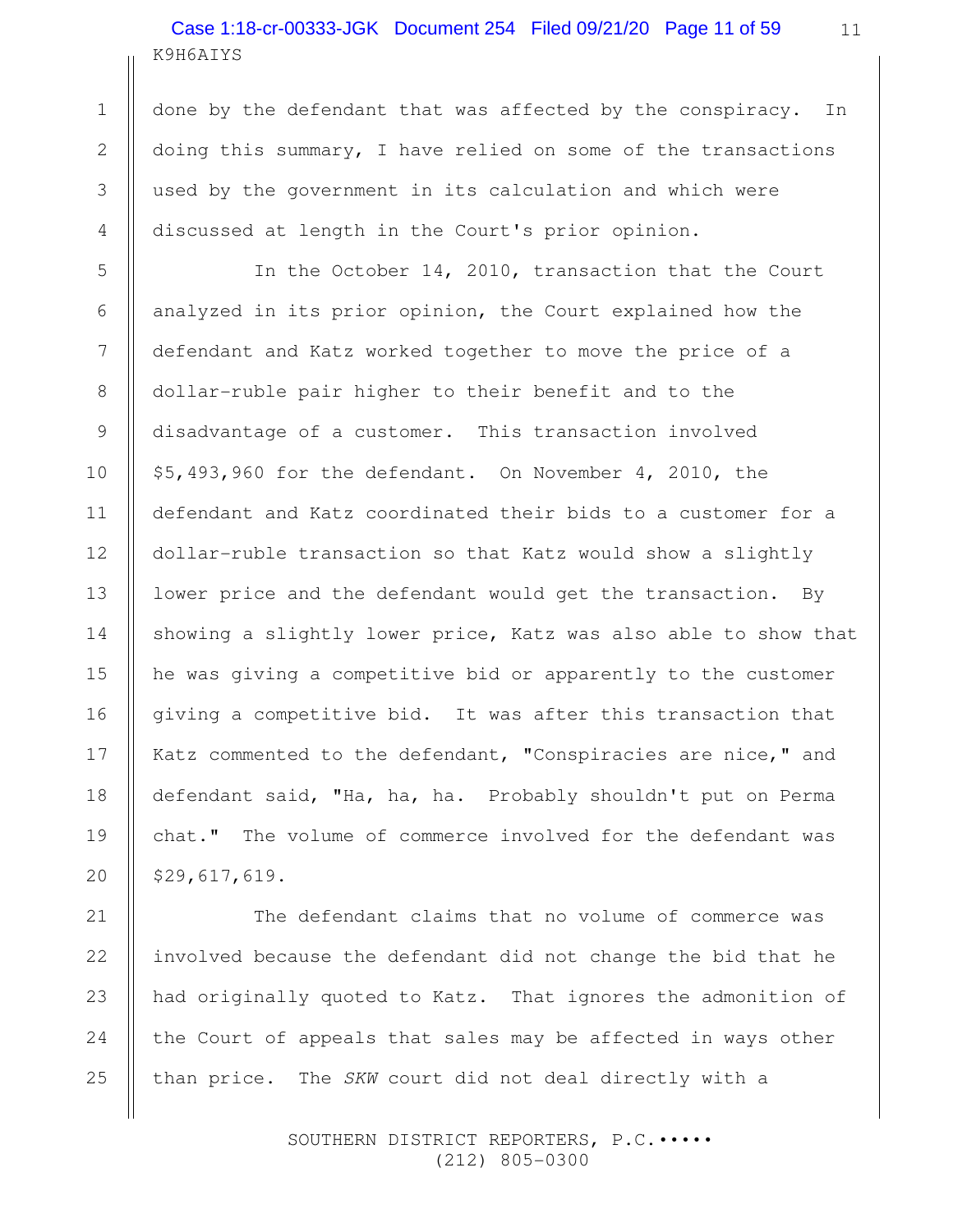# K9H6AIYS Case 1:18-cr-00333-JGK Document 254 Filed 09/21/20 Page 12 of 59

bid-rigging conspiracy, but if conspirators agree that one conspirator will get the sale and another conspirator is to bid in a way to appear to be competitive, a deliberately loose bid, the terms of the sale are plainly affected, namely, who gets the bid. This amount should also be included in the volume of commerce affected for the defendant.

On December 21, 2001, both the defendant and Katz were short dollars against the Turkish lira, which meant that they would both profit if the price of dollars fell to essentially buy dollars against the Turkish lira at a lower price. The defendant and Katz agreed that Katz would hide the defendant's buying interest in the dollars against lira in order to prevent pushing the price of dollars higher. After a customer transacted with Katz, Katz then sold \$3 million to the defendant, which meant as Katz testified the plan worked. The volume of commerce involved in this transaction for the defendant was \$10 million.

On January 18, 2012, the defendant together with Cummins and Katz pushed the price of the dollar-rand pair lower so that the defendant would trigger a stop-loss order that he had from Putnam Investments. The stop-loss order was in fact triggered. At the end of the day, the defendant told Cummins and Katz on the Bloomberg Chat: "BTW"-- by the way- "salute to the first coordinated czar effort," to which Katz responded, "Yep. Many more to come." 25

> SOUTHERN DISTRICT REPORTERS, P.C. .... (212) 805-0300

1

2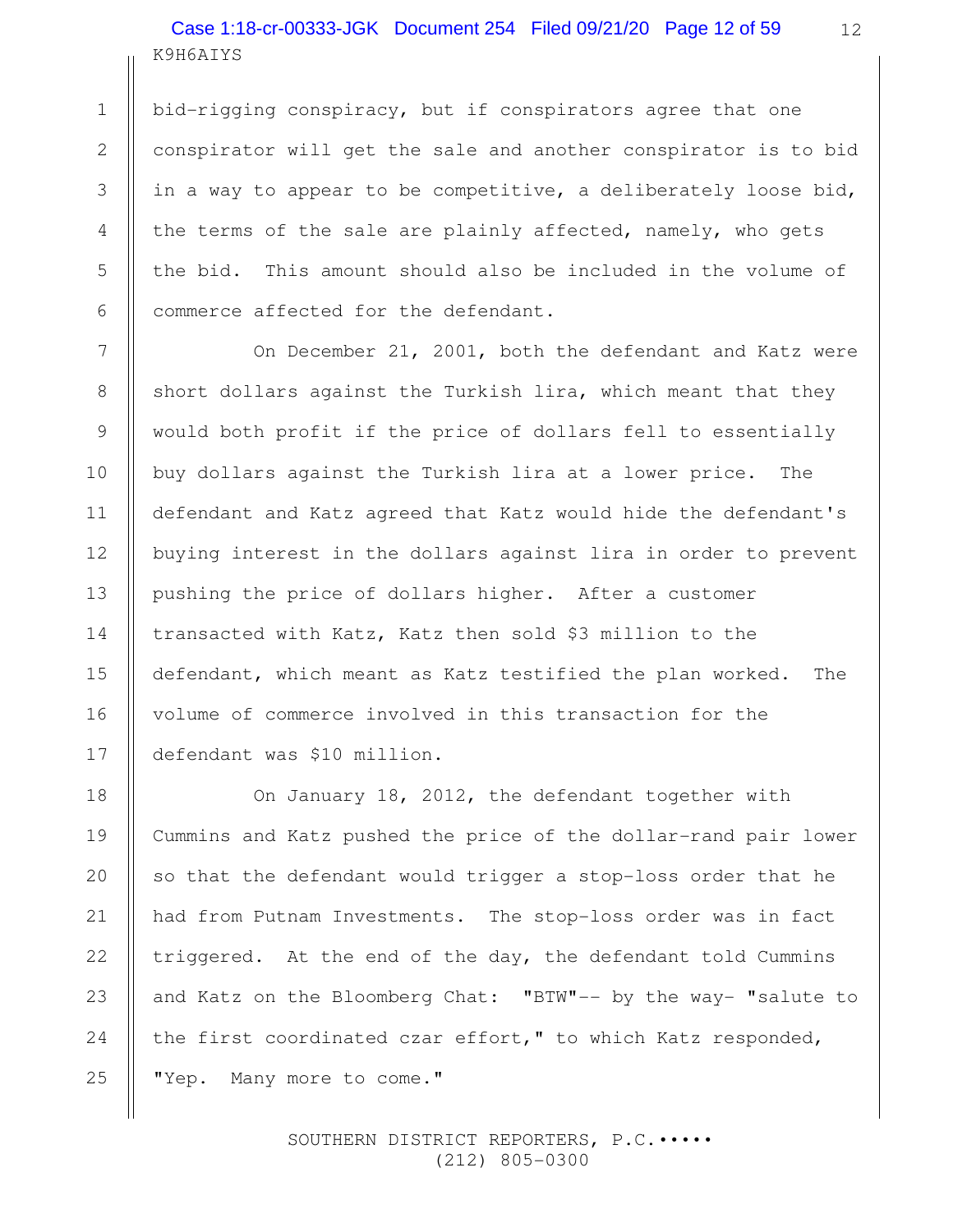### K9H6AIYS Case 1:18-cr-00333-JGK Document 254 Filed 09/21/20 Page 13 of 59

The defendant attempts to discount this transaction by arguing that he acted prudently in selling in view of market conditions and that the stop-loss would have been triggered in any event. None of these arguments eliminate the volume of commerce that the defendant engaged in in a successful coordinated effort with his co-conspirators to drive the price down and thereby trigger the stop-loss order for his client. The volume of commerce attributable to the defendant from this effort is \$46,325,807.

On February 28th, 2012, the defendant, Williams and cummins had each received a request from the same customer to sell dollars in exchange for rubles in a forward transaction. Williams was showing a price of 29.05, Cummins was showing 29.06 and the defendant was showing 29.10, the best price for the customer. Based on the information, the defendant moved his price to 29.08 -- better for him and worse for the customer; but the defendant knew he could win the bid, which he did, because he knew the prices of his competitors. After the defendant won the bid, he shared the information with the others. Plainly the price of the transaction was affected by the conspiracy. The volume of commerce affected was \$5 million.

There were two transactions on May 20, 2013, that were discussed in the Court's prior opinion. In one transaction the defendant was short Euros against the Czech koruna and sought 24 25

> SOUTHERN DISTRICT REPORTERS, P.C. .... (212) 805-0300

1

2

3

4

5

6

7

8

9

10

11

12

13

14

15

16

17

18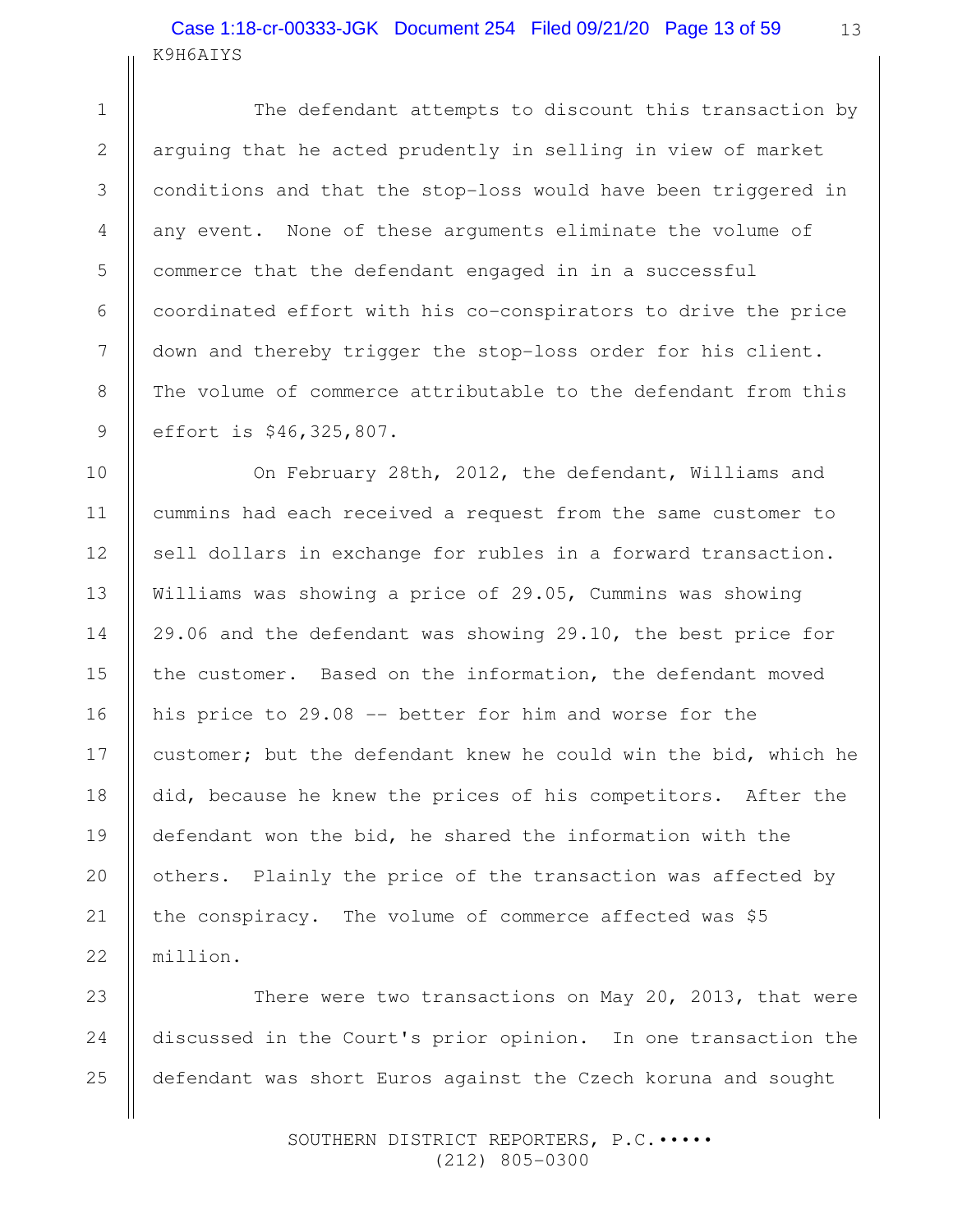# K9H6AIYS Case 1:18-cr-00333-JGK Document 254 Filed 09/21/20 Page 14 of 59

to buy Euros. Katz had been buying Euros and the defendant told Katz to "stop running this Euro-Czech in my face." Katz responded by canceling his trade in order to keep the price lower for the defendant. The volume of commerce from this transaction was \$2,690,500.

In a second transaction that day, the defendant and Katz needed to buy Turkish lira in exchange for dollars. After they realized that the defendant needed the larger amount, Katz told the defendant to go ahead of him and the defendant then traded in the market. The total amount of commerce involved in this transaction was \$3 million for the defendant. The combined total of these transactions was \$5,569,500.

The combined total of the volume of commerce for the defendant involved in these transactions was \$102,006,886 which supports the Probation Office adjustment of eight levels for a volume of commerce done by the defendant that were affected by the violation. I have relied on the transactions that were discussed at length in this Court's prior opinion denying the motion for a judgment of acquittal and for a new trial and that the government included in its calculation in its sentencing memorandum and the attached exhibits. My descriptions were in turn based on the trial record.

I appreciate that the government relied on additional transactions and concluded that the volume of commerce was in excess of \$230 million. However, it is unnecessary to discuss 23 24 25

> SOUTHERN DISTRICT REPORTERS, P.C. .... (212) 805-0300

1

2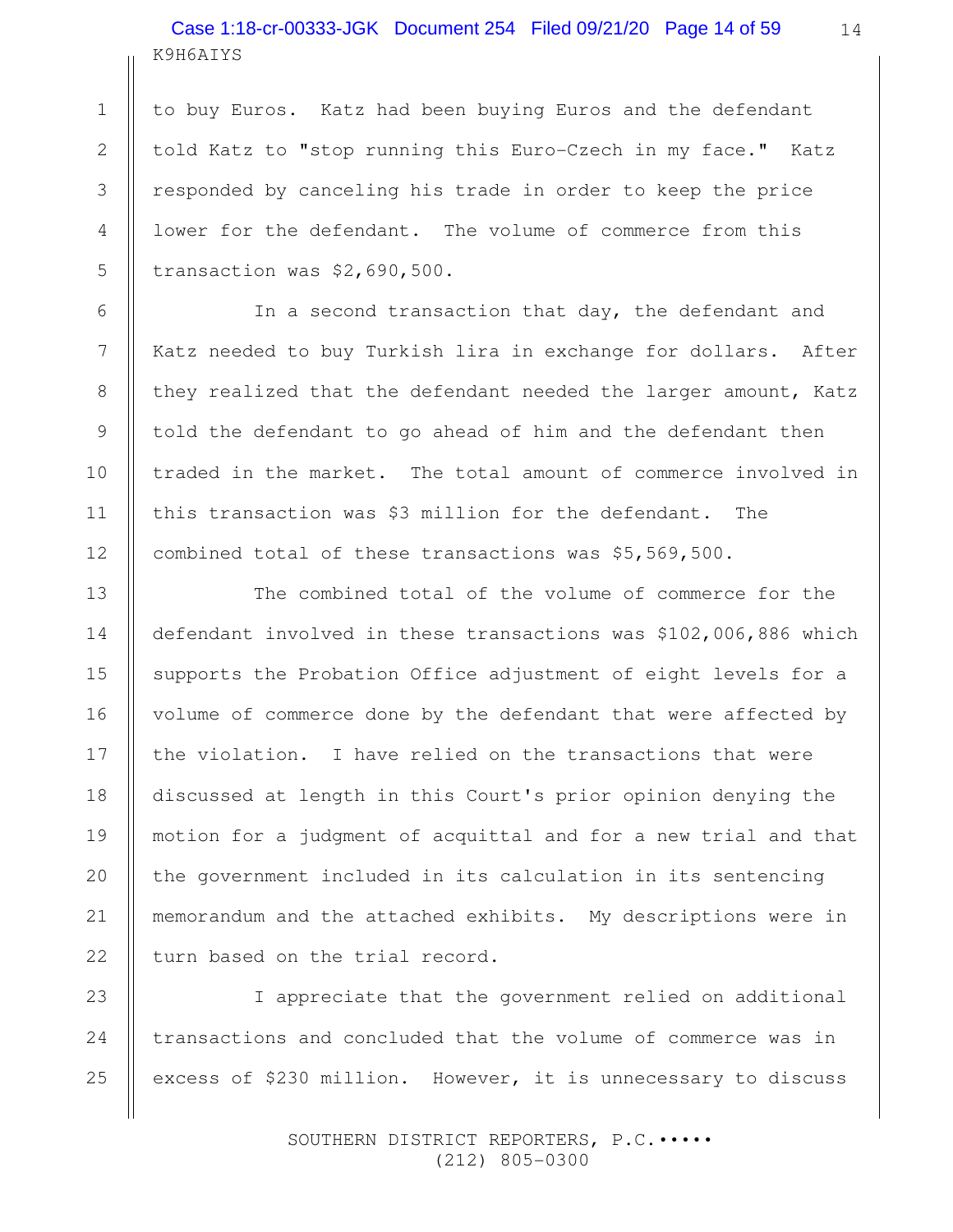### K9H6AIYS Case 1:18-cr-00333-JGK Document 254 Filed 09/21/20 Page 15 of 59

1

2

3

4

5

6

7

8

9

10

11

12

13

14

15

16

17

18

19

20

and analyze the additional transactions because an enhancement of eight levels is triggered by a volume of commerce attributable to the defendant of more than \$100 million. Moreover, it is useful to note that an adjustment of four levels applies for a volume of commerce in excess of \$10 million and an adjustment of six levels is triggered by a volume of commerce in excess of \$50 million. To analyze further transactions would truly be academic at this point.

The defendant seeks a downward departure under Section 5K2.0.

I should say not only academic but would not affect the Court's sentence in any way.

The defendant seeks a downward departure under Section 5K2.0 of the guidelines on the grounds that using the volume of commerce results in a circumstance not adequately taken into account by the guidelines for substantially in excess of that taking into account by the guidelines particularly because the defendant's profits were so much less than the volume of commerce. There is no basis for such a departure. The volume of commerce was plainly a carefully crafted adjustment.

The background commentary explains that "tying the offense level to the scale or scope of the offense is important in order to ensure that there is an incentive to desist from a violation once it has begun. The offense levels are not based directly on the damages caused or profit made by the defendant 21 22 23 24 25

> SOUTHERN DISTRICT REPORTERS, P.C. .... (212) 805-0300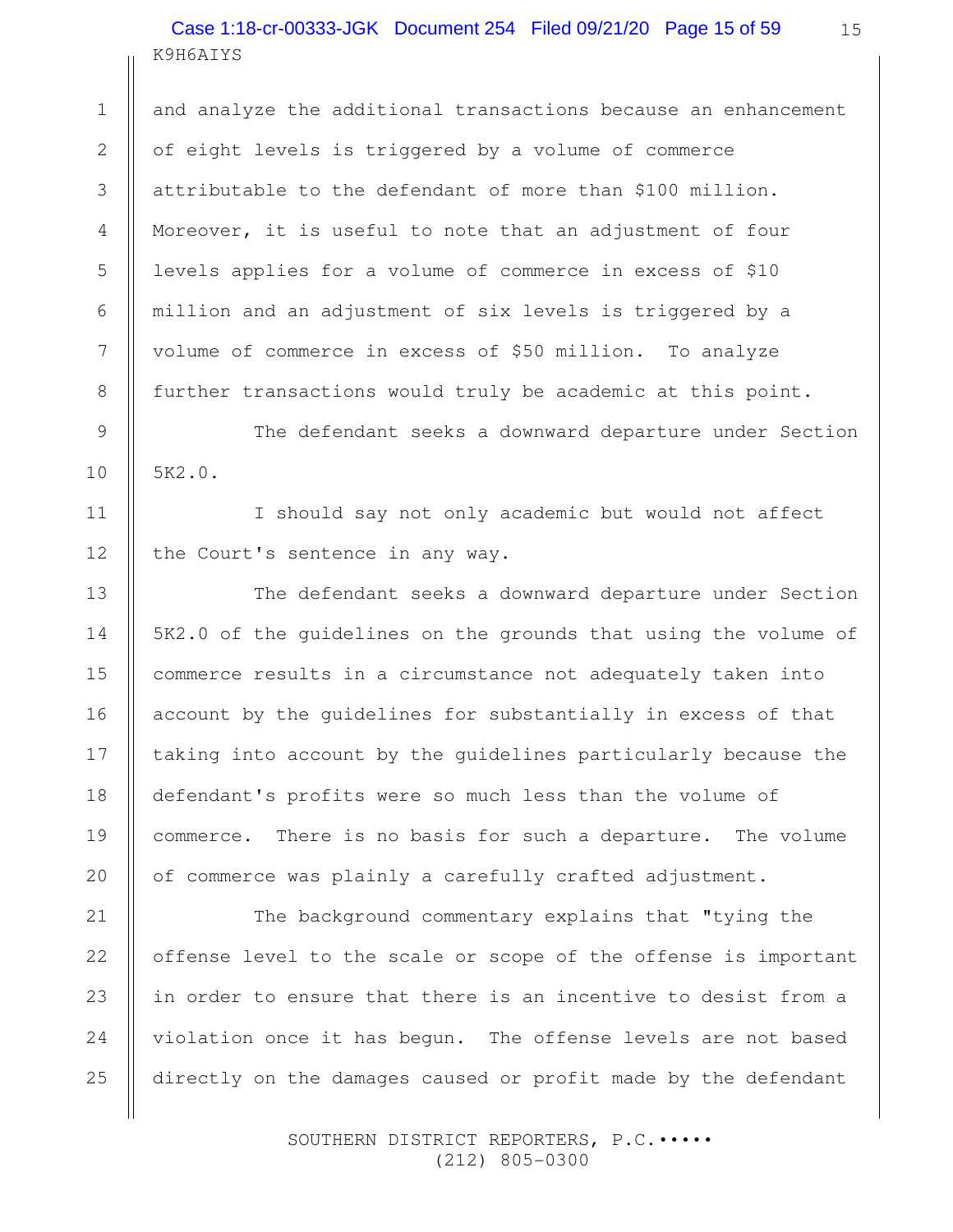# K9H6AIYS Case 1:18-cr-00333-JGK Document 254 Filed 09/21/20 Page 16 of 59

because damages are difficult and time-consuming to establish. The volume of commerce is an acceptable and more readily measurable substitute." Nor is the defendant correct that the scope of the adjustment is a circumstance not adequately taken into account by the guidelines.

The scope of the defendant's conspiracy was vast and it compromised the integrity of an important marketplace and harmed customers who mistakenly thought that they were dealing with honest competitors. The scope of the enhancement should not be reduced simply because the defendant dealt in transactions involving millions of dollars. Therefor, the defendant's objection to the eight-level adjustment is overruled.

The defendant objects to the one-level adjustment for "conduct that involved participation in an agreement to submit noncompetitive bids" pursuant to  $2R1.$  (b)  $(1)$ . Initially the defendant argued that this enhancement should only apply to schemes involving bid rotation. The application notes to the guidelines did refer to bid rotation as one example where if the defendant did not in turn win a bid, there would be no volume of commerce for the defendant although the defendant contributed to the harm from the scheme and the Court should consider a sentence near the top of the guideline range in such a case  $(n, 6)$ . However, the quidelines do not suggest that that is the only example of an agreement to submit 17 19 23 24 25

> SOUTHERN DISTRICT REPORTERS, P.C. .... (212) 805-0300

1

2

3

4

5

6

7

8

9

10

11

12

13

14

15

16

18

20

21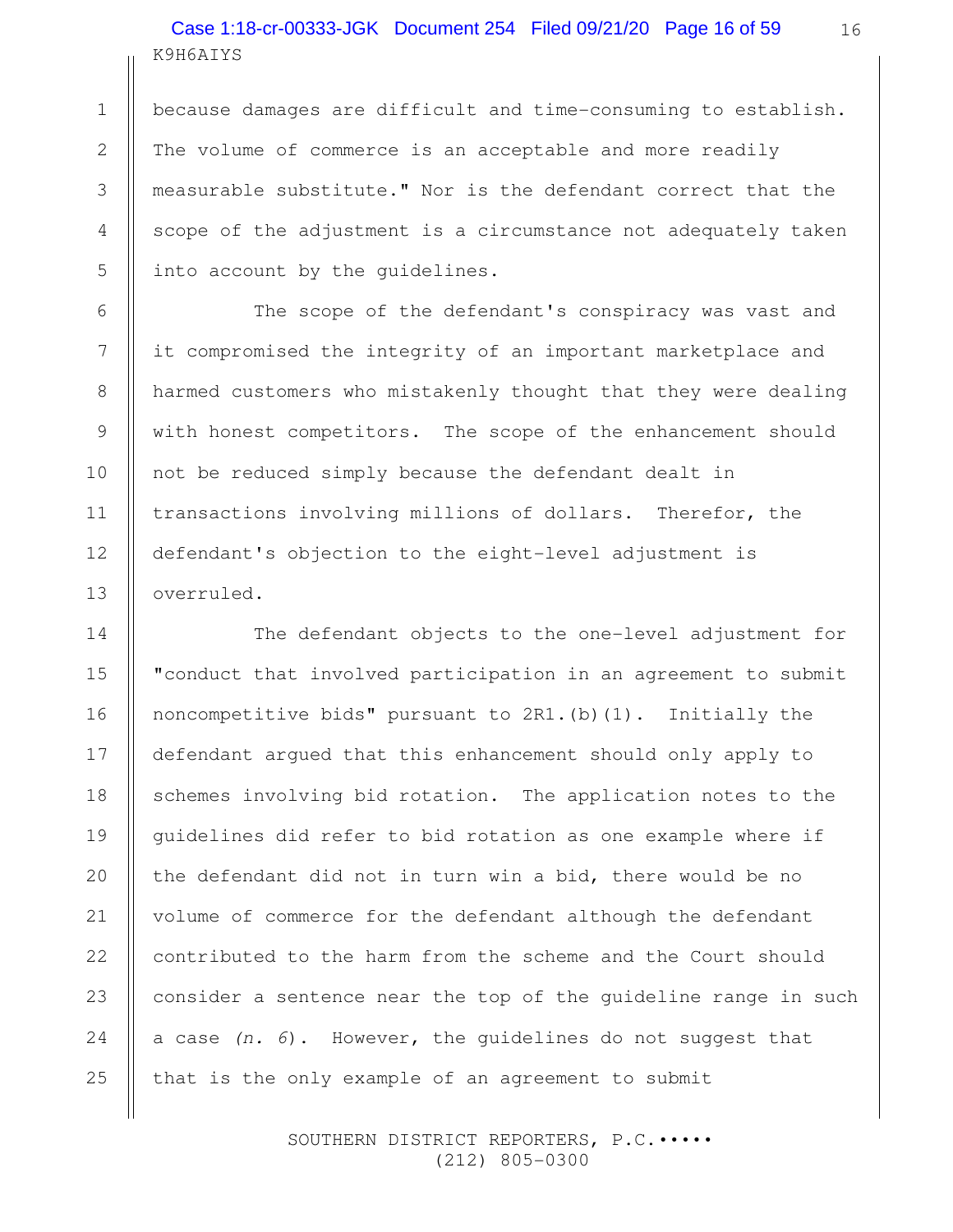# K9H6AIYS Case 1:18-cr-00333-JGK Document 254 Filed 09/21/20 Page 17 of 59

noncompetitive bids. The background commentary goes onto state: "The commission believes that the volume of commerce is liable to be an understated measure of seriousness in some bid-rigging cases. For this reason and consistent with the pre-guideline practice, the Commission has applied a one-level increase for bid-rigging."

The defendant contends that there was no evidence of bid-rigging. However, the Court already rejected that argument when it denied the defendant's motion for a judgment of acquittal. The Court found that there was ample evidence from which a reasonable jury could conclude that the defendant participated in a conspiracy to fix prices and rig bids. The Court also pointed out that the defendant did not object to the Court's instructions on the definition of bid-rigging. There is no basis to reconsider those rulings as objections to the one-level upward adjustment for bid-rigging.

The defendant also relies on United States v. Sturdivant, 244 F.3d 71 -- although, I may not have that cite correct in my notes-- (2d Cir. 2001). That case has nothing to do with the guideline enhancement for bid-rigging. Sturdivant was a case about a duplicitous narcotics indictment. The court already rejected the argument that the indictment in this case was duplicitas and there is no basis to reconsider that conclusion. Therefore, the objection to the one-level adjustment for bid-rigging is overruled.

> SOUTHERN DISTRICT REPORTERS, P.C.••••• (212) 805-0300

24

25

1

2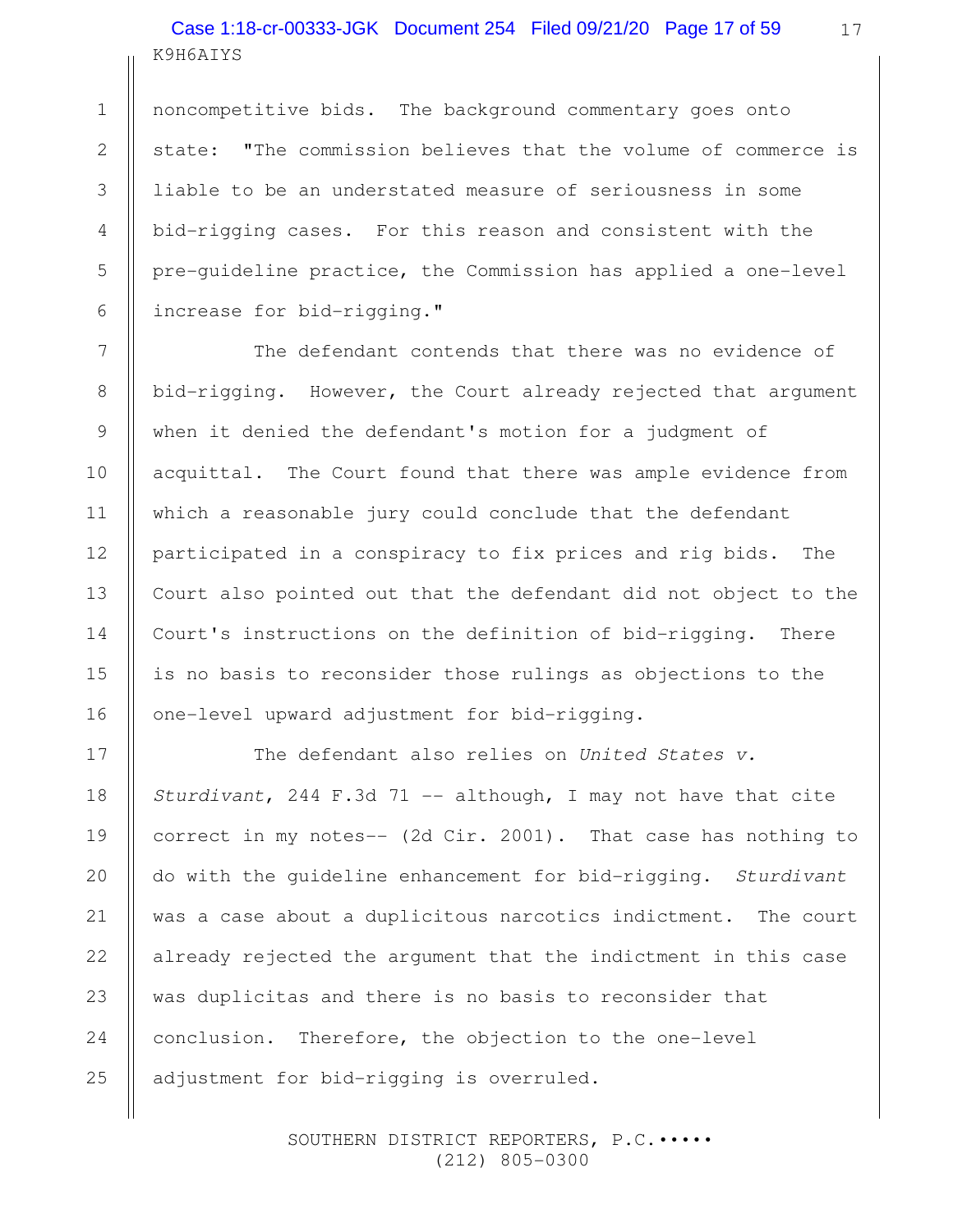### K9H6AIYS Case 1:18-cr-00333-JGK Document 254 Filed 09/21/20 Page 18 of 59

1

2

3

4

5

6

7

8

9

10

11

12

13

14

15

16

17

18

20

21

22

The defendant contends that he should be afforded a two-level downward adjustment pursuant to 3B1.2(d) for allegedly being a minor participant in the criminal activity. The argument is completely without merit. The commentary to 2R1.1 stresses that a mitigating adjustment will be rare. Application Note 1 points out that "an individual defendant should be considered for a mitigating role adjustment only if he were responsible in some minor way for his firm's participation in the conspiracy." In this case, of course, the evidence indicates that the defendant was the primary person at his employer bank who participated in this particular conspiracy. The background commentary also points out that the mitigating role in the offense will apply "in rare circumstances."

There is no reasonable argument that the defendant qualifies for a minor-role adjustment. A minor-role adjustment applies to a participant who plays a part in committing the offense that makes him substantially less culpable than the average participate in the criminal activity. A minor participant is less culpable than most other participants in the criminal activity, but his role could not be described as minimal. The application notes instruct the Court to consider the following non-exhaustive factors: 19 23

 A, the degree to which the defendant understood the scope and structure the criminal activity; 24 25

> SOUTHERN DISTRICT REPORTERS, P.C.••••• (212) 805-0300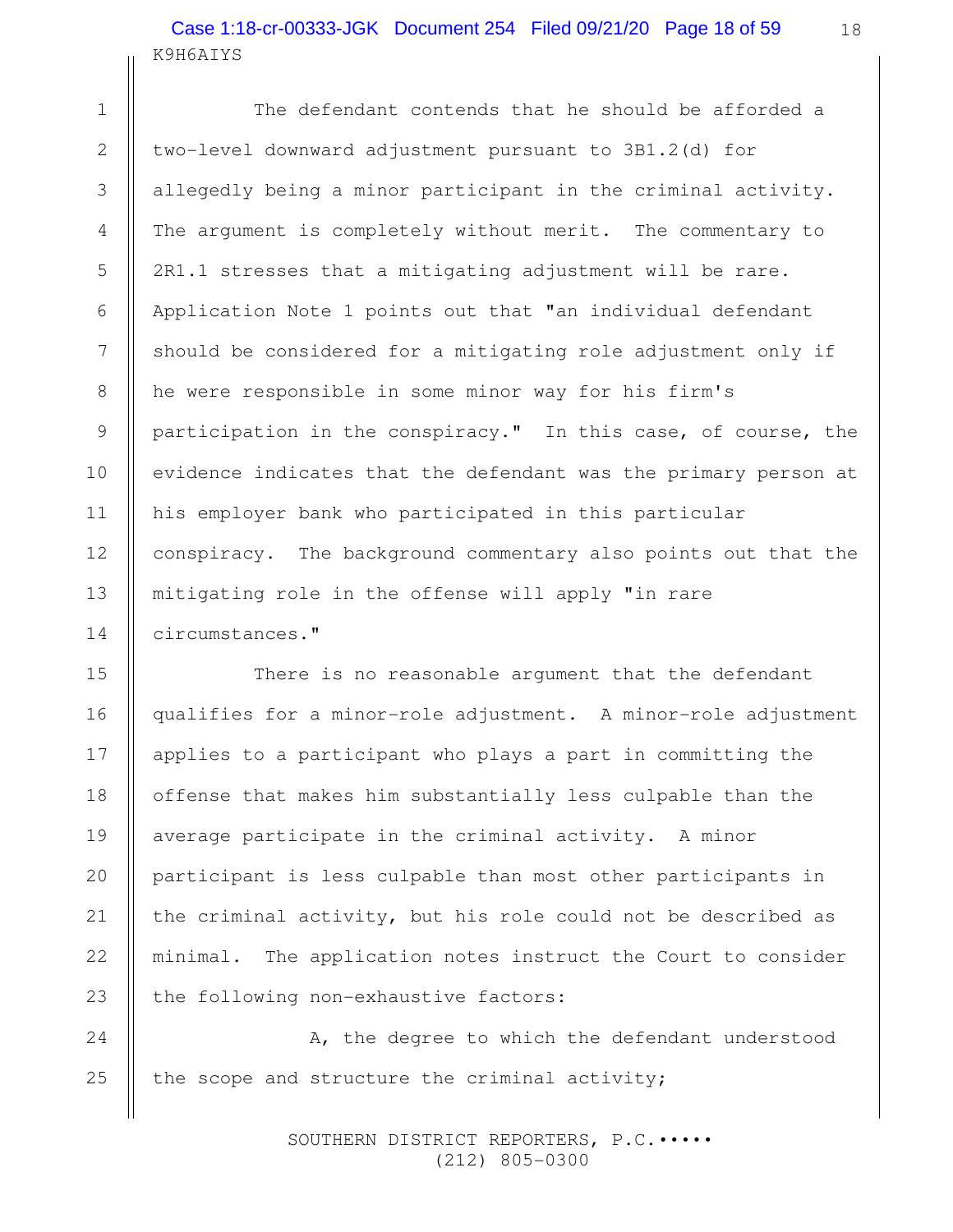K9H6AIYS Case 1:18-cr-00333-JGK Document 254 Filed 09/21/20 Page 19 of 59

 B, the degree to which the defendant participated in planning or organizing the criminal activity; C, the degree to which the defendant exercised decision-making authority or influenced the exercise of decision-making authority; D, the nature and extent of the defendant's participation in the commission of the criminal activity; and E, the degree to which the defendant stood to benefit. All of these factors demonstrate that the defendant was a full participant in the conspiracy along with Katz, Cummins and Williams. He understood the scope of the conspiracy and was an eager participant in the numerous transactions outlined in the opinion denying the motion for judgment of acquittal or a new trial. He participated in planning and organizing individual trading events or refraining from trading and he stood to profit from the transactions in the same way as other participants. The only real argument the defendant raises is that others participated in a prior conspiracy before the defendant joined this conspiracy, but that in no way minimizes the defendant's participation in the conspiracy that was proven at trial. Therefore, the defendant's argument for a minor-role adjustment is denied. Therefore, the Court concludes that the Probation Office correctly calculated that the total offense level is 21, 1 2 3 4 5 6 7 8 9 10 11 12 13 14 15 16 17 18 19 20 21 22 23 24 25

> SOUTHERN DISTRICT REPORTERS, P.C.••••• (212) 805-0300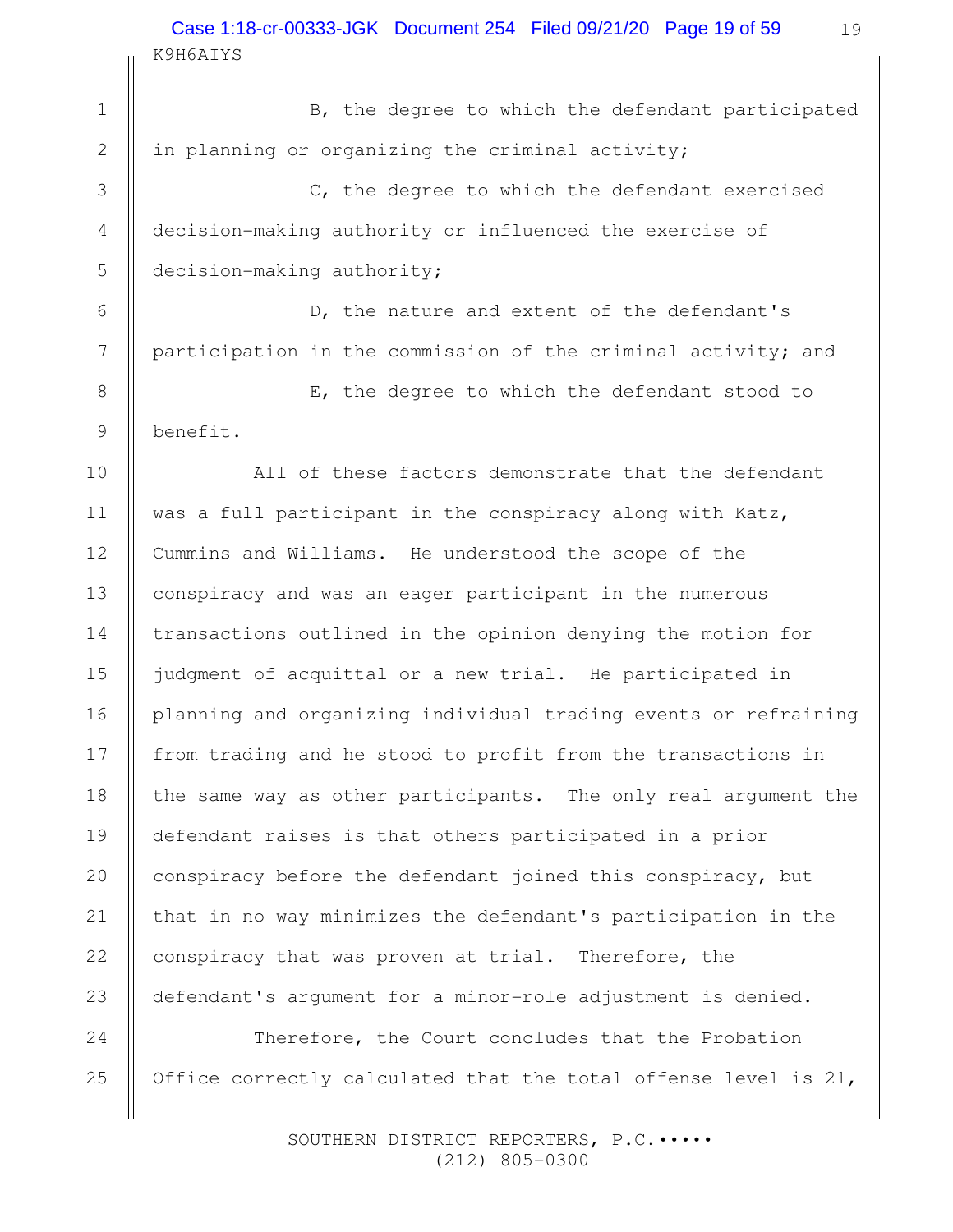K9H6AIYS Case 1:18-cr-00333-JGK Document 254 Filed 09/21/20 Page 20 of 59

namely, 12, pursuant to 2R1.1, plus one for bid-rigging scheme under  $2R1.1(b)(1)$ , plus eight for the volume of commerce adjustment excess of \$100 million under 2R1.1(b)(2)(D) for a total of 21. The criminal history category is one and the guidelines sentencing range is 37 to 46 months.

I will now call on the lawyers and the defendant to hear if they have reviewed the presentence report, the recommendation and addendum, whether they have any additional objections and I will listen to them if for anything else they would like to tell me in connection with sentence, any statement that they would like to make, anything that they would like to tell me in connection with the 3553(a) factors or otherwise any statement at all they would like to make.

I ask those two questions -- are there any other objections and anything else that the parties would like to tell me -- because under the rules if there are objections to the presentence report, I have to rule on them and determine them or determine that they wouldn't affect the sentence. So that's why I call on the parties with two questions. Any other objections that I haven't dealt with and then I listen to anything that the parties want to tell me in connection with sentence.

So, first of all, for the defendant. Mr. Klotz, have you reviewed the presentence report, the recommendation, and the addendum and have you it discussed them with the defendant?

> SOUTHERN DISTRICT REPORTERS, P.C.••••• (212) 805-0300

1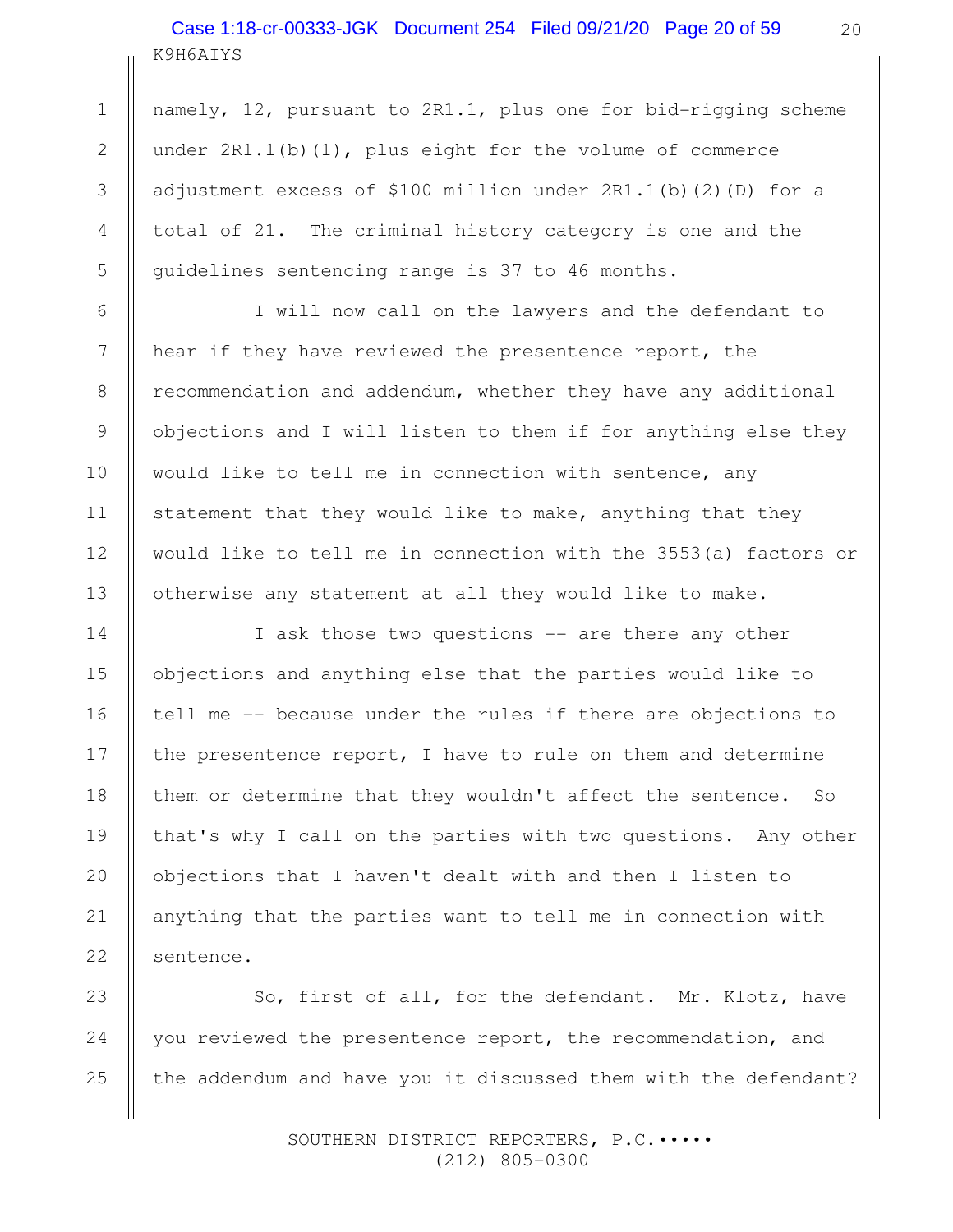8

9

10

11

12

13

16

18

20

21

22

MR. KLOTZ: Yes, your Honor.

THE COURT: You are welcome to say anything about those objections, too, if you want; but do you have any other objections to the presentence report?

MR. KLOTZ: Your Honor, we made a series of objections to some of the factual background description in the presentence investigation report that we communicated to the Probation Department. They have accepted some of our factual proposed corrections and rejected a number of others; but I don't believe that they have any impact on the calculation of the sentencing guidelines and I don't ask your Honor to resolve them because I think they are just different ways that we would describe the conduct.

There is one which may seem very minor that I think we would ask for it to be corrected, and that is in the section of the presentence investigation report entitled Identifying Data. The presentence investigation report indicates that Mr. Aiyer has an alias, which is identified as Ashkay as opposed to Akshay. As I said this is a relatively minor matter but I understand an alias to be a different name that somebody goes by often with the implication that they are trying to conceal their identity. Mr. Aiyer does not go by Ashkay. It is a mistaken pronunciation of his name or writing of his name, and I think that is appropriately deleted. 14 15 17 19 23 24

25

THE COURT: What page of the presentence report?

SOUTHERN DISTRICT REPORTERS, P.C. .... (212) 805-0300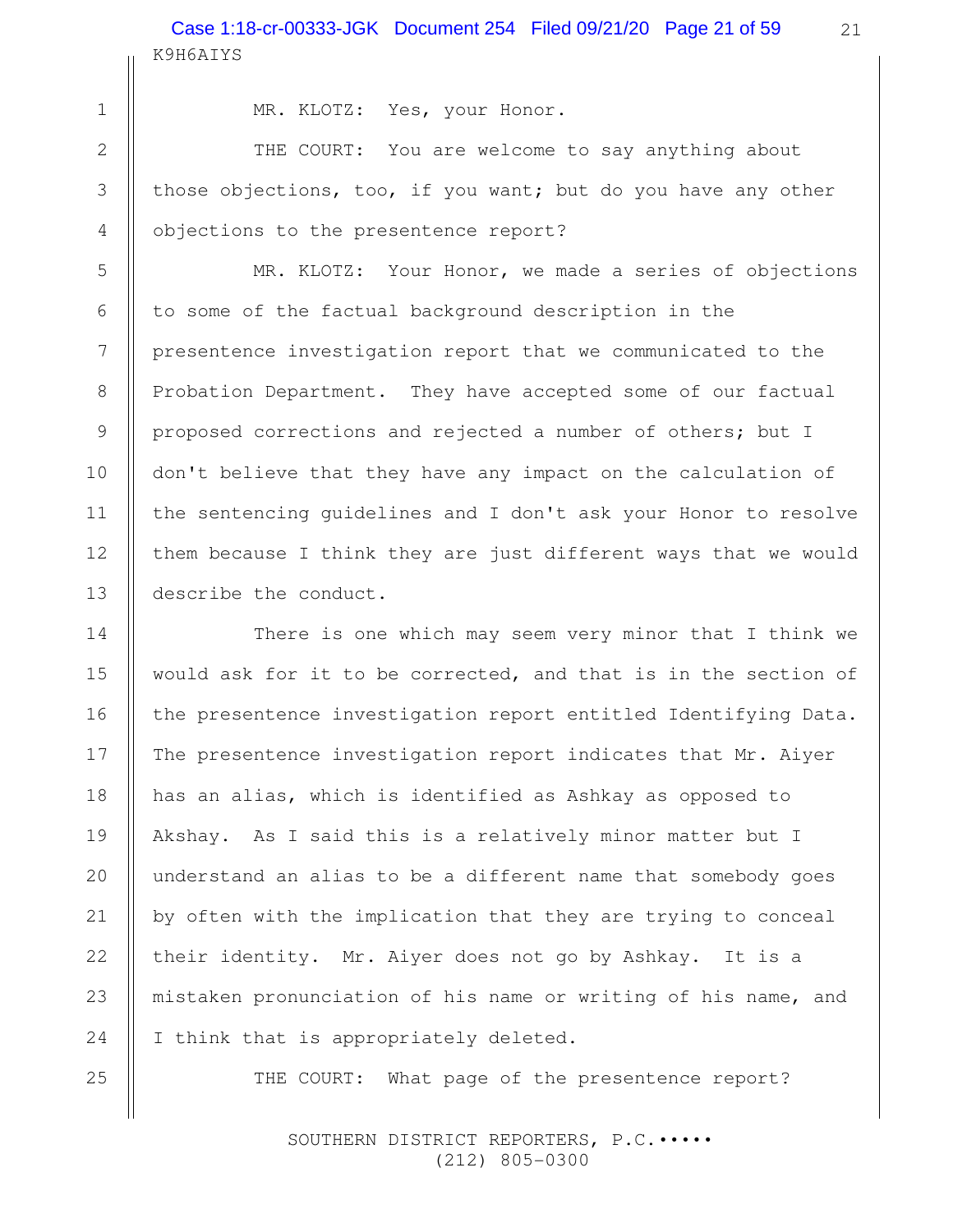22 K9H6AIYS MR. KLOTZ: One minute, your Honor. The alias identified is Ashkay, A-s-h-k-a-y. This is at -- of the presentence investigation report. THE COURT: Right. What page. MR. KLOTZ: Page 3. THE COURT: I am sorry. I didn't hear you. What paragraph? MR. KLOTZ: It's the very bottom of that page. The top of the page says, Identifying Data. The last entry is aliases and it indicates "Aiyer, Ashkay" and I would ask that that be amended to read "none." THE COURT: All right. Does the government want to be heard? MR. HART: No, your Honor. The government does not have an objection to that. THE COURT: I will change on page 3 the aliases. I will strike what is there now and write in "none." MR. KLOTZ: Finally, your Honor, with respect to calculation of the volume of commerce and the overall offense level, I don't want to repeat things that are in our papers; but in preparing for today's session, I did come across a point that goes in my judgment directly to our argument that Mr. Aiyer is entitled to a downward departure because the volume of commerce overstates the significance of the activity. What I would want to bring to your Honor's attention is that in 1 2 3 4 5 6 7 8 9 10 11 12 13 14 15 16 17 18 19 20 21 22 23 24 25 Case 1:18-cr-00333-JGK Document 254 Filed 09/21/20 Page 22 of 59

> SOUTHERN DISTRICT REPORTERS, P.C.••••• (212) 805-0300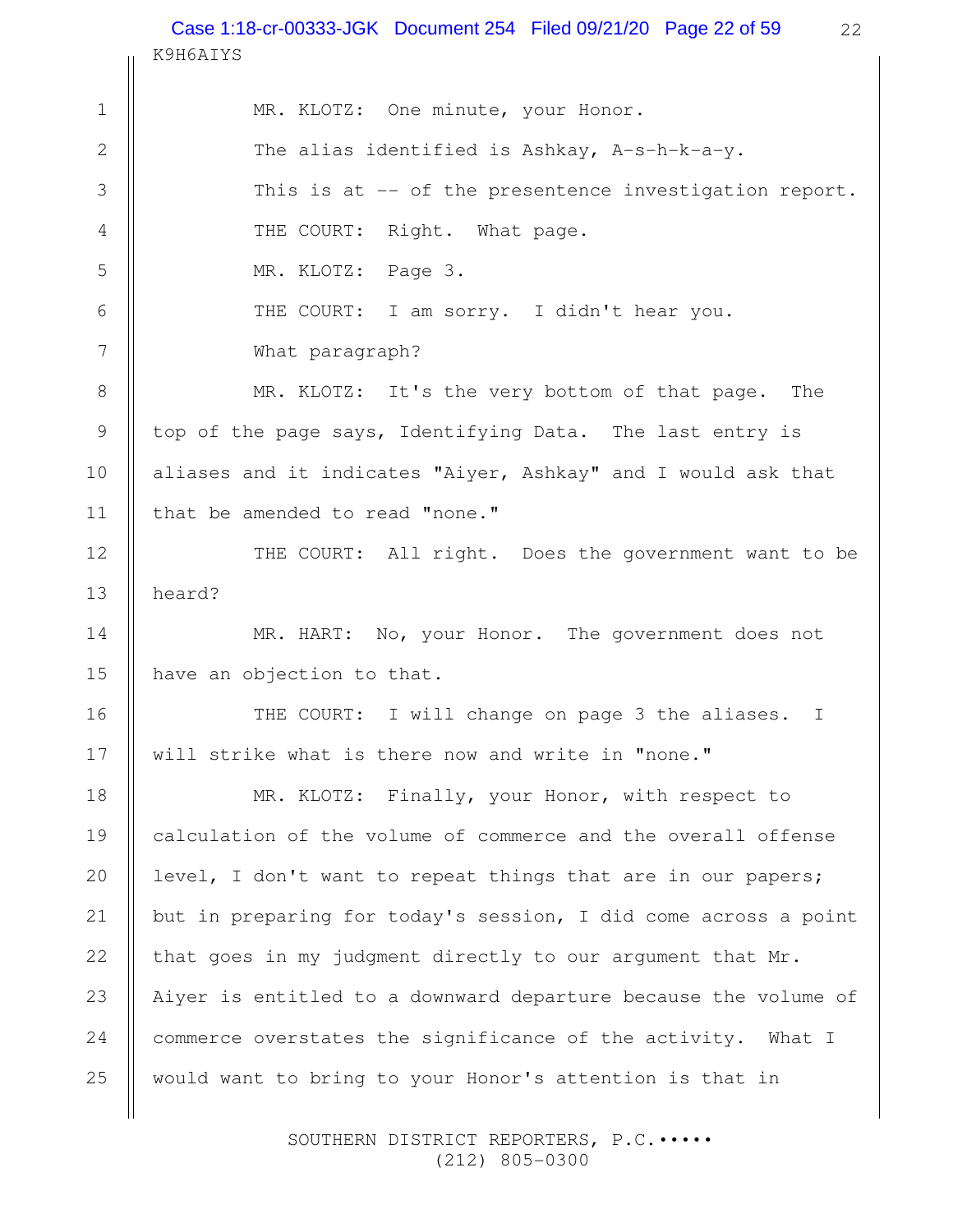# K9H6AIYS Case 1:18-cr-00333-JGK Document 254 Filed 09/21/20 Page 23 of 59

discussing the relevant fine for an antitrust offense, the sentencing guidelines while indicating that profits are difficult to calculate and volume of commerce is an easier and more ready way of calculating something that indicates the profit to the defendant or the impact on commerce, in a note to Section  $2R1.1 - - it's n. 3$ , the quidelines state that it is estimated that the increase in price when transactions are affected by an illegal antitrust conspiracy is 10 percent of the gross volume of the transaction. I am not giving a verbatim quote, but that is the substance of it.

In other words, it indicates that the Sentencing Commission had in mind that typically the benefit to the defendant would be in the range of 10 percent of the total volume of commerce. In this case, it is demonstrable that the benefits of the defendant -- and by benefits of the defendant, I am now talking about the benefit of the bank -- is nowhere even remotely close to 10 percent of the volume of commerce. The best illustration of that is the transaction on February 28th, 2012, where there is an adjustment in the price quoted to the client from 29.10 rubles to 29.08.

As our papers said if you do that calculation, the benefit to J P Morgan Bank is \$3,300. To Mr. Aiyer it is about \$165. The sentencing guideline rule of thumb would indicate that a transaction of that size should have a benefit to the defendant bank of \$500,000, which is 150 times greater than the

> SOUTHERN DISTRICT REPORTERS, P.C. .... (212) 805-0300

25

1

2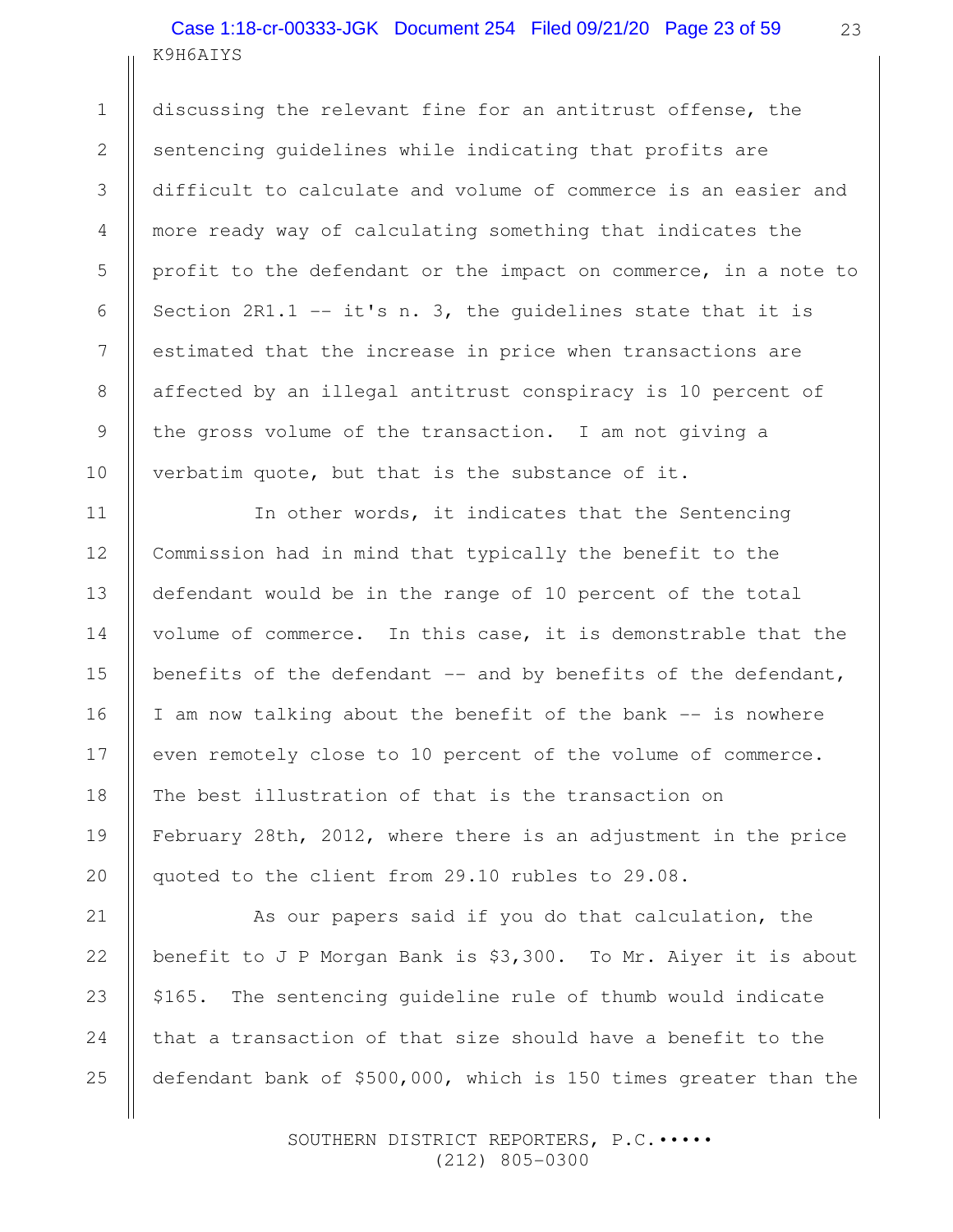K9H6AIYS Case 1:18-cr-00333-JGK Document 254 Filed 09/21/20 Page 24 of 59

1

2

3

4

5

6

7

8

9

10

11

12

24

actual benefit amount, which is readily calculable. I simply put that out there not just for the calculation of the sentencing guidelines but because under 3553 addressing the overall significance of the behavior here, I think it puts it in a different context that relatively minimal amounts are involved both for the bank and for sure for Mr. Aiyer.

> THE COURT: Mr. Hart, do you want to comment? MR. HART: Yes, your Honor.

What the defendant is referring to is something separate as it relates to the overall calculation of the volume of commerce. So his points can be contributed to 3553, but there shouldn't be attached much weight to it.

THE COURT: All right. What defense counsel raises is not in my view a reason for a downward departure from the volume of commerce adjustment in the guidelines. I have gone through a lengthy consideration of that particular enhancement both from the standpoint of the commentary to the guidelines and the Court of Appeals decision. It is a measure -- one measure -- of the significance of the conspiracy to determine the volume of commerce affected irrespective of what the ultimate profit is to the bank or to the individual employee. What is involved are transactions worth millions of dollars in which sophisticated customers go to huge banks as the only institutions capable of dealing with these types of transactions. So a measure of the affect of the conspiracy is 13 14 15 16 17 18 19 20 21 22 23 24 25

> SOUTHERN DISTRICT REPORTERS, P.C. .... (212) 805-0300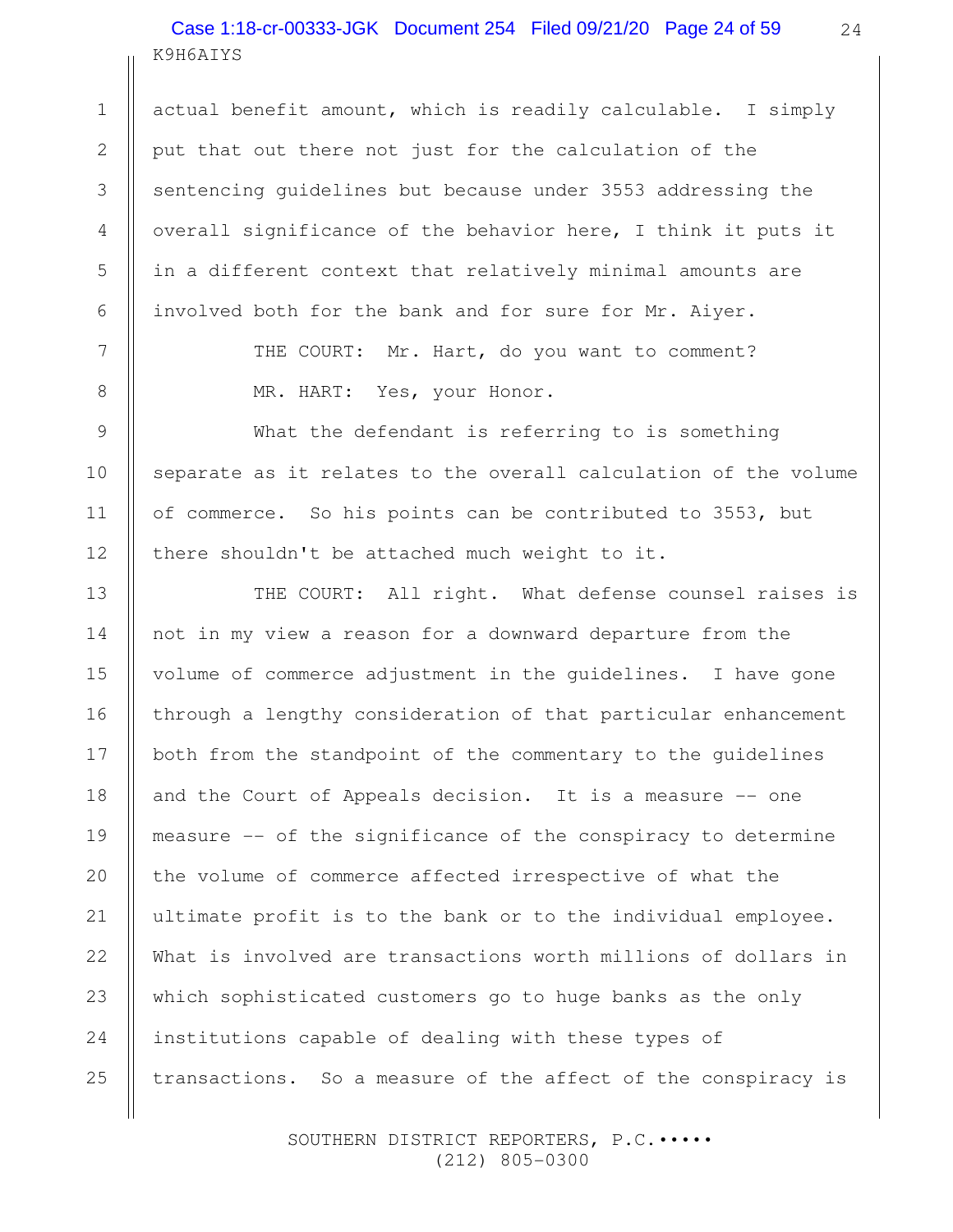# K9H6AIYS Case 1:18-cr-00333-JGK Document 254 Filed 09/21/20 Page 25 of 59

volume of commerce.

1

2

3

4

5

6

7

8

9

10

11

12

13

14

15

16

17

The volume of commerce is carefully thought out in the guideline and it's also carefully limited because it doesn't as in some other context involve the total volume of commerce involved in the conspiracy for example. It doesn't include what is happening with the other conspirators and their institutions. It involves only the defendant personally. So it's not I think a good argument in favor of a downward departure.

On the other hand, surely the profit to the defendant is one aspect that can be taken into account under the 3553(a) factors. The Court has broad discretion in considering the 3553(a) factors in arriving at a sentence that is sufficient but no greater than necessary to accomplish the relevant goals of sentencing. So I agree it is something that the Court can take into account for the 3553(a) factors, and you are welcome to expand on that in a moment.

18

19

20

21

MR. KLOTZ: Would you like me to --

THE COURT: Hold on. Hold on. I want to make sure that I have finished with whether you have any other objections to the presentence report.

22

MR. KLOTZ: We are finished, your Honor.

THE COURT: Okay. So now I will listen to you for anything that you would like to tell me in connection with sentence, anything you would like to tell me, anything you 23 24 25

> SOUTHERN DISTRICT REPORTERS, P.C. .... (212) 805-0300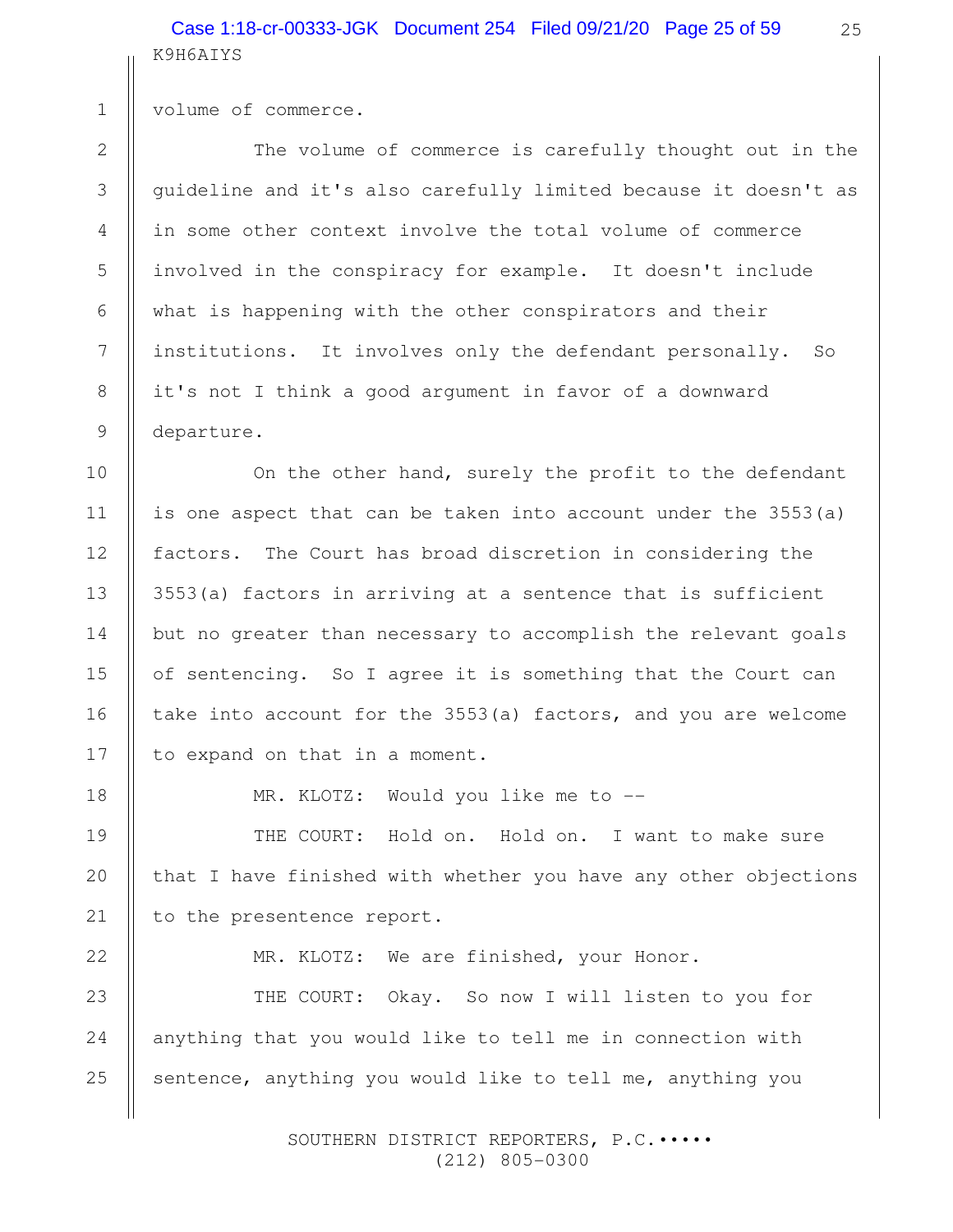K9H6AIYS Case 1:18-cr-00333-JGK Document 254 Filed 09/21/20 Page 26 of 59

 2 3 4

5

6

7

8

9

10

11

12

13

14

15

16

17

18

19

20

21

22

23

24

25

1

would like to discuss, anything at all.

MR. KLOTZ: Thank you, your Honor.

Let me start with the amount of money at stake from the defendant's point of view since that was what we were just discussing. It goes, your Honor, both to an appropriate sentence and to the amount of the fine, which under the sentencing guidelines is teed off of the volume of commerce but intended to penalize the defendant for the benefit that he got from the illegal conduct.

My point in both regards is simply the one I already made. I think it is fairly ascertainable that the actual benefit to the defendant in this case of all of the conduct proven at trial is in maybe the thousands of dollars and the benefit to his bank is certainly under a million dollars and probably quite a bit under that. I ask your Honor to take that into account in assessing the seriousness of the offense and the appropriate level of a fine in the case.

THE COURT: The benefit to the bank was millions of dollars?

MR. KLOTZ: I think less. I think the benefit to the bank in the February 28 transaction, for instance, was \$3,300. That transaction is about 150th of the total volume of commerce that was argued by the government. And if you multiply \$5300 by 50 you get about \$150,000. I think that is a fair estimate of the benefit to the bank of all of the conduct at issue here.

> SOUTHERN DISTRICT REPORTERS, P.C. .... (212) 805-0300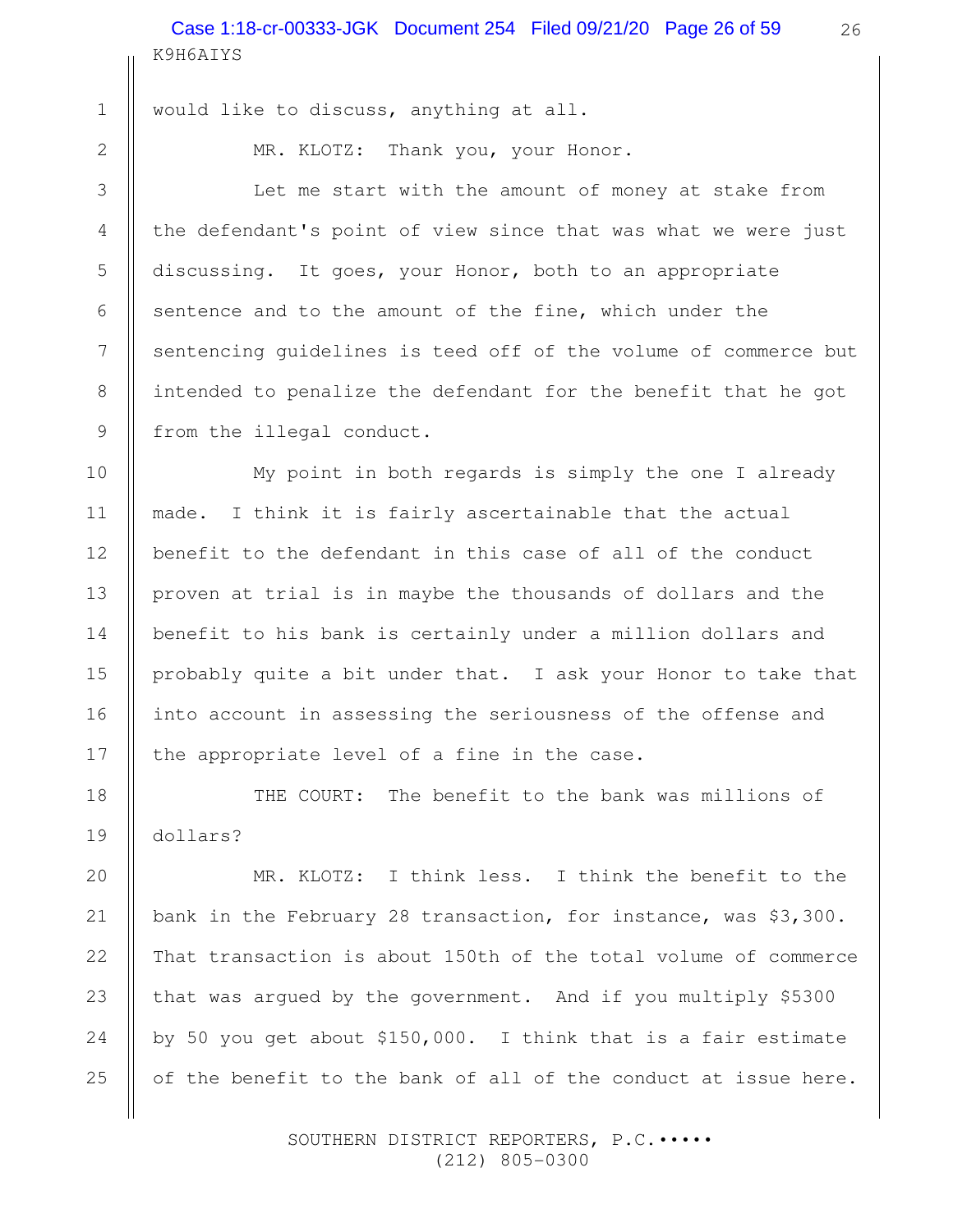# K9H6AIYS Case 1:18-cr-00333-JGK Document 254 Filed 09/21/20 Page 27 of 59

1

2

3

4

5

6

7

8

9

10

11

12

13

14

15

16

17

18

19

20

21

22

23

24

25

As we put in our papers, rough calculation, Mr. Aiyer was compensated about 5 percent of the profits that he generated for the bank. So if the benefits of the bank was about \$150,000 give or take, the benefit to Mr. Aiyer was in the range of five or \$10,000.

Now, you can quarrel with that number I suggest to some degree, but I think that's the order of magnitude that we are talking about and I think it's important. Now, I understand that a large volume of commerce was involved and that is a different measure and maybe appropriately taken into consideration as well; but it seems to me it is also appropriate to look at what the defendant personally had at stake here in assessing the conduct at issue.

Then without repeating matters that we've discussed at some length in our submissions, I just want to highlight for your Honor various different considerations that I think the case law allows your Honor to take into consideration in reaching a just and fair sentence in this case. First and foremost, I think your Honor is entitled to and should consider the fundamental decency as a human being that Mr. Aiyer has shown throughout his life. I don't want to repeat all that was written by his friends and family on his behalf; but it is clear that Mr. Aiyer from a very young age connected with people and cared for other people very much. He is portrayed in the letters as an incredibly kind, caring and compassionate

> SOUTHERN DISTRICT REPORTERS, P.C.••••• (212) 805-0300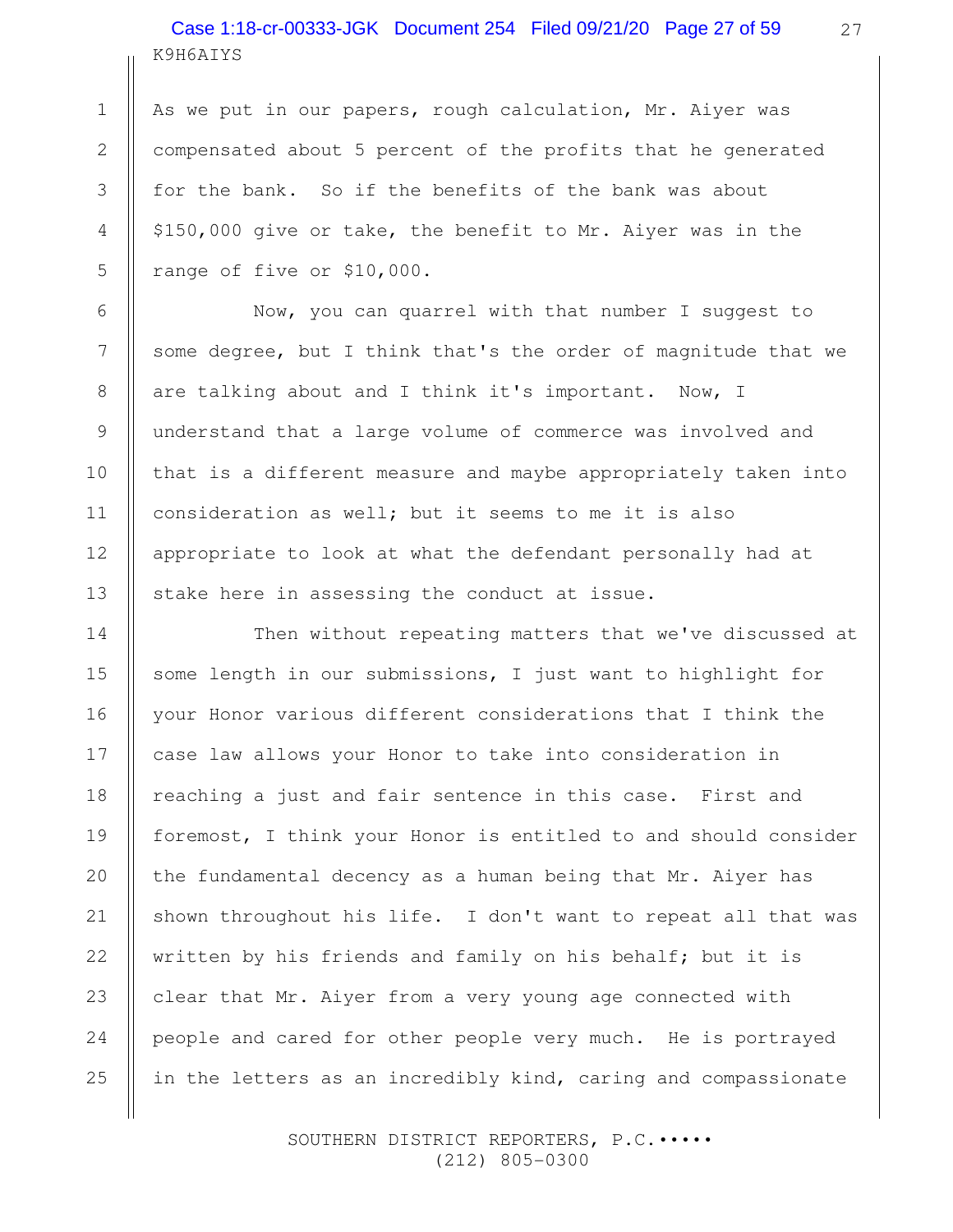K9H6AIYS Case 1:18-cr-00333-JGK Document 254 Filed 09/21/20 Page 28 of 59 28

person. I has never had any trouble with the law before. He not a danger to the community.

1

2

3

4

5

6

7

8

9

10

11

12

13

14

16

18

21

22

Just some of the letters that talk about those features of Mr. Aiyer as a person really stand out. To me one of them was a friend who was on his way to the emergency room I think when his spouse was out of town and was experiencing a medical emergency and the person to whom he turned was Mr. Aiyer. Mr. Aiyer came to his assistance and went to the hospital. I believe had the person come home with him. But that is illustrative of what you see in the letters on Mr. Aiyer's behalf. Over and over and over again of people talking about instances where he reached out in order to do something to benefit them without any regard for his personal interests.

He has also made concerted efforts to give back to his community at large. For example, until the pandemic shut down normal school function, Mr. Aiyer served for six months as a volunteer math tutor in a program called Top Honors. He spent three hours every Wednesday with a seventh grade student with skills that translate to roughly a fourth-grade level. The friend that introduced Mr. Aiyer to the program explains that because of Mr. Aiyer's phenomenal tutoring and mentoring capacity, this student has been thriving. That program was suspended; but when it picks up again later in the school year, Mr. Aiyer will continue to participate in it. 15 17 19 20 23 24 25

> SOUTHERN DISTRICT REPORTERS, P.C.••••• (212) 805-0300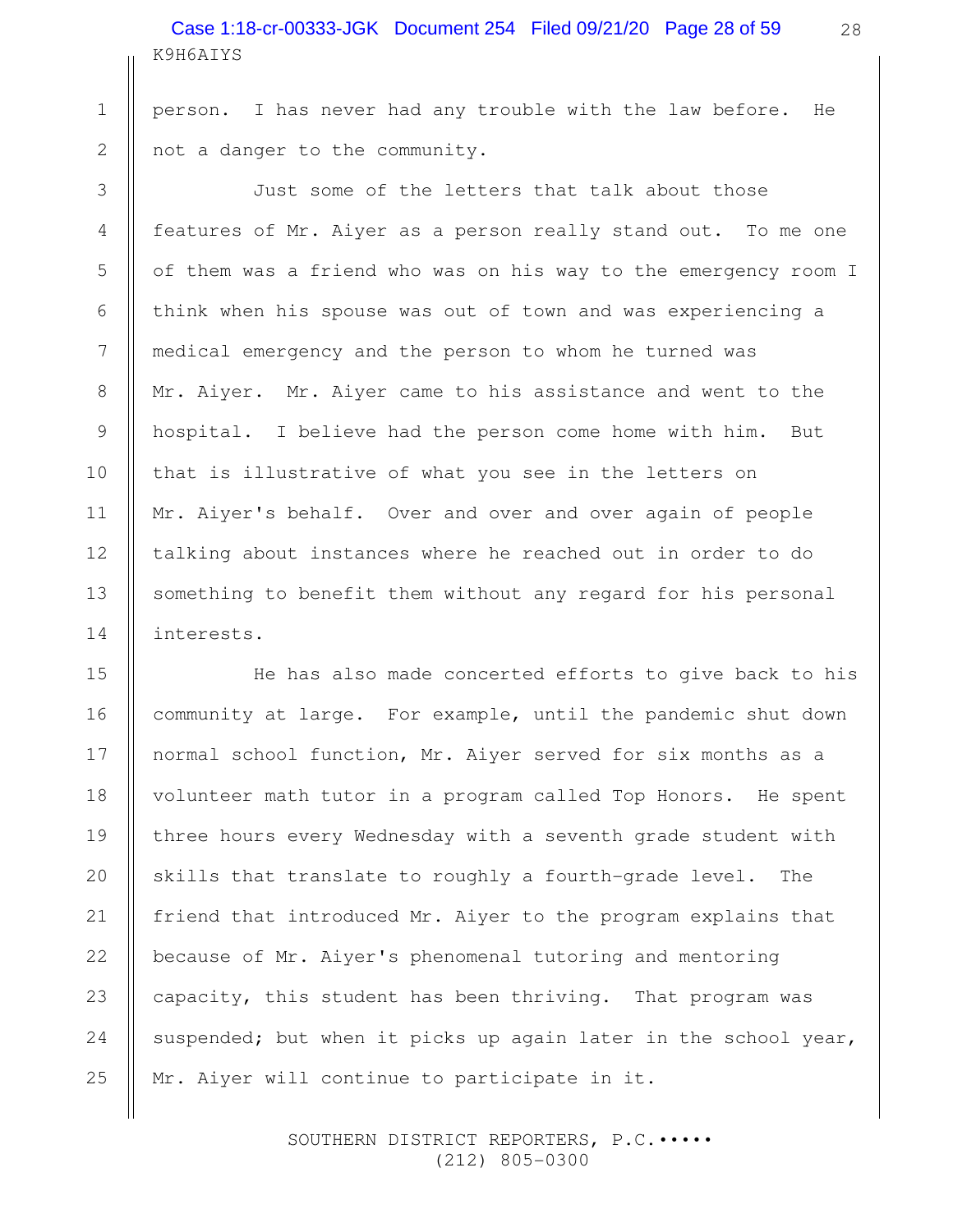# K9H6AIYS Case 1:18-cr-00333-JGK Document 254 Filed 09/21/20 Page 29 of 59

1

2

3

4

5

6

7

8

9

10

11

12

13

14

15

16

17

18

19

20

21

22

23

24

25

Next, we have cited cases, and I don't think there is an argument that your Honor may consider in fashioning an appropriate sentence the collateral consequences to Mr. Aiyer independent of the sentence that your Honor imposes. I would like to highlight two of those collateral consequences specifically. One is that as a result of is this investigation, trial and conviction Mr. Aiyer has lost his job and will clearly not work in financial services ever again in his life. That's relevant because it goes to the need for specific deterrence. Mr. Aiyer is not going to be in a position to commit this kind of crime again. It is also a very serious penalty that is imposed on him over and above anything that your Honor can do in fashioning a sentence.

Secondly, I submit that the length of time that Mr. Aiyer's life has been disrupted by this investigation and trial is unusually long and is a special circumstance that itself could be considered. Any criminal defendant is inconvenienced by an investigation and trial that puts his life in limbo for some period of time, but the six years that Mr. Aiyer's life has been in limbo is unusually long. This was a very lengthy investigation with charges brought at the end or near the end of any arguably statute of limitation; and then, as your Honor has noted, after that the proceedings have been delayed many months through nobody's fault but as a result of the pandemic. I think your Honor is entitled to take into

> SOUTHERN DISTRICT REPORTERS, P.C.••••• (212) 805-0300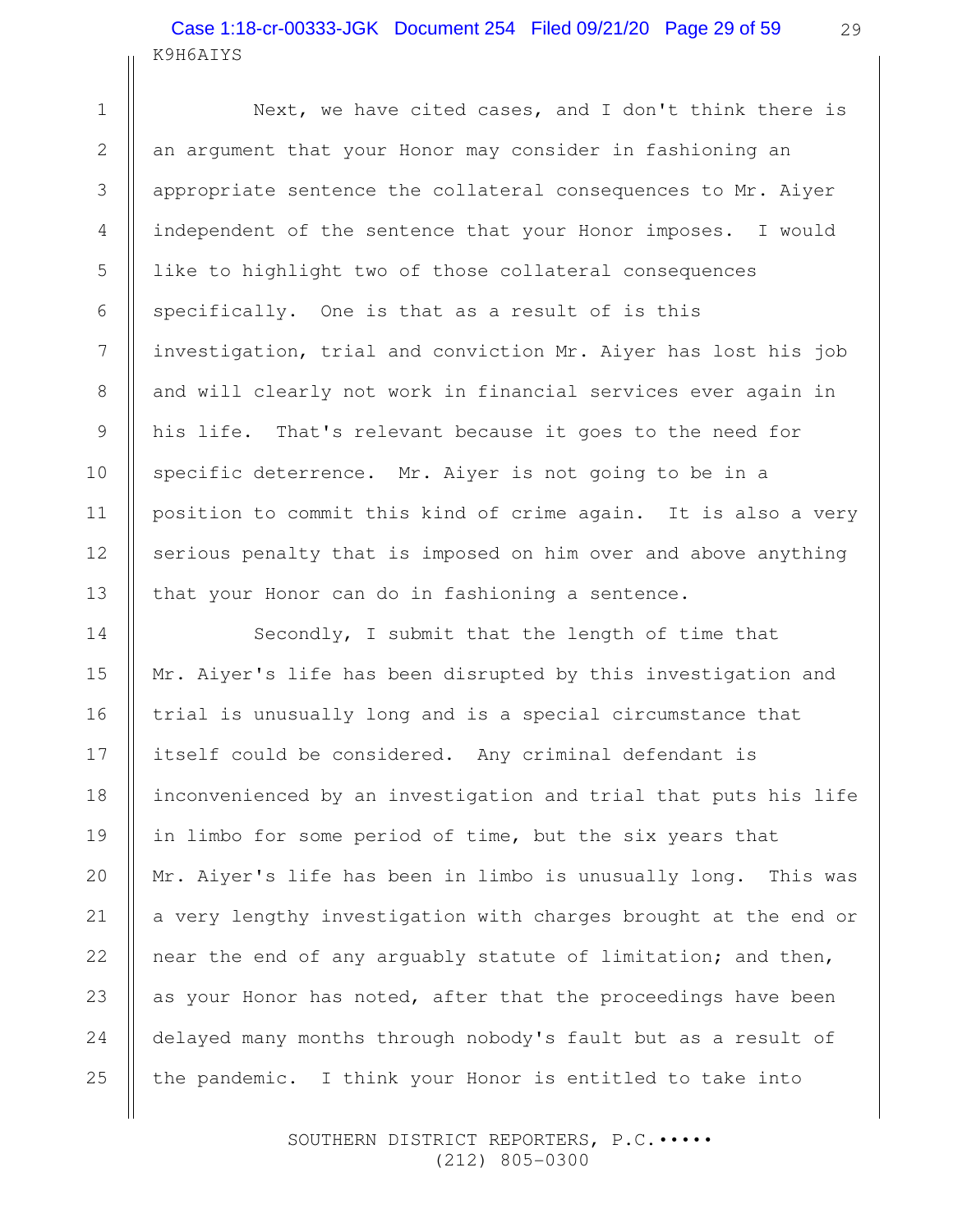K9H6AIYS Case 1:18-cr-00333-JGK Document 254 Filed 09/21/20 Page 30 of 59 30

consideration that burden that Mr. Aiyer has borne, which has been quite extraordinary.

Third, one of the goals of sentencing is to prevent an unwarranted disparity in sentences. Typically that unwarranted disparity pertains only to persons who have been charged with similar offenses and convicted and the Court looks to what other people who have been convicted of this crime been sentenced and it is of no relevance that there may have been other people who committed the same or similar crime and were not detected, were not prosecuted. We all know that the government has great discretion.

I think Judge McMahon's sentencing decision in the Connelly case is highly relevant to this case. Because Judge McMahon found that granting that usually the fact that the government has exercised its discretion to charge some people and not others ought not be a relevant consideration. The calculation changes somewhat when the conduct at issue is endemic to an industry and literally dozens and possibly hundreds people engaged in it but only a small handful are selected as examples. In the Connelly and Black case, the Judge McMahon decision, the conduct at issue was manipulation of LIBOR. Judge McMahon found that this was an enormously widespread problem in the industry and that it indicated that the defendant in her case ought not be penalized especially because he had the band fortune to be picked as an example to

> SOUTHERN DISTRICT REPORTERS, P.C.••••• (212) 805-0300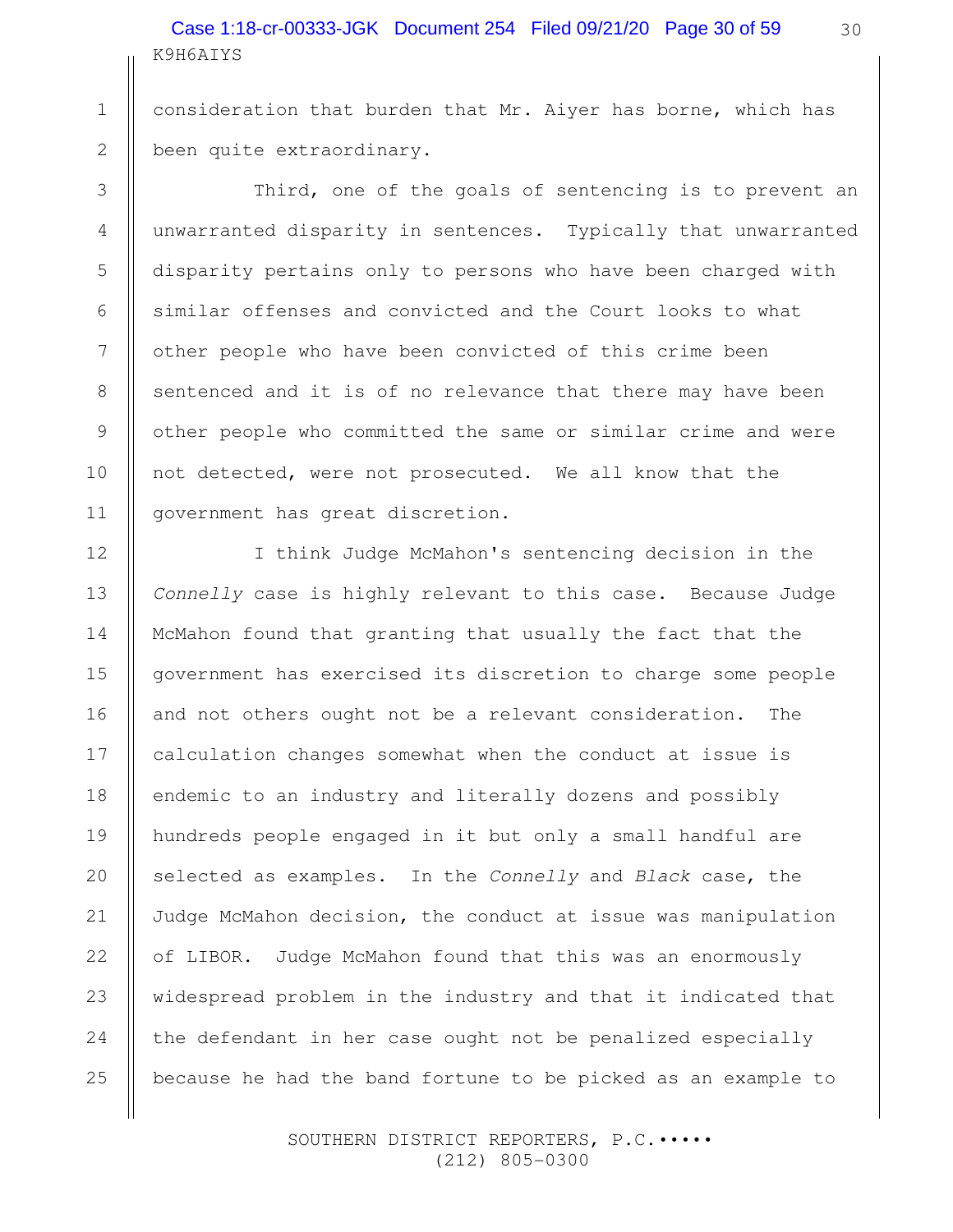K9H6AIYS Case 1:18-cr-00333-JGK Document 254 Filed 09/21/20 Page 31 of 59

 1 2

3

4

5

6

7

8

9

10

11

12

13

14

15

16

18

19

20

21

22

23

24

25

to send a message to the industry.

The misuse of chat rooms by currency traders is similarly endemic. As the government has repeatedly stated, virtually all of the major banks internationally were involved in these investigations. Dozen and dozens of people have lost their jobs and at the same time very few individuals have been prosecuted and Mr. Aiyer I think is probably the only one of them who is at risk of getting a jail sentence. As Judge McMahon put it in the Connelly case that just doesn't seem fair that the one person who has the bad luck to be prosecuted is the person who gets that consequence.

Next, we cited cases that indicate that you can consider the special consequences that flow from Mr. Aiyer's status as a legal noncitizen. These include the risk of deportation proceedings and the added stress that that places on him but also the fact that a 2018 Bureau of Prison memorandum requires that Mr. Aiyer be assigned to a low-quality private prison for noncitizen probably at a great distance from New York, which makes his service of a prison term not certainly but very likely considerably more burdensome than the same sentence would be if it were imposed on a citizen. Again, Judge McMahon in the Connelly case felt that this was an appropriate factor to take into consideration and again her conclusion was this is just not fair that this defendant before me would have to suffer much more severe terms of incarceration 17

> SOUTHERN DISTRICT REPORTERS, P.C.••••• (212) 805-0300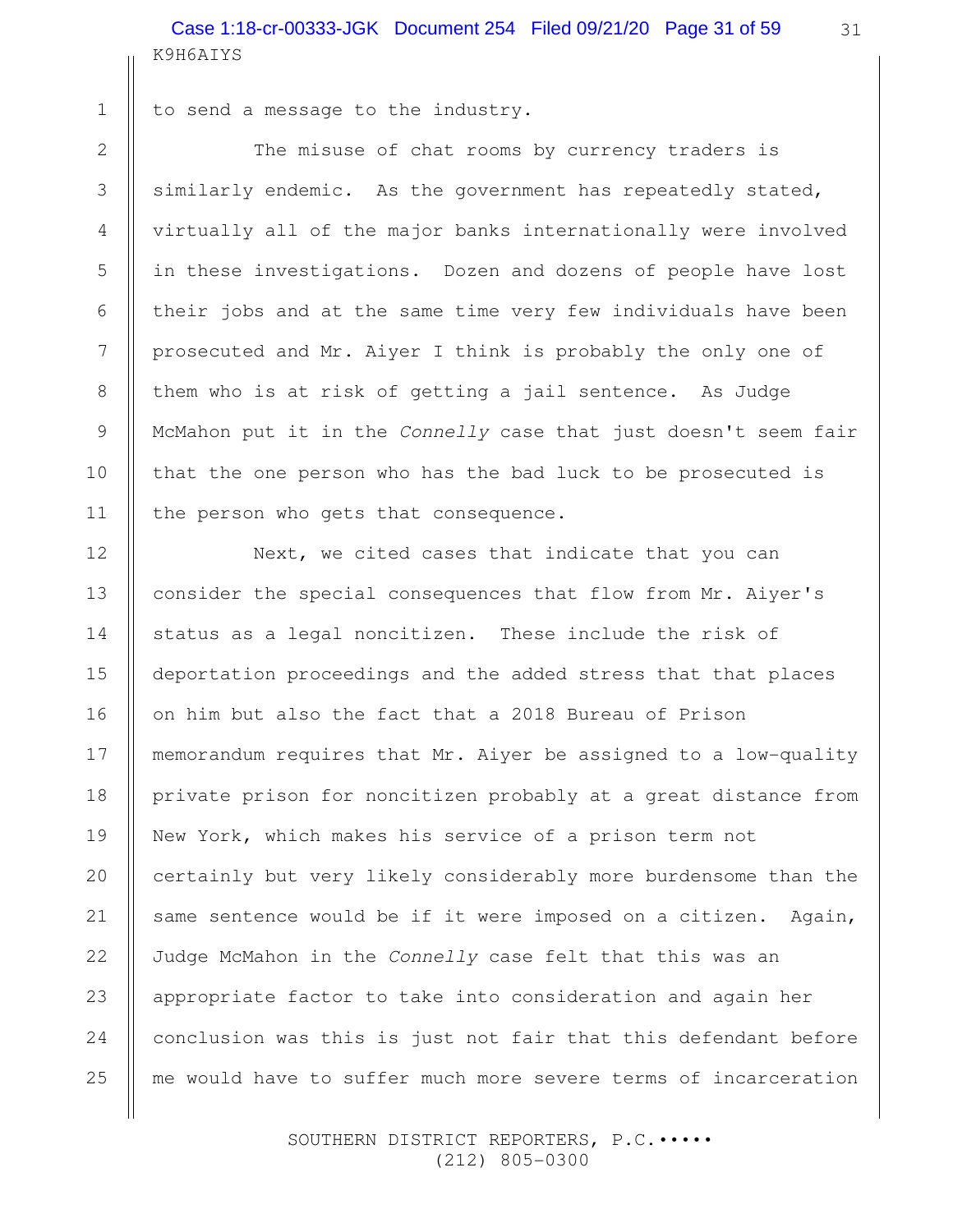K9H6AIYS Case 1:18-cr-00333-JGK Document 254 Filed 09/21/20 Page 32 of 59

 1 2

3

4

5

6

7

8

9

10

11

12

13

14

15

16

17

18

19

20

than an absolutely equally positioned citizen.

The government hasn't come back with much to suggest that Mr. Aiyer would not be at a very high risk of going to one of these private facilities. They cite a case from 2014, United States v. Robson, in which the defendant didn't go to a private facility for noncitizens, but that was before the 2018 policy memorandum of the Bureau of Prisons requiring that noncitizens be sent to such facilities. Additionally as a noncitizen, Mr. Aiyer, whether or not he goes to a private facility, would not in the ordinary course be entitled to assignment to a minimum security camp. He would have to at a minimum go to an actual prison facility and he would be ineligible for release to a halfway house after part of his sentence.

Finally, the Court clearly can consider the current pandemic as a factor that should figure in framing an appropriate sentence. The argument is not that a prison sentence is never appropriate because of the pandemic but that in light of the pandemic that is an additional factor that militates in favor of leniency.

I want to say a couple of things about the government's most recent letter which we have not responded to in writing because we didn't want to burden your Honor with additional paper. Just three very quick points about that. First, we cite a couple of cases where defendants whose 21 22 23 24 25

> SOUTHERN DISTRICT REPORTERS, P.C.••••• (212) 805-0300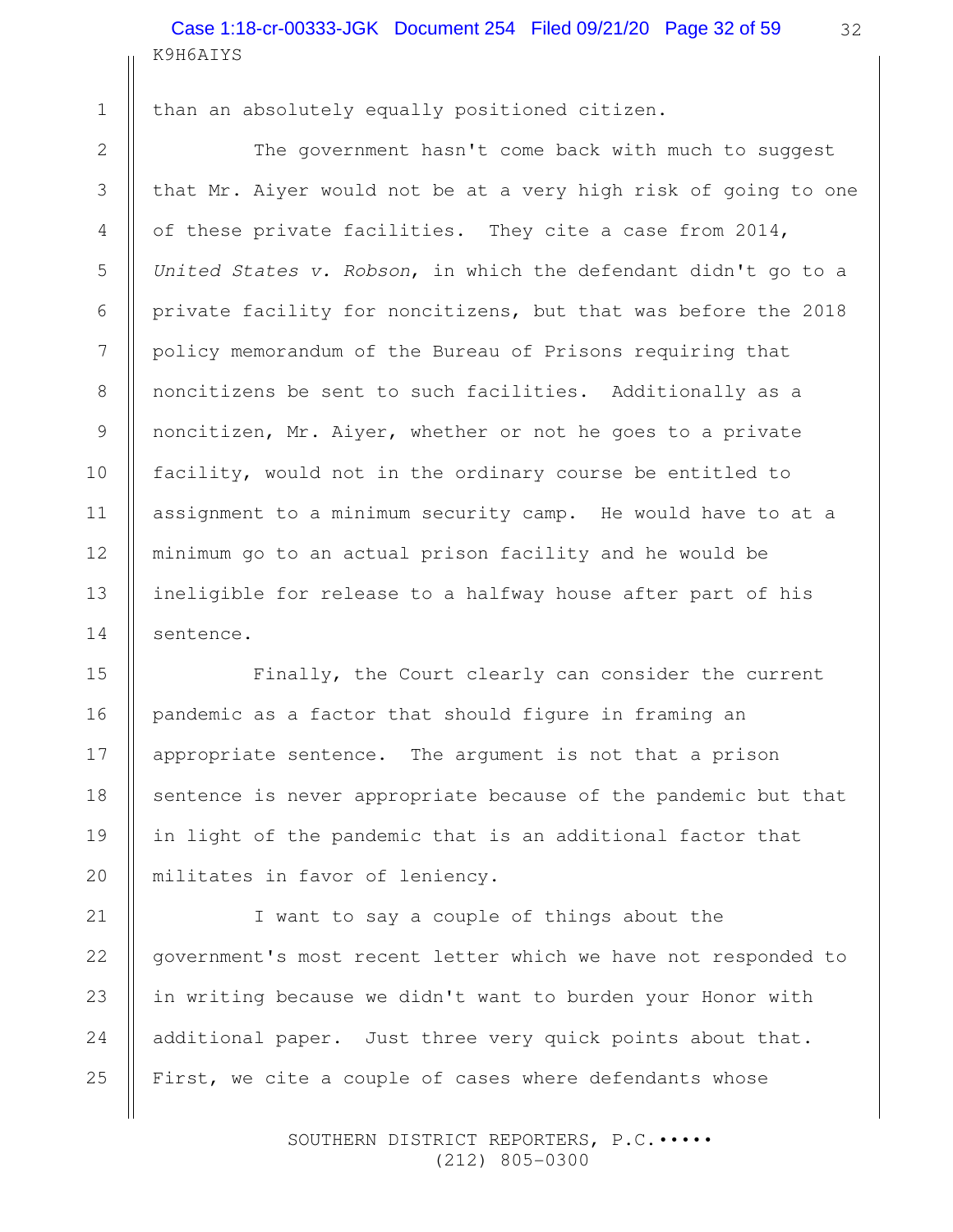K9H6AIYS Case 1:18-cr-00333-JGK Document 254 Filed 09/21/20 Page 33 of 59

1

2

3

4

5

6

7

8

9

10

11

12

13

14

15

16

17

18

19

20

21

22

23

sentencing guidelines range was comparable to Mr. Aiyer received noncustodial sentencings. The government responded, oh, but those cases are different. And the first thing they said about those cases, which I think they repeated and I think they said this in earlier papers distinguishing cases we cited, was that the defendant in those cases pleaded guilty as opposed to the defendant here.

Well, as your Honor knows perfectly well, the sentencing guidelines for a defendant that pleads guilty already incorporate a discount for the fact that they pleaded guilty and there is ample case law that a defendant other than this discount that is built into the guidelines for a guilty plea, a defendant ought not be further penalized for exercising his right to proceed to trial. I submitted that that is particularly important here where it is clear that the potential immigration consequences of a conviction, whether by plea or by trial, made it much more difficult for Mr. Aiyer to contemplate a plea compared to a normal defendant who is a U.S. citizen and would not have that added consequence of a conviction.

THE COURT: The government distinguished one of the cases by saying even though the sentence was "time-served," the defendant had already spent 14 months in custody.

MR. KLOTZ: Yes. That was another distinguishing feature, but that case along with the other one the government 24 25

> SOUTHERN DISTRICT REPORTERS, P.C.••••• (212) 805-0300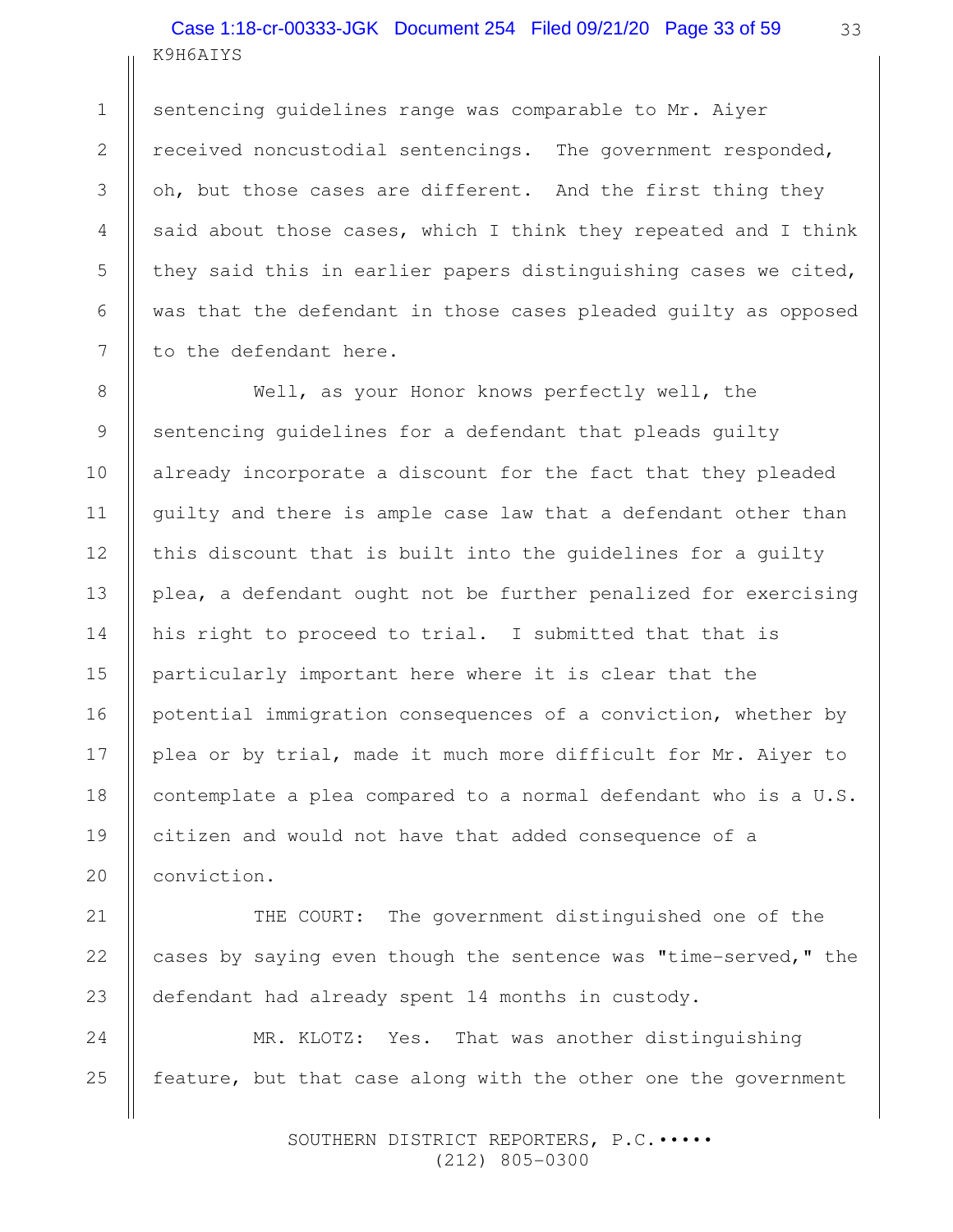# K9H6AIYS Case 1:18-cr-00333-JGK Document 254 Filed 09/21/20 Page 34 of 59

said keep in mind that both of these people pleaded guilty when we said they both were subject to comparable sentencing guidelines ranges.

1

2

3

4

5

6

7

8

9

10

11

12

13

14

15

16

17

18

19

20

21

22

23

24

25

The government argued in its letter that Mr. Aiyer overstates the certainty of facing adverse consequences for being a noncitizen. It is our understanding that the adverse consequences that he faces from being a noncitizen are current Department of Justice and Bureau of Prison policy. We recognize that that doesn't mean it is a certainty, but that means that any deviation from the policy of the Department of Justice and Bureau of Prison is likely to be rare and/or unintentional.

Finally, the government argues that Mr. Aiyer overstates his personal risk from COVID-19 especially in light in steps taken by the Bureau of Prisons to control the spread of the disease. We all understand the seriousness I think, your Honor, of the COVID pandemic. Mr. Aiyer is not arguing that he is certain to contract COVID-19 if imprisoned or certain to have a severe case if he contracts it, but much is unknown about who is at greatest risk from the disease. Prisons are clearly at-risk institutions. Mr. Aiyer has sufficiently severe asthma to require regular use of an inhaler and his asthma was sufficiently bad this past spring that required a course of steroids as a treatment. His argument is that the prevalent of COVID-19 is an added burden of unknown

> SOUTHERN DISTRICT REPORTERS, P.C.••••• (212) 805-0300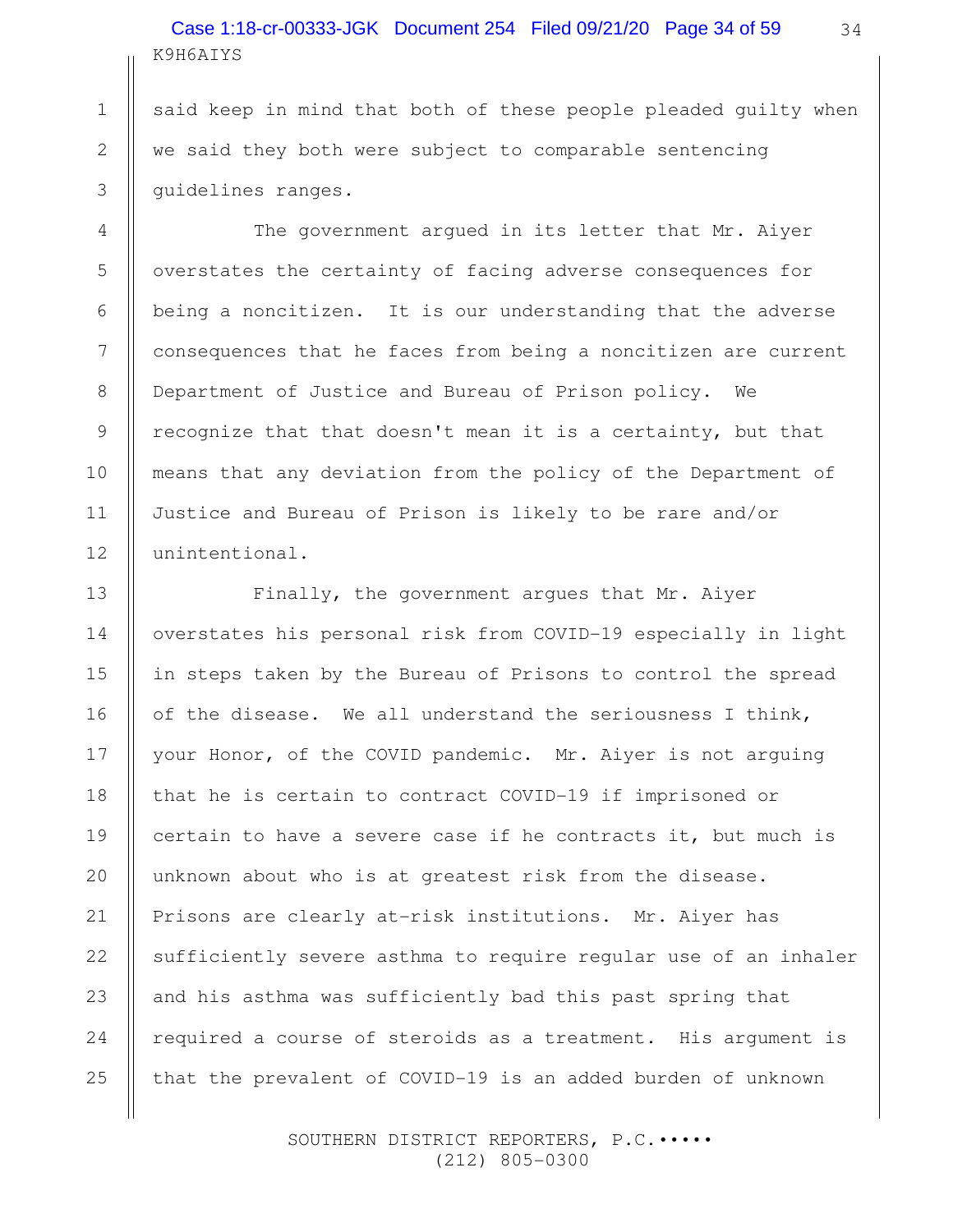K9H6AIYS Case 1:18-cr-00333-JGK Document 254 Filed 09/21/20 Page 35 of 59

2

1

3

4

5

6

7

8

9

10

11

12

13

14

15

16

17

18

19

20

21

significance that attaches to any sentence of imprisonment.

Finally, I want to address the specific significance of a period of incarceration of a year or more as distinct from a sentence of incarceration or home detention of less than a year.

If Mr. Aiyer is given a prison sentence of a year or more, it is again the policy of the immigration authorities, ICE, to lodge a detainer against such a person and take them into custody at the conclusion of their sentence. They also may do that in the case of anyone who gets any sentence of imprisonment, but it is less likely if the sentence of imprisonment is less than a year as distinct from a year or more. Perhaps more importantly if Mr. Aiyer is taken into custody by ICE at any point for any reason to commence removal proceedings if his sentence of incarceration is a year or more, his standard of being released pending the completion of those removal proceedings is much higher and much more difficult to meet. It is not the usual standard for release on bail of not being a danger to the community or risk of flight. He would have to prove in addition at the release-on-bail stage that he was likely to prevail on the merits.

Now, if ICE were to bring removal proceedings against Mr. Aiyer, he would contest them because he does not believe he should be subject to removal, but those proceedings could last a very long time. If he gets a sentence of a year or more 22 23 24 25

> SOUTHERN DISTRICT REPORTERS, P.C.••••• (212) 805-0300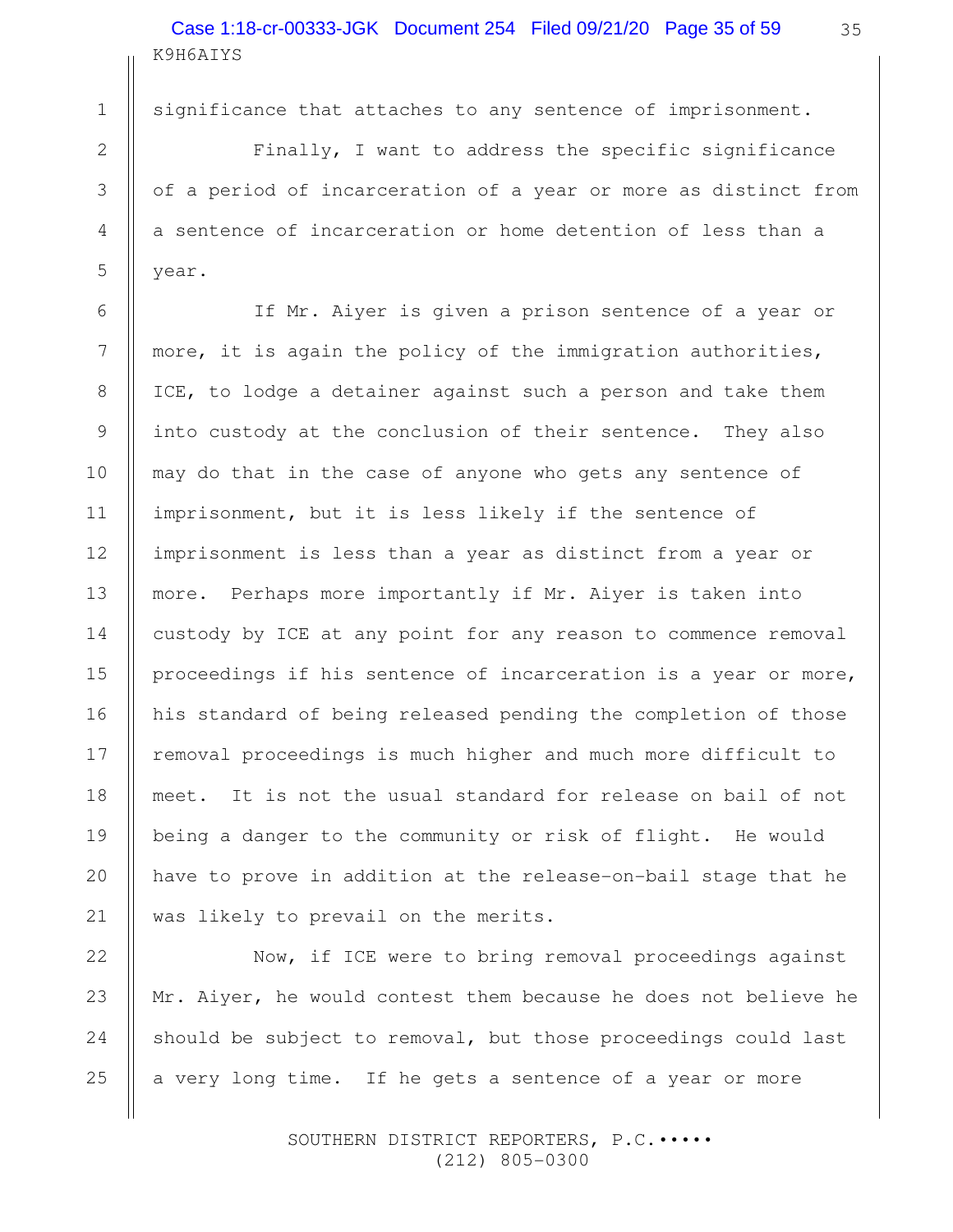# K9H6AIYS Case 1:18-cr-00333-JGK Document 254 Filed 09/21/20 Page 36 of 59

1

2

3

4

5

6

7

8

9

10

11

12

13

14

15

16

17

18

19

20

21

22

23

24

25

incarceration, he is at a highly elevated risk of serving that entire period while those proceedings are pending, which could be years, in an ICE facility. That we think, your Honor, is a very important consideration to have in mind.

Your Honor, the outpouring of letters from friends, family members, coworkers and other acquaintances show Mr. Aiyer to be a kind, caring, and generous person. I can truthfully say in my more than 20 years as a defense attorney, I have never seen such an extensive and heartfelt show of support ad it is completely consistent with the Akshay I have come to know, a thoroughly decent person who made mistakes not reflective of his general character almost 10 years ago.

Mr. Aiyer has been in a terrible personal and professional limbo for six long years now, far longer than the typical defendant in a criminal case, and I ask your Honor to take this into consideration in passing sentence. He is terrified at the prospect of being removed from the United States and never being permitted to return, and I ask you to take this into consideration as well. Most of all I ask you to take into consideration his fundamental decency, the trait that everyone who has had the good fortune of getting to know him recognizes immediately.

Thank you.

THE COURT: Thank you, Mr. Klotz.

Mr. Aiyer, have you reviewed the presentence report,

SOUTHERN DISTRICT REPORTERS, P.C. .... (212) 805-0300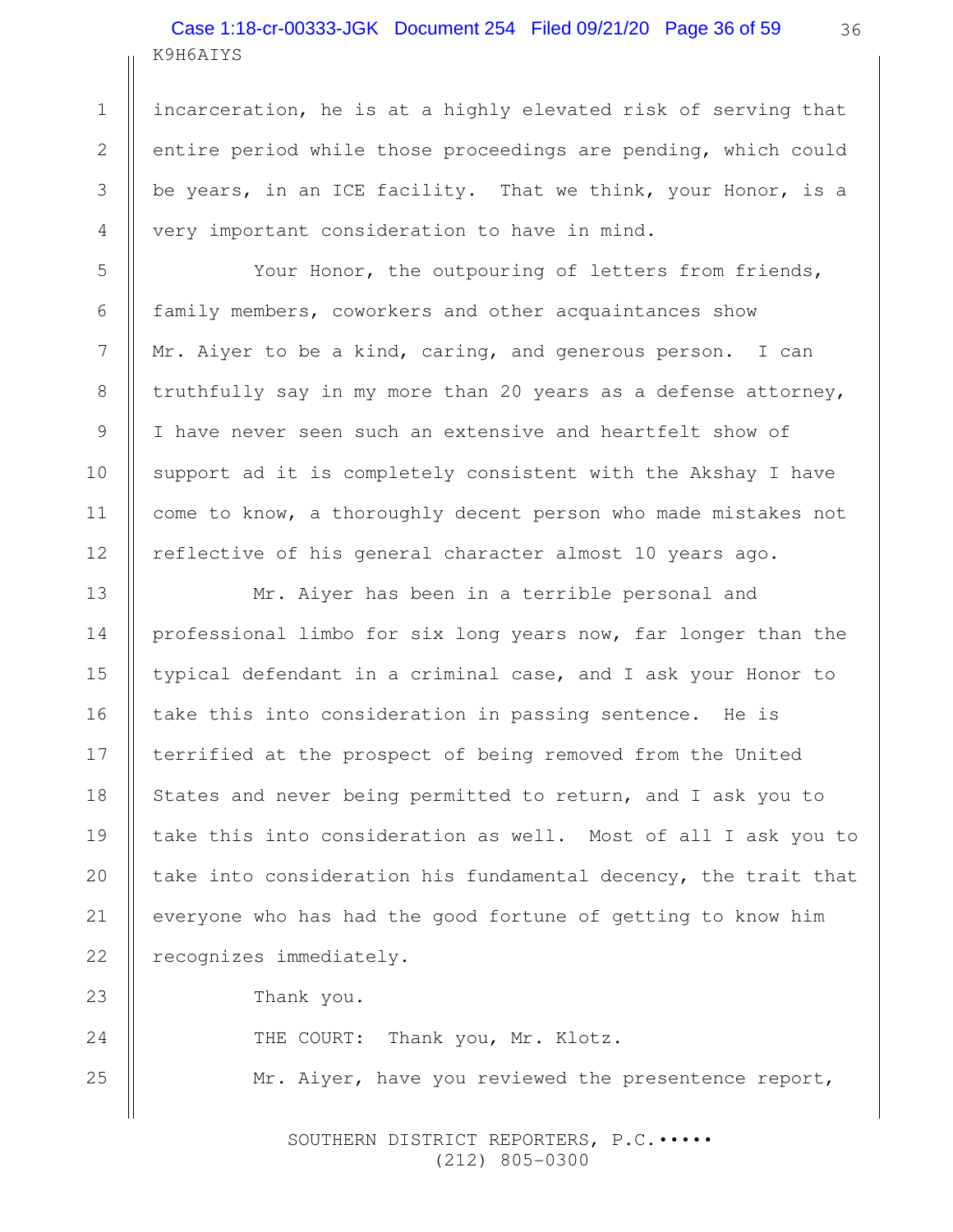### K9H6AIYS Case 1:18-cr-00333-JGK Document 254 Filed 09/21/20 Page 37 of 59

the recommendation, and the addendum and discussed them with your lawyer?

THE DEFENDANT: I have, your Honor.

THE COURT: I've already said and other than what your lawyer has already said, do you have any objections?

THE DEFENDANT: No, your Honor.

THE COURT: Okay. I will listen to you now for anything that you would like to tell me in connection with sentence, any statement that you would like to make, anything at all that you would like to tell me.

THE DEFENDANT: Yes, your Honor. I just want to say I suffered a lot the last six years. It's been the worse experience of my like. I've always tried to conduct myself professionally with integrity and concern for others. I always prided myself for putting my clients' interests first. It was a profound shock to me to be investigated as a criminal, tried as one and convicted as one.

I recognize that I have no one to blame but myself. I did things that were thoughtful, careless and unprofessional. And when I saw others behaving similarly, I did not stand up an object. I did not use my best judgment and live up to my own standards and for this I am very sorry.

My friends and family, my coworkers and the court system and I know you yourself spent a lot of time on this case and I thank you for that. 24 25

> SOUTHERN DISTRICT REPORTERS, P.C. .... (212) 805-0300

1

2

3

4

5

6

7

8

9

10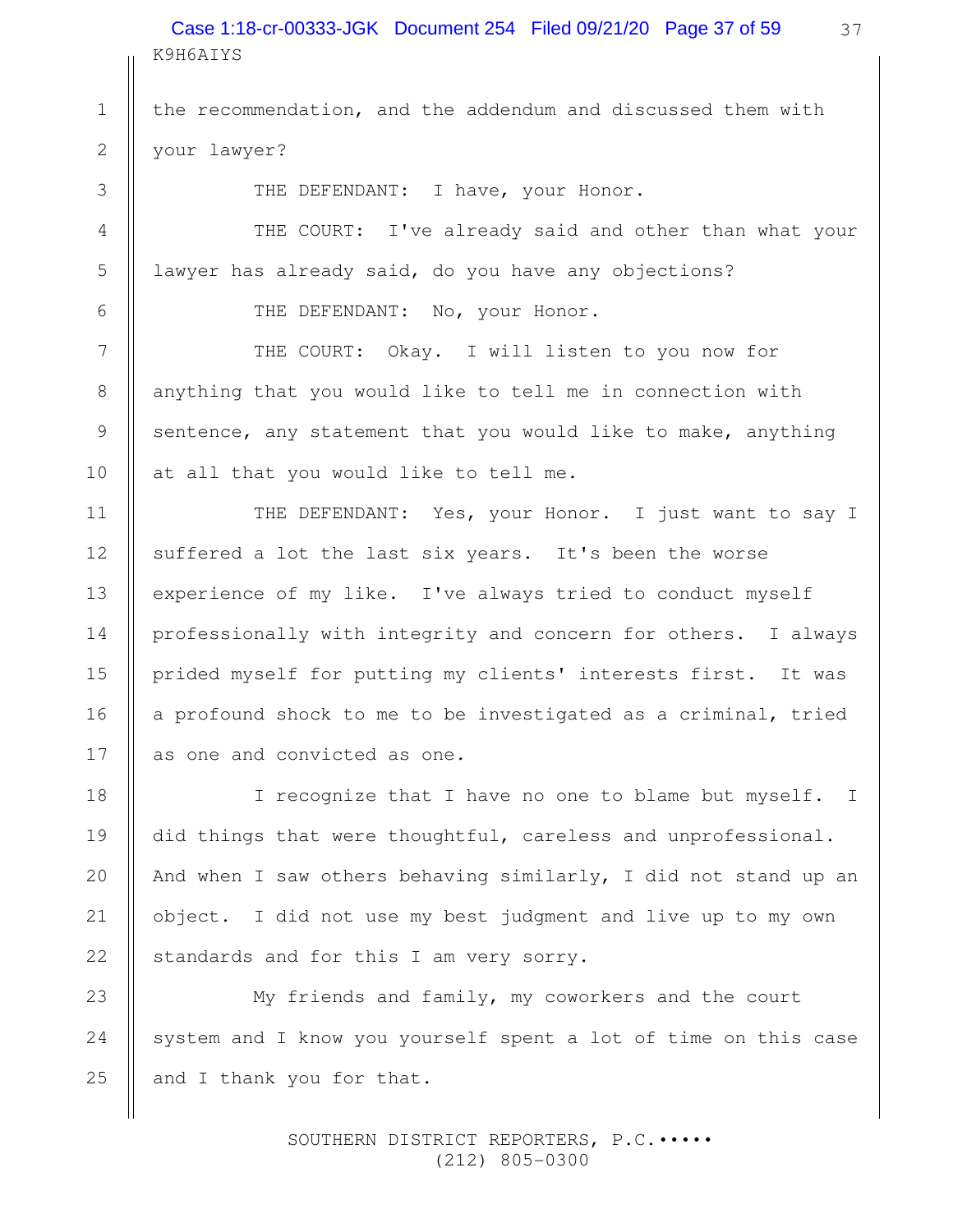### K9H6AIYS Case 1:18-cr-00333-JGK Document 254 Filed 09/21/20 Page 38 of 59

Worst of all, I regret the pain I caused Alex, who stood by me and been my strongest supporter. About my family, I was unable to be there when my grandmother and grandfather passed away a couple months ago. I lost my job and ruined my career. And I suffered from anxiety and stress and tried to undergo counseling to cope with it the best I can. More than anything else, I may have to leave what I call home and built as my home for the last 18 years. I accept that you will pass sentence on me, I only ask that you do so with compassion. Thank you. THE COURT: Mr. Hart, has the government reviewed the presentence report, the recommendation, and the addendum? MR. HART: Yes, it has, your Honor. THE COURT: Other than --MR. HART: I don't have any objections. THE COURT: Hold on. Let me ask the question first. MR. HART: Okay. THE COURT: Other than all of the objections that I have already dealt with, does the government have any objections? MR. HART: No, your Honor. THE COURT: I will listen to you now for anything that you would like to tell me in connection with sentence, any statement that the government wishes to make. 1 2 3 4 5 6 7 8 9 10 11 12 13 14 15 16 17 18 19 20 21 22 23 24 25

> SOUTHERN DISTRICT REPORTERS, P.C.••••• (212) 805-0300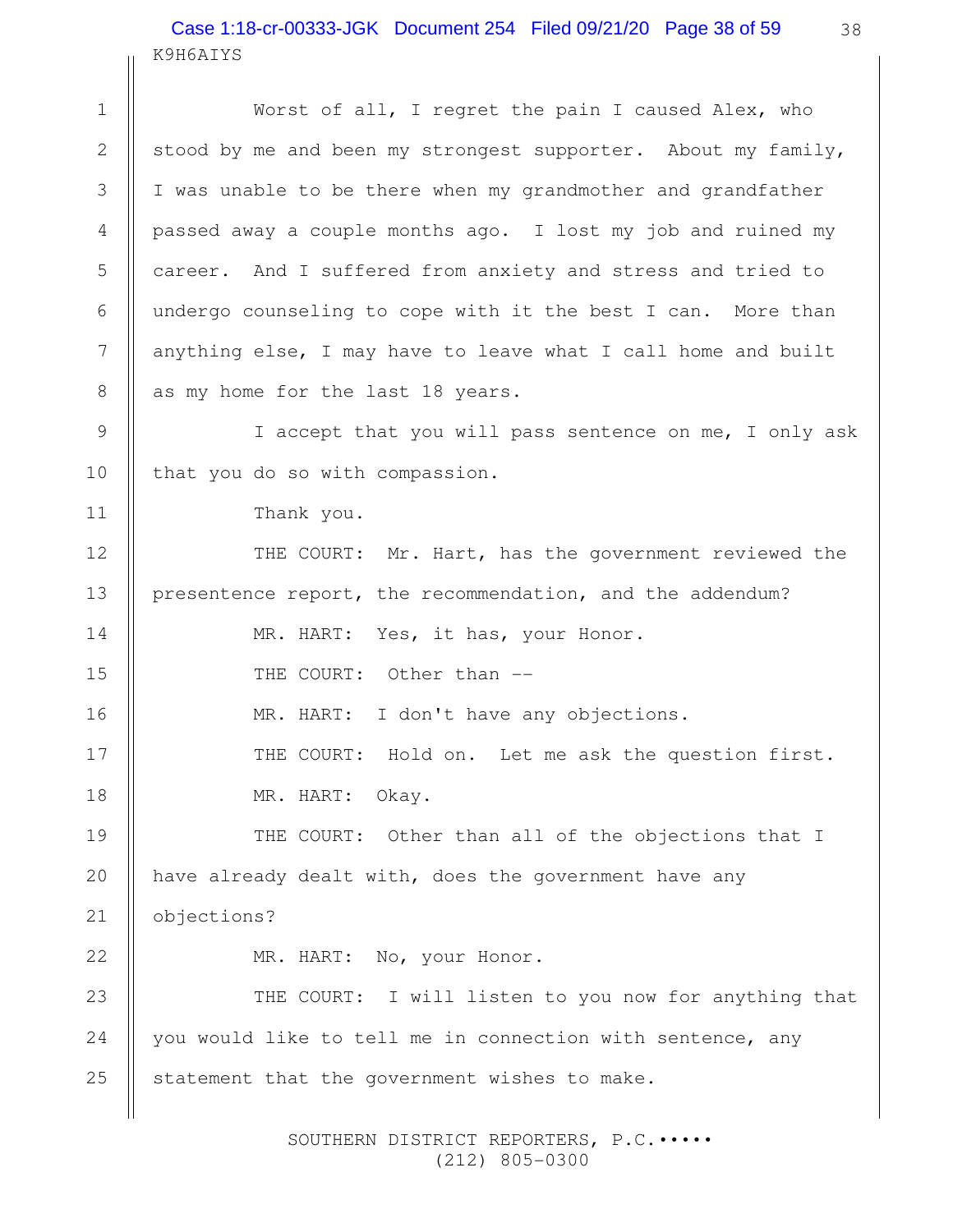# K9H6AIYS Case 1:18-cr-00333-JGK Document 254 Filed 09/21/20 Page 39 of 59

15

16

17

18

19

20

21

22

23

24

25

MR. HART: Yes, your Honor. Thank you.

First, I would like to address a couple points that Mr. Klotz raised with respect to the fine and the profits of the bank. The government would like to note to the Court that profit does not equal gain from the offense because we don't know what would have happened if in fact there was competition.

COURT REPORTER: Counsel, you are breaking up.

MR. HART: The point I was making was that profit does not equal gain from the offense because we don't know what would have happened if there was in fact competition. That is why that is not a good measurement and that is why the guidelines and one of the driving forces for you to use the methodology to determine the volume of commerce.

Another issue I would like to raise, your Honor, is something that the defendant's counsel talked about, others not being prosecuted. It is impermissible for the Court to consider individuals or entities that were never prosecuted. Section 3553(a)(6) is clear that a court must consider what the need is to avoid unwarranted sentence disparities among similar defendants with similar records who have been found guilty of similar conduct. There is no statutory nor Second Circuit authority for considering similarly situated uncharged offenders. We direct the Court to U.S. v. Douglas, which states: "Assuming without deciding that a district court may take patterns of prosecutorial discretion into account in

> SOUTHERN DISTRICT REPORTERS, P.C.••••• (212) 805-0300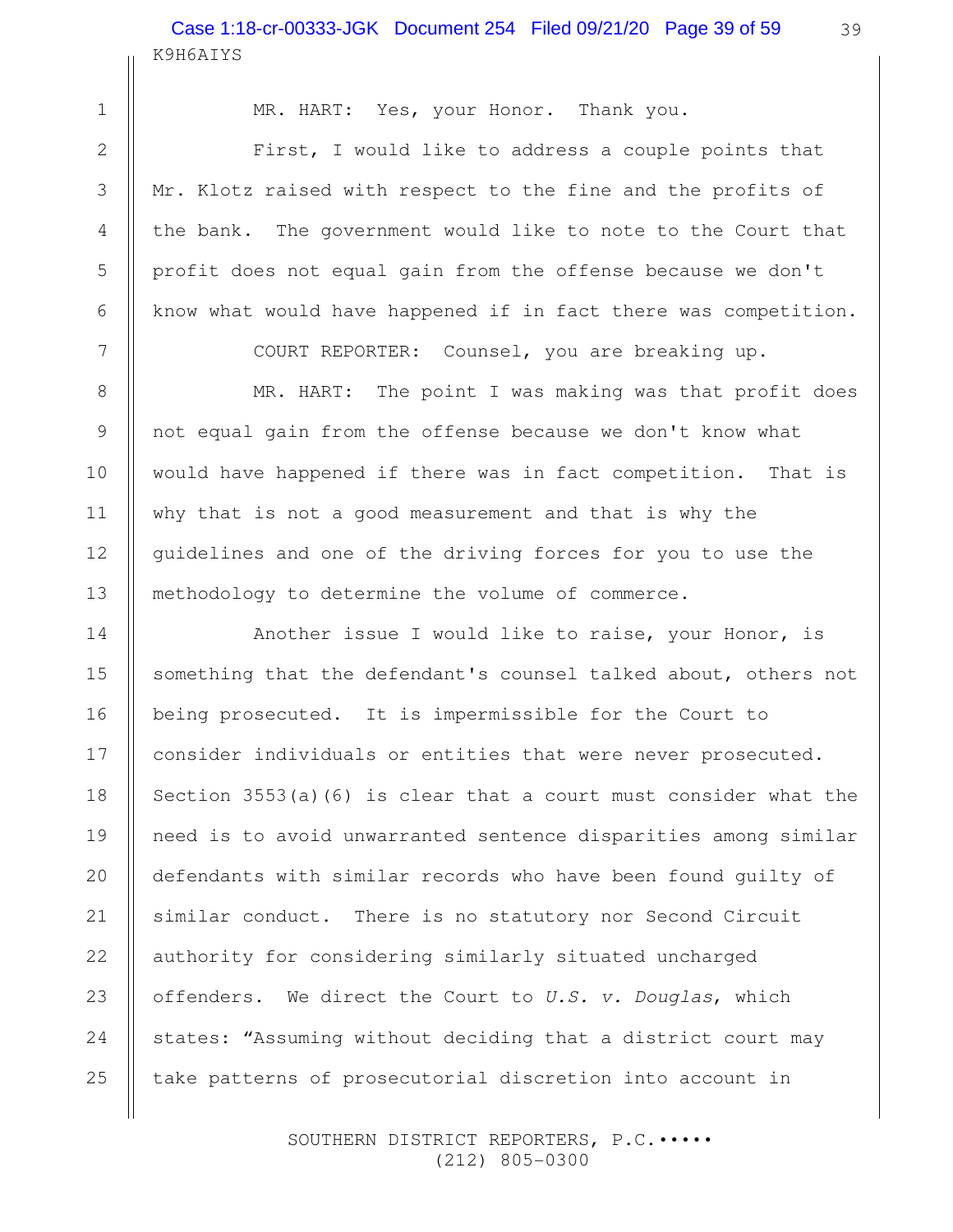# K9H6AIYS Case 1:18-cr-00333-JGK Document 254 Filed 09/21/20 Page 40 of 59

determining an equitable sentence that avoids unwarranted disparities among similarly situated offenders an appellate court is ill placed to assess whether a defendant is in fact similarly situated to others whose circumstances, because they Were never prosecuted, are unknown to us." 1 2 3 4 5

6

7

8

9

12

13

14

15

16

17

18

19

20

21

22

It is the government's position that that also is true for trial judges. To do so would improperly intrude on the Executive Branch as acknowledge by the Supreme Court in  $U.S.$   $V.$ Goodwin, which --

COURT REPORTER: Counsel, you have to repeat your last sentence. 10 11

THE COURT: And, counsel, please get closer to you microphone because you are breaking up.

MR. HART: I apologize, your Honor.

The sentence was: To do so would intrude on the Executive Branch as acknowledged by the Supreme Court in the United States v. Goodwin where it held, In our criminal system, the government retains raw discretion as to whom to prosecute.

The area I would like to touch on is the collateral consequences from the defendant's alienage. The Bureau of Prisons and ICE policies related to the treatment of an alien inmate are at least disfavored factors at sentencing.

COURT REPORTER: Counsel, repeat the last sentence. MR. HART: BOP and ICE policies related to the treatment of alien inmates are at least disfavored factors at 23 24 25

> SOUTHERN DISTRICT REPORTERS, P.C.••••• (212) 805-0300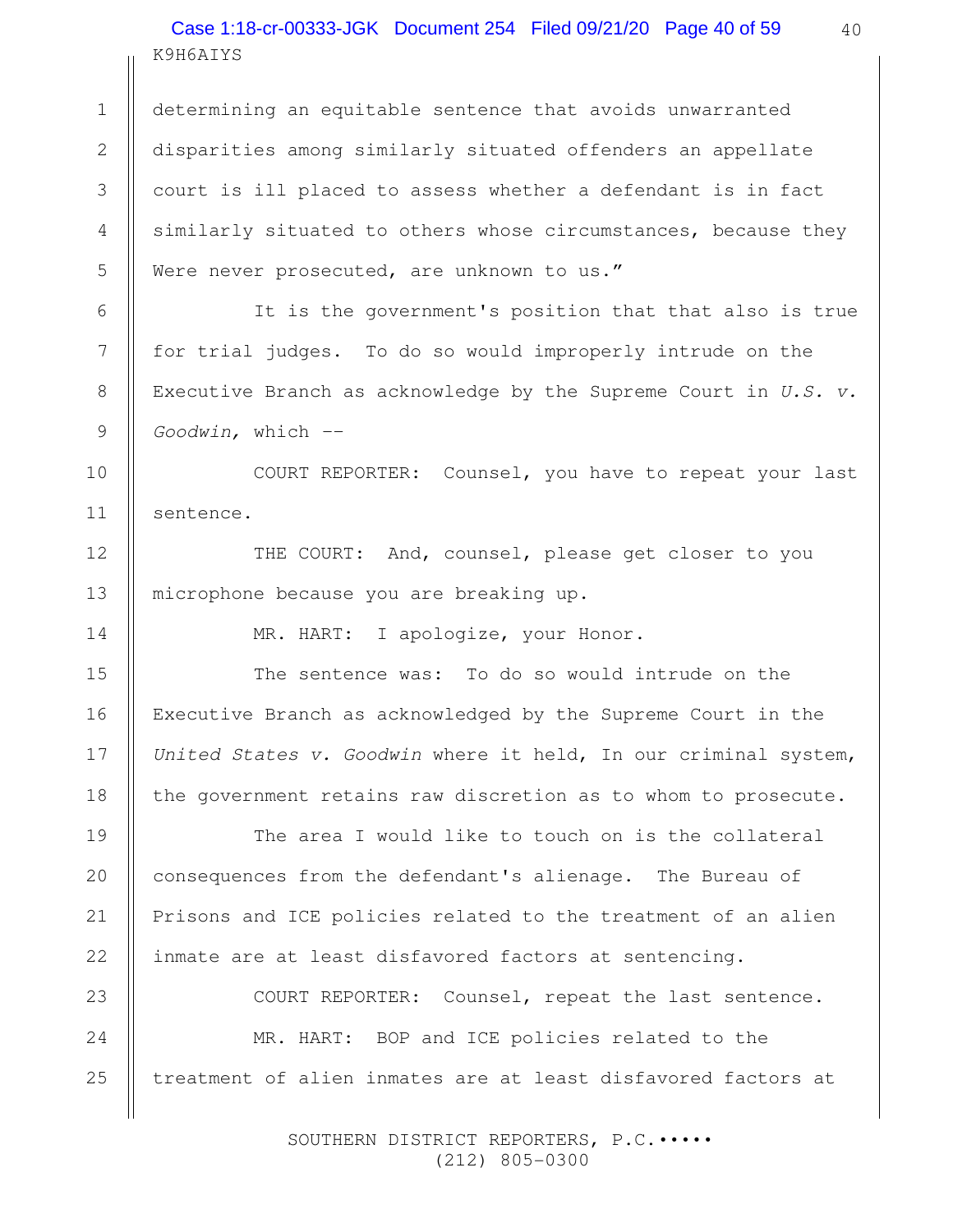K9H6AIYS Case 1:18-cr-00333-JGK Document 254 Filed 09/21/20 Page 41 of 59

sentencing and in this case are not extraordinary enough to warrant a variance down to a noncustodial sentence. Varying downwards based on the conditions of confinement inappropriately intrudes on the Bureau of Prisons' discretion over the place and conditions of confinement of the inmate in its charge. ICE policies on detention of an immigrant prior to removal are also not generally matters that a sentencing court should consider. THE COURT: You are not coming through. I see you on the screen that you are talking, but I don't hear you. MR. HART: Can you hear me? THE COURT: Barely. MR. HART: Your Honor, may a take a moment to address the situation? THE COURT: Absolutely. (Pause) MR. HART: Your Honor, is that better? THE COURT: I can hear you. Now I can't. MR. HART: Your Honor, perhaps it would be better if I phoned in. THE COURT: Mr. Fletcher should be on the feed from Skype. Mr. Fletcher, you may want to call Mr. Griffincantz for some assistance to see what can be done. 1 2 3 4 5 6 7 8 9 10 11 12 13 14 15 16 17 18 19 20 21 22 23 24 25

> SOUTHERN DISTRICT REPORTERS, P.C.••••• (212) 805-0300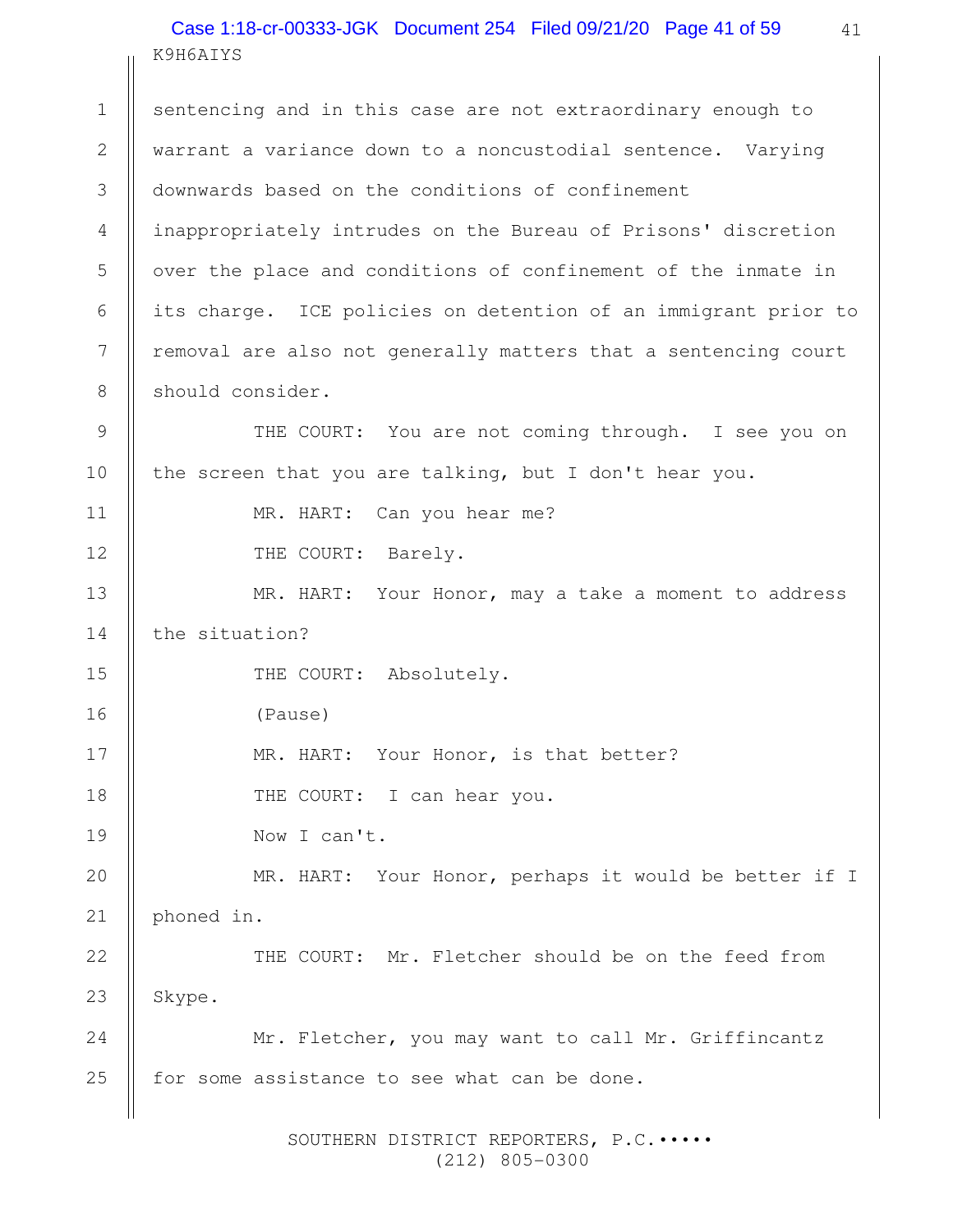42 K9H6AIYS THE DEPUTY CLERK: I will. Let me email him. THE COURT: Thank you. Mr. Griffincrantz is one of our court tech people. MR. HART: Your Honor, should I attempt to call in by phone. THE COURT: Okay. (Pause) MR. HART: Your Honor, can you hear me? THE COURT: Yes. You are a little low. MR. HART: How about now, your Honor? Appreciate everyone's patience. To further address whether or not the defendant would be ineligible or rather directed to a private facility, the 2018 policy that the defendant cites says only that such prisoners should be identified or considered for consideration for transfer to a private facility. Also, the Bureau of Prisons give weight to the initial recommendation in making designation recommendations. I also want to talk about the pandemic, COVID-19. The Bureau of Prisons has and continues to take affirmative measures to ensure the health and safety of the inmates in its charge. For example, the Bureau of Prison has enhanced screening techniques for staff and visitors; better isolating and quarantine protocols, including the need to test negative on multiple tests prior to reintegration; issue face coverings 1 2 3 4 5 6 7 8 9 10 11 12 13 14 15 16 17 18 19 20 21 22 23 24 25 Case 1:18-cr-00333-JGK Document 254 Filed 09/21/20 Page 42 of 59

> SOUTHERN DISTRICT REPORTERS, P.C.••••• (212) 805-0300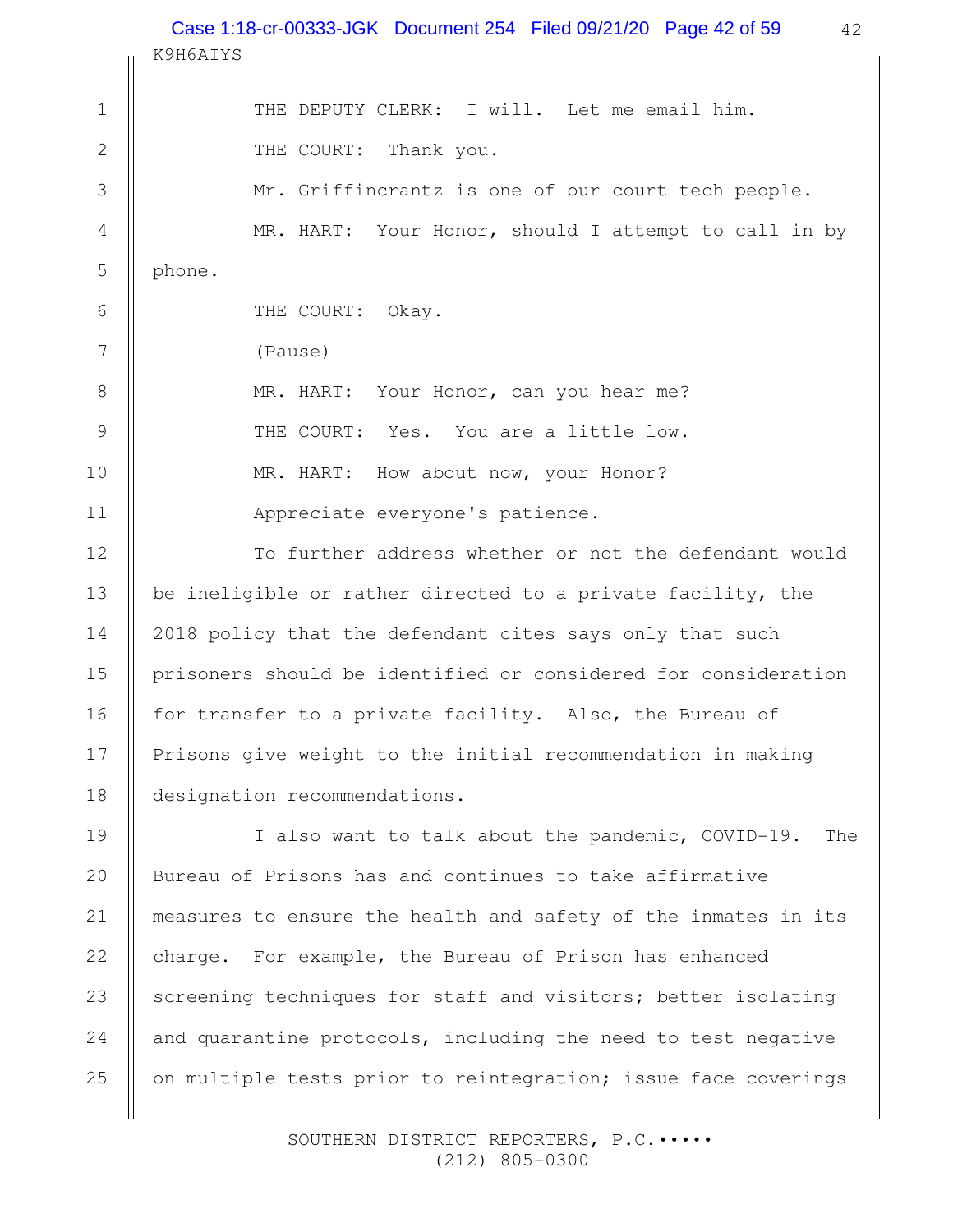# K9H6AIYS Case 1:18-cr-00333-JGK Document 254 Filed 09/21/20 Page 43 of 59

1

2

3

4

5

6

7

8

9

10

11

12

13

14

15

16

17

to inmates and staff; limit large groups and require face coverings when social distancing is not possible; as well as enacting better screening and control of prisoner transfers to prevent commingling of both symptomatic and asymptomatic inmates within the general inmate population.

Moreover, the defendant is 37 years old and healthy. He does not have any chronic illnesses and has not been hospitalized. The only risk factor the defendant has identified to the Court is his having slight trace of asthmatic symptoms due to seasonal allergies to tree pollen. Simply put, he does not have severe or moderate asthma. Even if he did, the data suggests that a moderate to severe asthma condition does not place a person as a higher risk of a serious outcome from COVID. The CDC has taken asthma off its risk factor list. In fact, the government is unaware of the defendant having any health condition that places him at a greater risk of a serious outcome from the virus.

In addition, what could happen while the defendant is incarcerated is too speculative at this point to bear any significant weight. To the extent the defendant is vying for some sort of compassionate-release type consideration, it simply is inappropriate to consider that at sentencing. That issue is not before the Court. 18 19 20 21 22 23

THE COURT: Mr. Hart, could you hold on just a moment. I hear you, but we don't have your video. Have you decided not 24 25

> SOUTHERN DISTRICT REPORTERS, P.C.••••• (212) 805-0300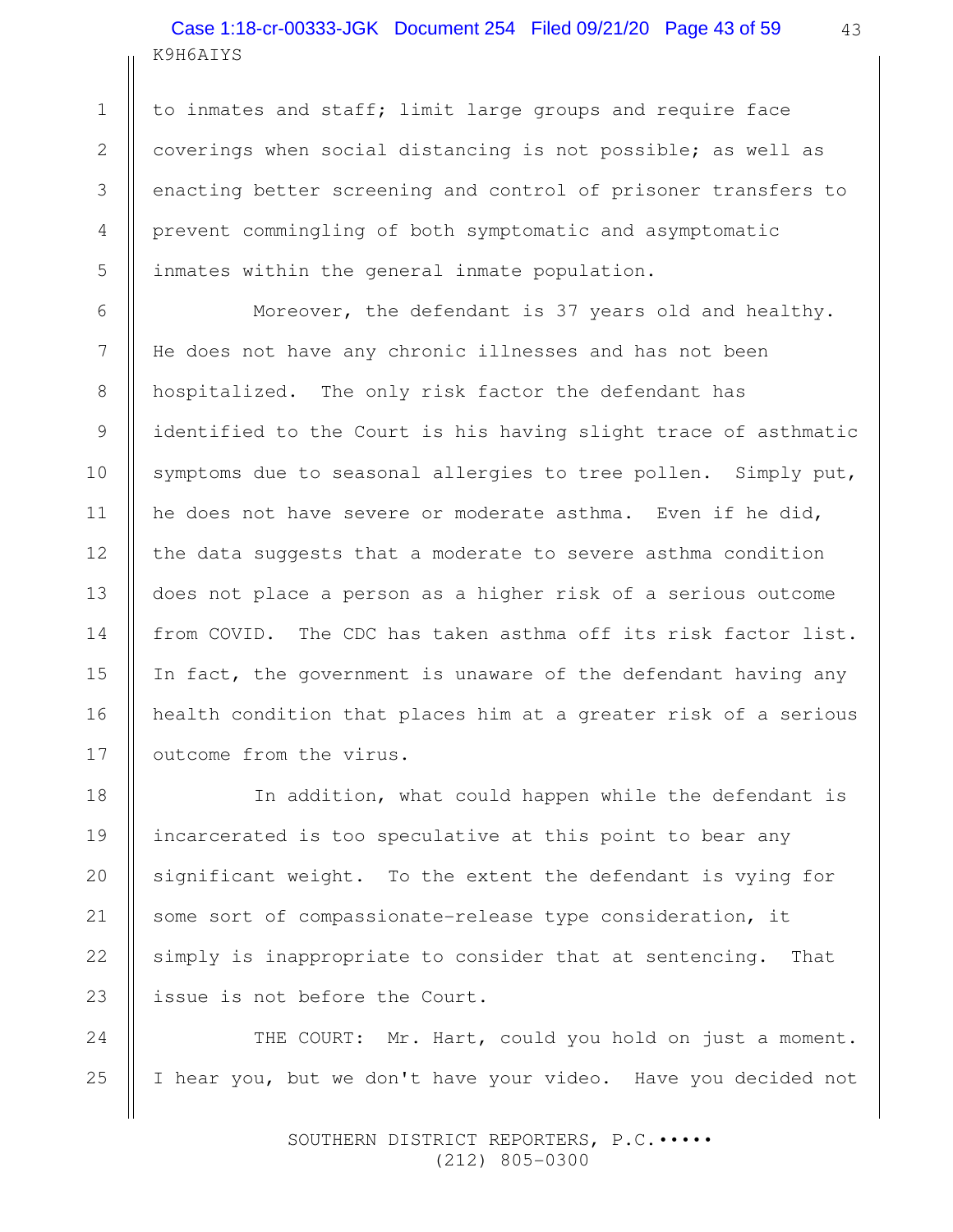44 K9H6AIYS to continue with the video? MR. HART: No, your Honor. I can see you and I see the gentleman over your right shoulder. THE COURT: That gentleman is here to give some advice on how to get your video on because we're not seeing you. MR. HART: Okay. MR. KLOTZ: We are in fact seeing Mr. Hart, your Honor. (Pause) THE COURT: We have you back on the screen. You can proceed. MR. HART: Thank you, your Honor. We ask the Court to sentence the defendant to a guideline sentence because it is sufficient but not greater than necessary to combine with the purposes of sentencing, namely, that a sentence would reflect the seriousness of the offense, promote respect for the law, and provide just punishment for the offense and to afford adequate deterrence to criminal conduct. Moreover, a sentence with a significant period of imprisonment would avoid unwarranted sentencing disparities among defendants convicted of the same crime. Here, this is a very serious offense. The guidelines are instructive in that there is near universal agreement that restrictive agreements 1 2 3 4 5 6 7 8 9 10 11 12 13 14 15 16 17 18 19 20 21 22 23 24 Case 1:18-cr-00333-JGK Document 254 Filed 09/21/20 Page 44 of 59

> SOUTHERN DISTRICT REPORTERS, P.C.••••• (212) 805-0300

can cause serious economic harm and that is exactly what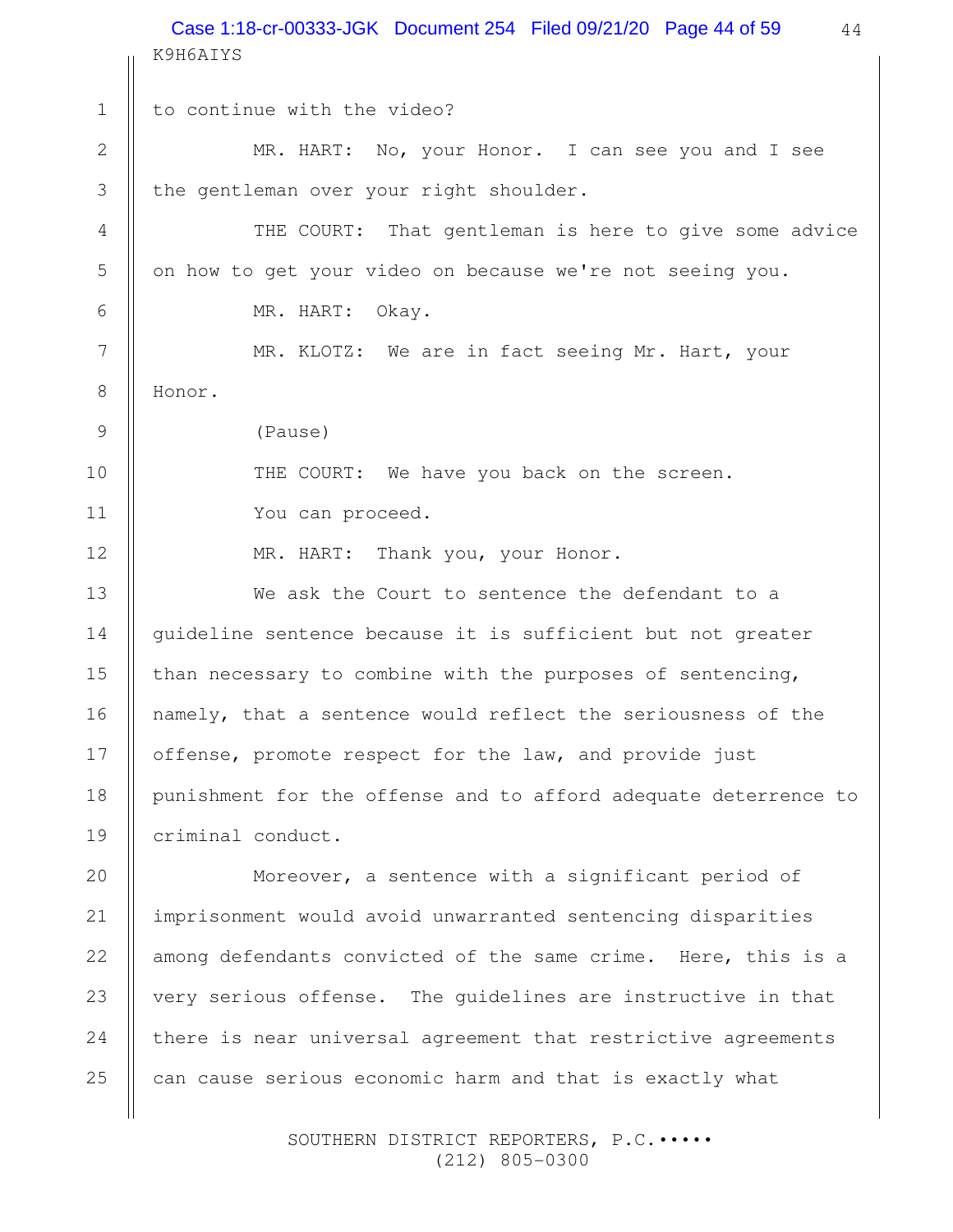# K9H6AIYS Case 1:18-cr-00333-JGK Document 254 Filed 09/21/20 Page 45 of 59

happened here, your Honor. In this case the defendant was one of the most active and sophisticated traders in this market. He conspired to rig bids in a number of emerging market currencies over a period of several years.

The defendant and his coconspirators agreed to submit specific prices when dealing with customers directly and on the inner bank platform, and the defendant and his coconspirators intended to affect the price of currency by manipulating the forces of supply and demand. His actions, and those of his co-conspirators, not only violated important competitive principles it undermined the integrity of the largest financial market in the world, but also in some instances cheated these customers who invested on behalf of pension funds and retirement funds.

It is important to note that the defendant was aware of the existence of the conspiracy and he actively sought to join it and time and time again he worked with his co-conspirators to further its goals. The defendant was not an unwitting participate of the conspiracy and he played an active role as a director. From the beginning, the defendant knew it was wrong as evidenced by the exchange when his conspirators suggested that his conspiracy to coordinate price quotes and bids to customers are nice, he laughed and responded that they probably shouldn't write such thing in Perma chat rooms. 15 16 17 18 19 20 21 22 23 24

In addition, the defendant took measures to conceal

 SOUTHERN DISTRICT REPORTERS, P.C.••••• (212) 805-0300

1

2

3

4

5

6

7

8

9

10

11

12

13

14

25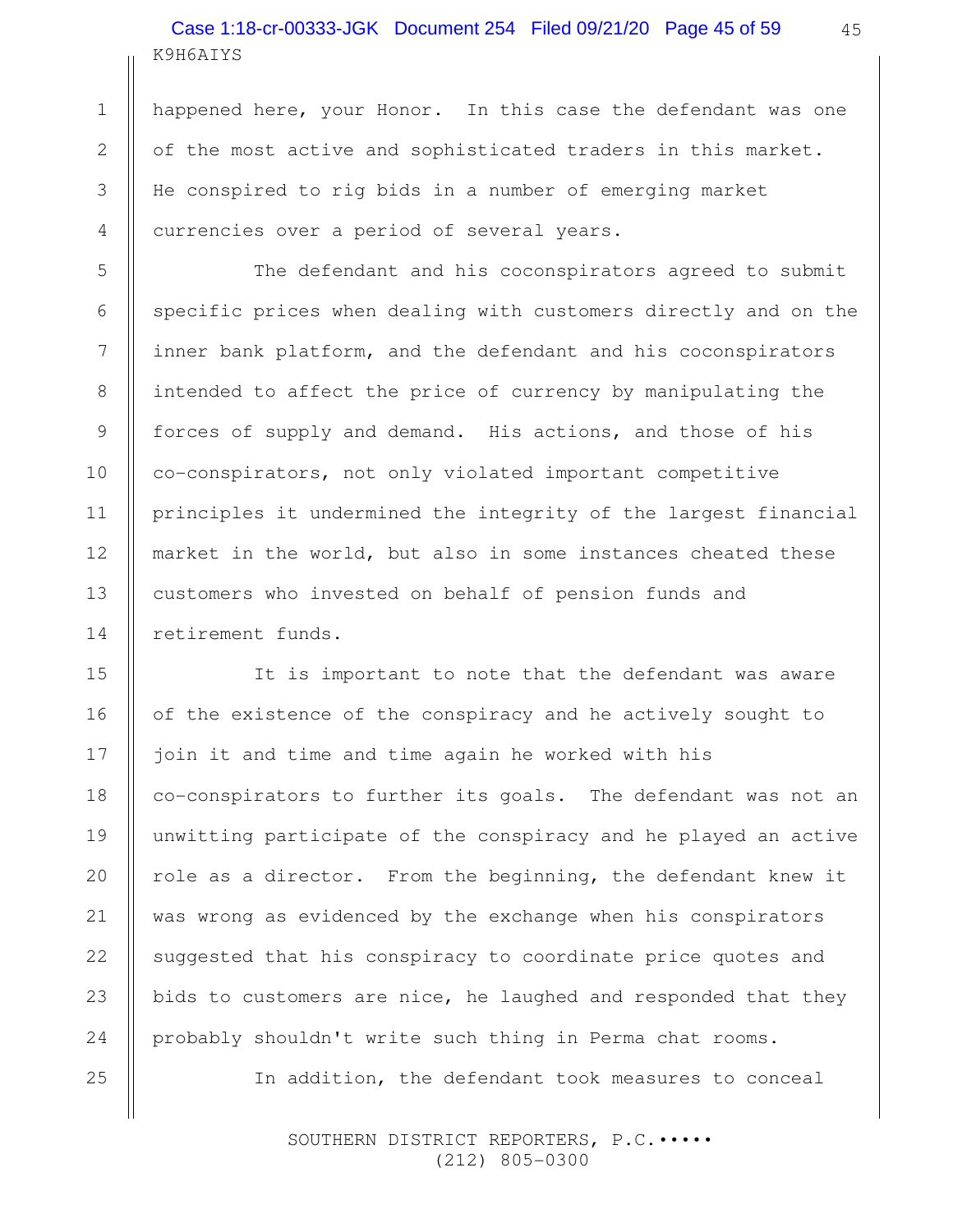# K9H6AIYS Case 1:18-cr-00333-JGK Document 254 Filed 09/21/20 Page 46 of 59

his conduct to avoid detection from the bank, including using codewords, communicating on cell phones instead of recorded bank lines, and meeting in person to discuss the conspiracy with his coconspirators. Such evidence demonstrates his consciousness of wrongdoing. In addition, in order to hold the defendant solely accountable for his conduct, the defendant's sentence should also take into account conduct related to fake trades and spoofing. This conduct was not accounted for in the volume of commerce calculation but was intrinsic to the charged conspiracy.

To date despite a jury of his peers finding him guilty he has not expressed any remorse. In short, the defendant and his co-conspirators were greedy and arrogant. The defendant and his co-conspirators routinely exploited a system over which they had some power. A guideline sentence is the appropriate way to hold the defendant accountable for his criminal conduct and for his disregard for the rule of law. In addition, a guideline sentence would also sere to deter other traders driven by greed who may be tempted to cheat the system.

We ask the Court to consider his background. He was well educated, a wealthy man and had a senior position at one the world's largest financial institutions, a man of privilege and a man of substantial means. To be clear this was a crime of opportunity and greed, not one out of necessary.

There cannot be two justice systems -- one for

 SOUTHERN DISTRICT REPORTERS, P.C.••••• (212) 805-0300

1

2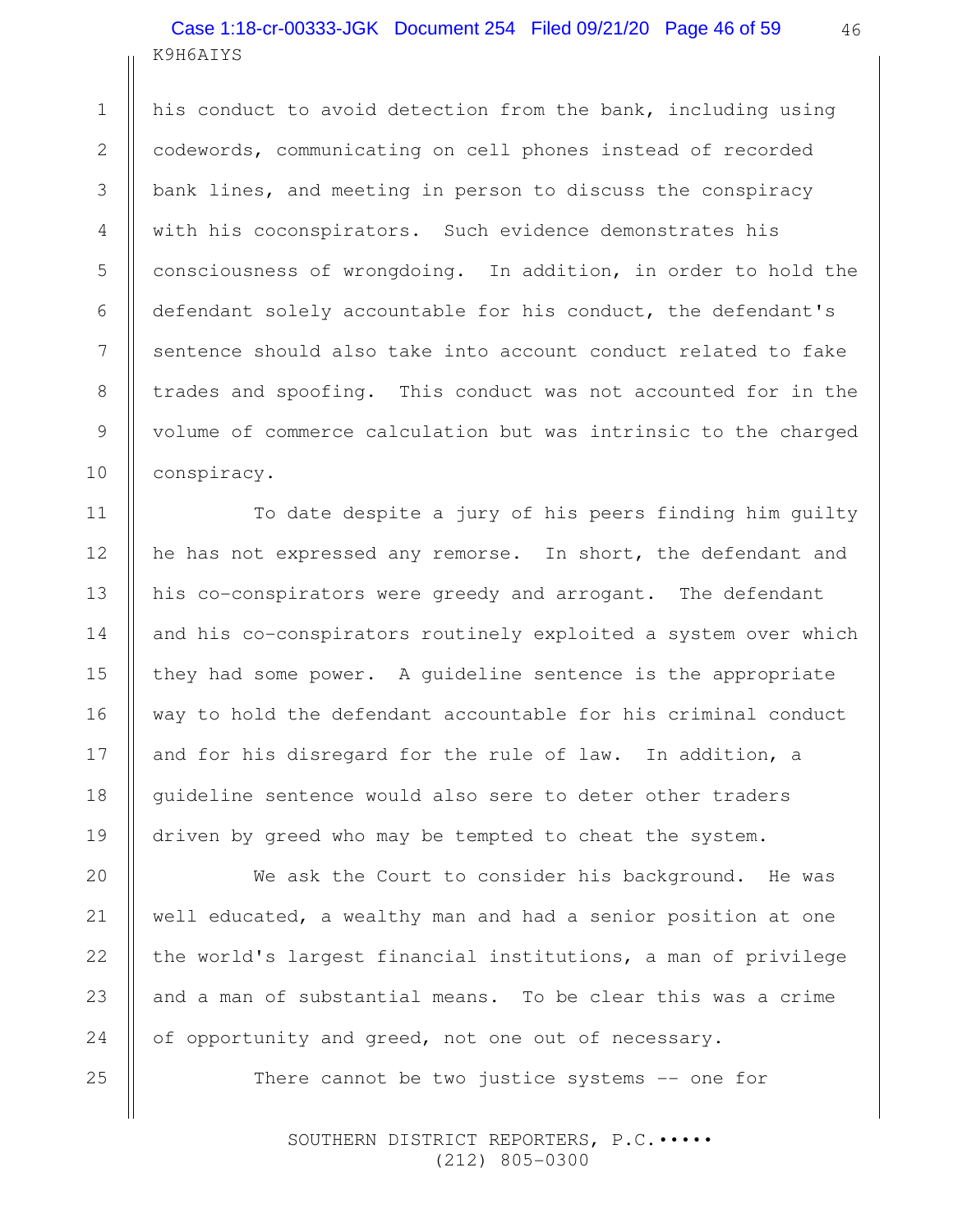## K9H6AIYS Case 1:18-cr-00333-JGK Document 254 Filed 09/21/20 Page 47 of 59

white-collard criminals and one for everyone else. The need for general deterrence great. A guideline sentence should serve as a reminder to would-be white-collared criminals who may engage the cost-benefit analysis before deciding to engage in elicit activity. Not meting out a guidelines sentence the carries a significant period of incarceration runs the risk of sending the wrong message to criminals that they will not be held accountable and that potential penalties for violating the law is a risk worth taking and is merely a cost of doing business.

11

1

2

3

4

5

6

7

8

9

10

12

13

14

15

16

17

18

19

20

21

THE COURT: All right. Thank you.

I will place the presentence report, the recommendation and the addendum in the record under seal. The parties should place their submissions in the record not under seal -- they may have already done this -- after redacting any personal identifying information.

I adopt the findings of fact in the presentence report except for the two changes that I already noted it the guideline sentencing range for the fine. The guideline sentencing range for fines begins at \$20,000, and I have changed page 3 to reflect "none" for aliases.

Therefore, I conclude that under the current guidelines the total offense level is 21, the criminal history category is one, and the guideline sentencing range is 37 to 46 months. I appreciate that the guidelines are only advisory and 22 23 24 25

> SOUTHERN DISTRICT REPORTERS, P.C.••••• (212) 805-0300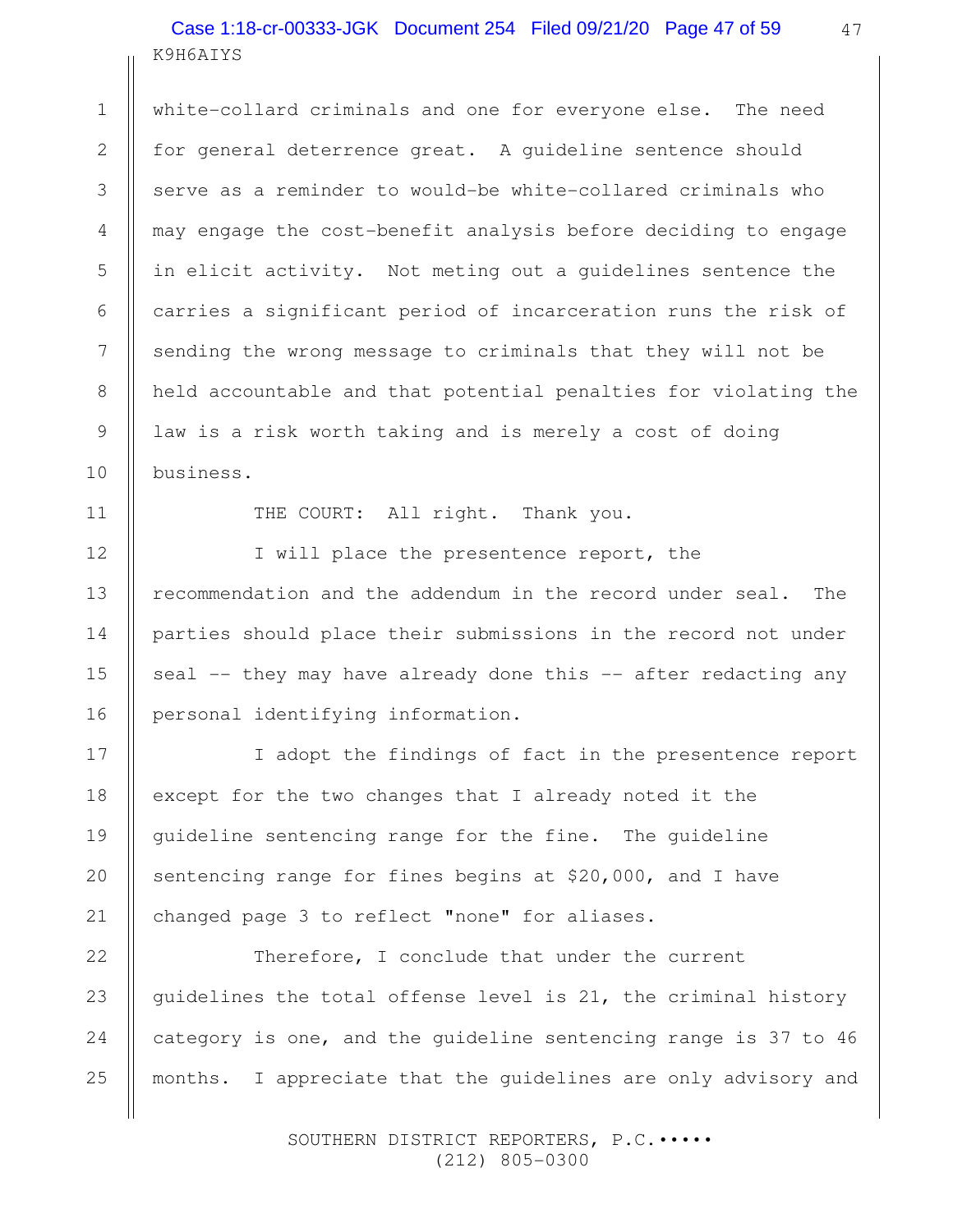# K9H6AIYS Case 1:18-cr-00333-JGK Document 254 Filed 09/21/20 Page 48 of 59

that the Court must consider the various sentencing factors in 18, U.S.C., Section 3553(a) and impose a sentence that is sufficient but no greater than necessary to comply with the purposes set forth in Section 3553(a)(2).

The offense is very serious. The defendant participated in a conspiracy to fix prices and rig bids for certain currencies. The conspiracy involved millions of dollars of transactions and involved several major banks and it existed for over two and a half years. The conspiracy threatened the integrity of the market and showed disregard for the legitimate expectations of customers who expected a competitive market.

There is a hint in the defense submissions that the defendant should not be held responsible because given the huge civil settlements in other cases, everyone did it. That plainly is not an excuse nor a reasonable argument in mitigation. The chats indicate that the defendant was aware that what he was doing was not lawful. He suggested, for example, that the comment about conspiracies being "nice" should not be on Perma chat. The defendant also argues that he is somehow being singled out, but that ignores the fact that there are two other co-conspirators who have pleaded guilty.

A substantial sentence is necessary to reflect the seriousness of the offense, to promote respect for the law, and to provide just punishment for the offense. A substantial

> SOUTHERN DISTRICT REPORTERS, P.C.••••• (212) 805-0300

1

2

3

4

5

6

8

9

10

11

12

13

14

15

16

18

20

21

22

24

25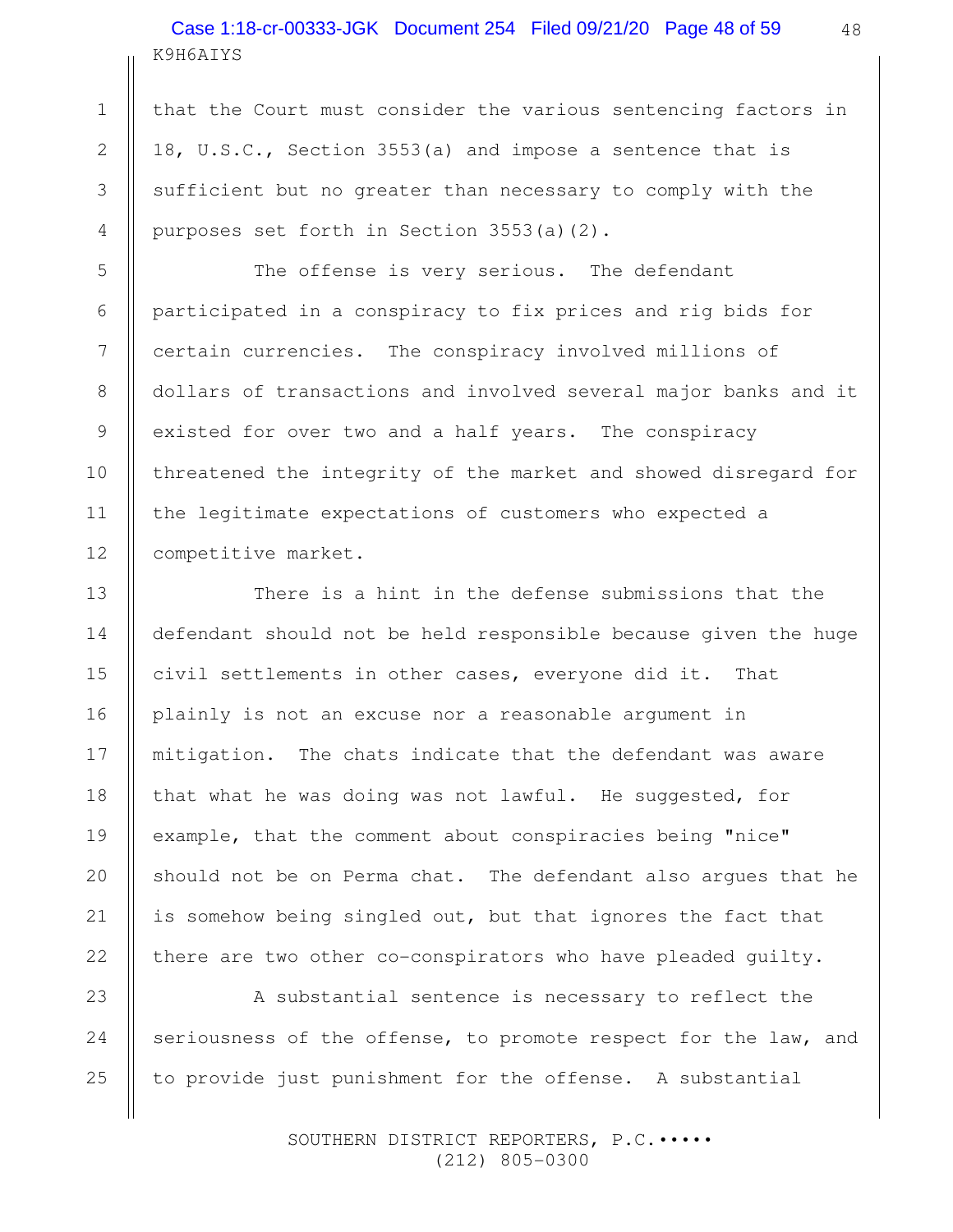# K9H6AIYS Case 1:18-cr-00333-JGK Document 254 Filed 09/21/20 Page 49 of 59

sentence is also necessary for deterrence. There are mitigating circumstances. This is the defendant's first offense and the crime is a nonviolent crime. The defendant has the support of his family and large group of friends and colleagues dating back to his college days. The defendant has suffered collateral consequences, including the loss of his job.

The investigation in this case has hung over the defendant for an unusually long period of time. The defense argues that it is six years. The defendant could have fled the United States during that period of time but chose not to. The existence of the investigation has plainly been a serious toll on the defendant.

The defendant may well be removed from the United States as a result of his conviction. Therefore, the need to deter the defendant individually from future crimes and to protect the public from the defendant are somewhat negated. While it is true that there is a need for general deterrence, the need general deterrence can never justify a sentence for an individual that is greater than a just sentence for that individual.

The defendant also relies on the existence of the COVID-19 pandemic and argues that any sentence of imprisonment should be avoided because the risk of his contracting COVID-19 in prison and the risk of his having serious consequences 22 23 24 25

> SOUTHERN DISTRICT REPORTERS, P.C.••••• (212) 805-0300

1

2

3

4

5

6

7

8

9

10

11

12

13

14

15

16

17

18

19

20

21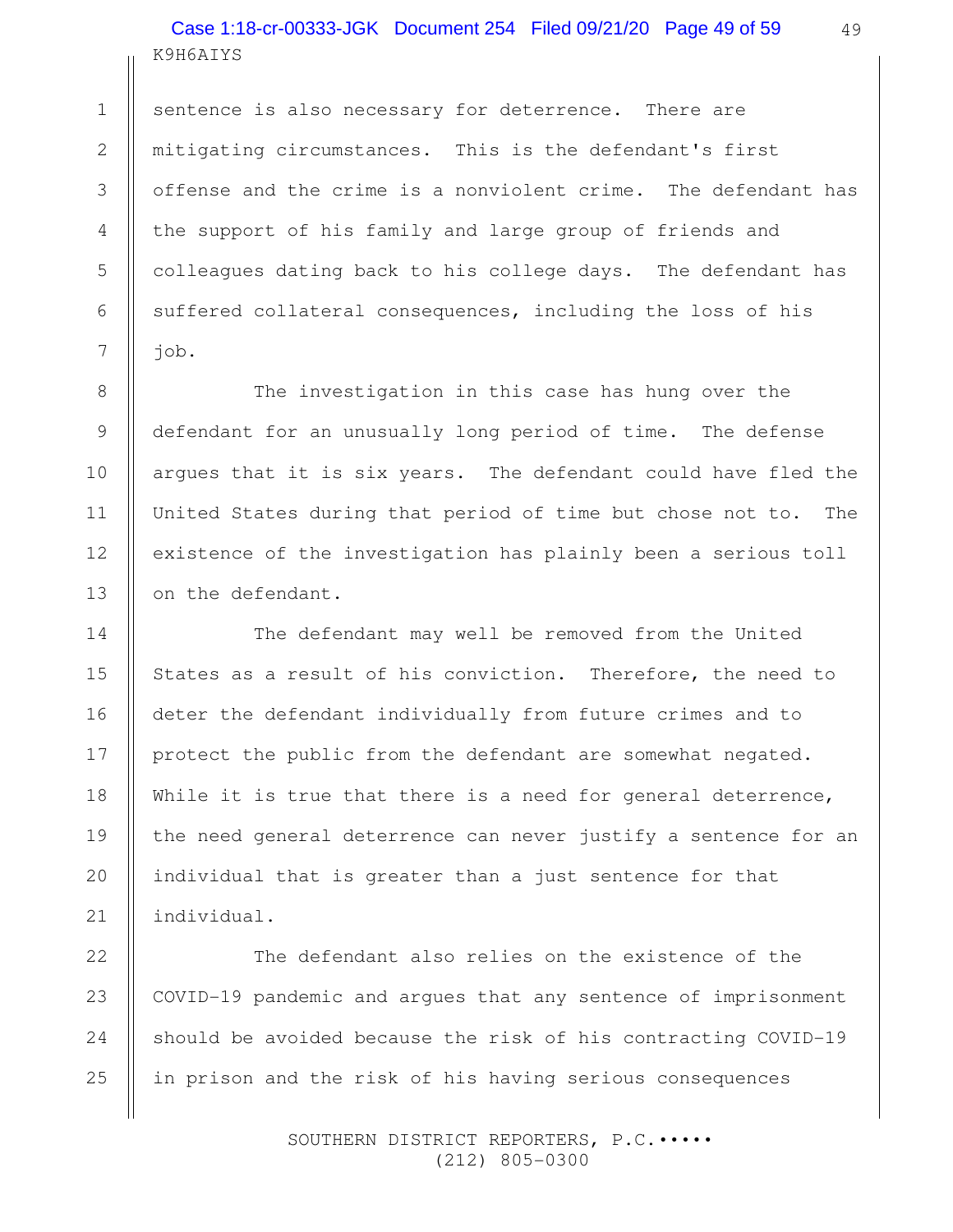# K9H6AIYS Case 1:18-cr-00333-JGK Document 254 Filed 09/21/20 Page 50 of 59

should argue against incarceration. However, it does not appear that the defendant is in a particularly high risk category. He is a relatively young person and his physical problems are minimal. Moreover, it is unclear what institution the defendant could be sentenced to and what the conditions of that institution may be. To the extent that circumstances may change, the defendant can always make subsequent applications such as an application for compassionate release; but those hypothetical considerations about future circumstances are insufficient to avoid a sentence that is otherwise called for to accomplish the purposes of Section 3553(a)(2).

The question is what is a sentence that is sufficient but no greater than necessary to accomplish the purposes of Section 3553(a)(2), where to the draw the balance. On balance, the Court intends to impose a sentence of eight months' imprisonment on Count One to be followed by a two-year term of supervised release with the standard conditions of supervised release in this district and those recommended by the Probation Department, except the Court will not include a term of outpatient mental health treatment because there is no indication that such treatment is needed.

I will also not include the conditions of access to financial records and no additional credit charges because those conditions are linked to an installment payment schedule, which will not exist in this case. 23 24 25

> SOUTHERN DISTRICT REPORTERS, P.C.••••• (212) 805-0300

1

2

3

4

5

6

7

8

9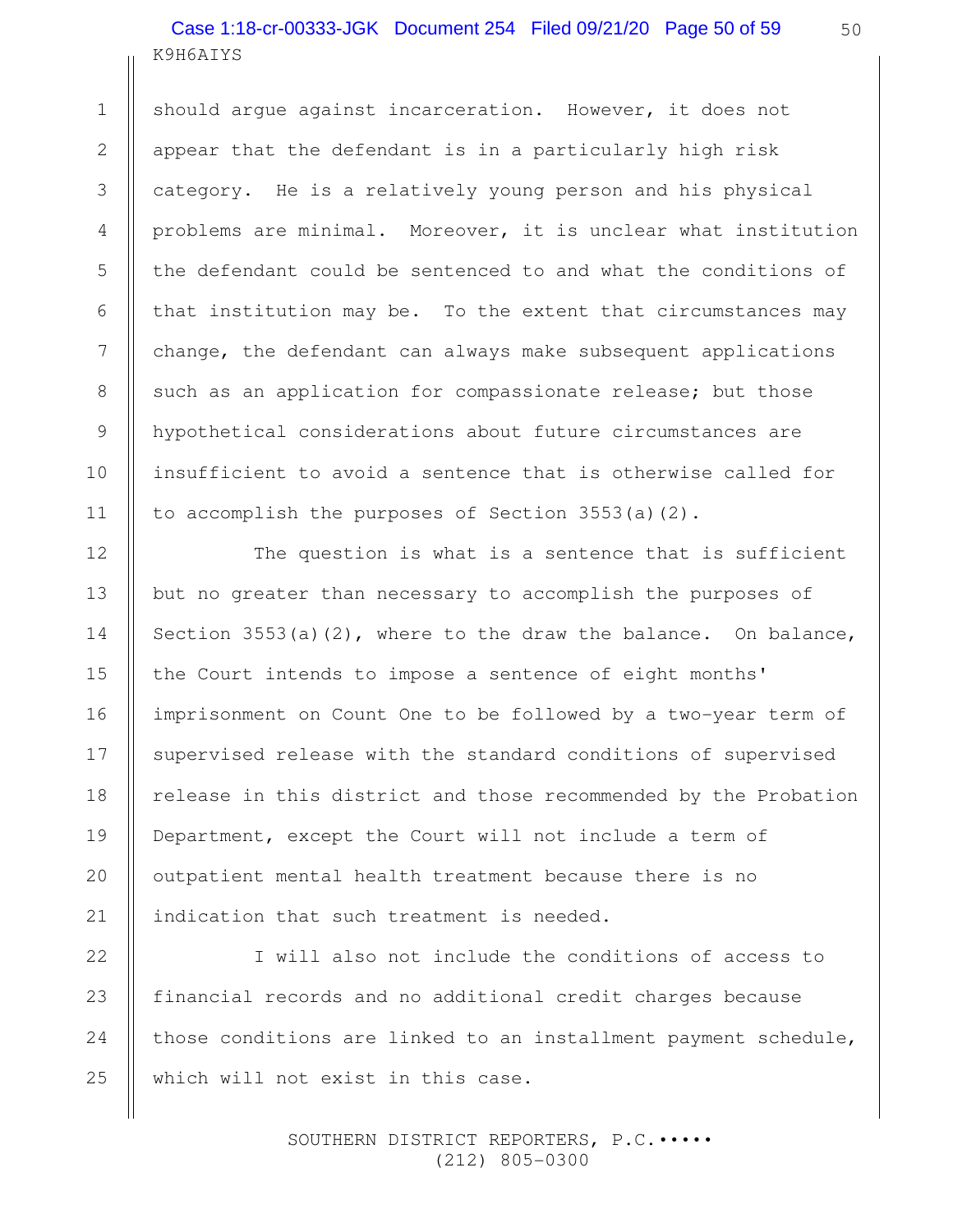# K9H6AIYS Case 1:18-cr-00333-JGK Document 254 Filed 09/21/20 Page 51 of 59

1

2

3

4

5

6

7

8

9

10

11

12

13

14

15

16

17

18

19

20

21

22

The Court will impose fine of \$150,000 payable within 30 days. The defendant has the ability to pay that fine based on the presentence report. The Court will not impose restitution because the complex issues of fact related to the amount of individual victims' losses and the calculation of those losses would contemplate and prolong the sentencing process to a degree that the need to provide restitution to pay any victim is outweighed by the burden on the sentencing process. The Court will impose a \$100 special assessment. The Court will provide for voluntary surrender. The Court intends to make the recommendation to the Bureau of Prisons of imprisonment at a facility in the New York

City area so that the defendant can be close to his family; but if defense counsel has any other recommendation with respect to confinement, the Court is prepared to accept any such recommendation.

The sentence that the Court has explained but not yet imposed is consistent with the factors in Section 3553(a) and is sufficient but no greater than necessary to comply with the purposes of Section 3553(a)(2). I have explained the reasons for the sentence.

Before I actually impose the sentence, I will recognize defense counsel and then the defendant and the government for anything that they wish to say. 23 24 25

> SOUTHERN DISTRICT REPORTERS, P.C.••••• (212) 805-0300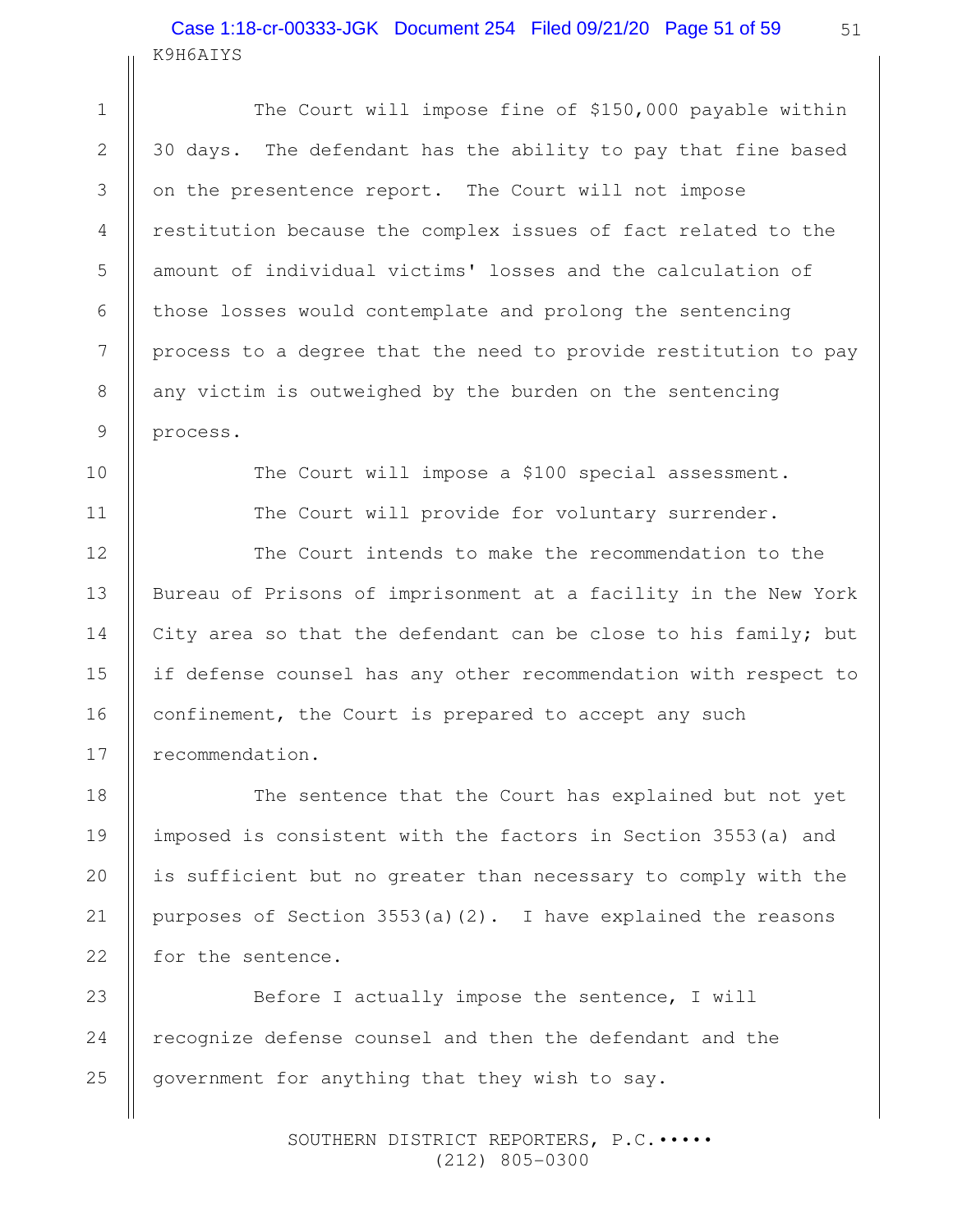| 2 |  |
|---|--|
| ર |  |

1

3

4

5

6

7

8

9

10

11

12

13

14

15

16

17

18

19

20

21

22

23

24

25

Mr. Klotz.

MR. KLOTZ: Thank you, your Honor. I think just for the record I need to object to the sentence, but I won't say anything beyond that.

I appreciate your Honor's recommendation that Mr. Aiyer be assigned to a facility in the New York region. I would ask that you specifically recommend that he be assigned to a minimum security camp in the New York city region. Otisville would be an obvious candidate. I think a facility like that is a facility where he would be assigned were it not for his citizenship status. I am not certain how much weight that recommendation will carry; but to the extent that it carries any weight, I would appreciate your Honor making that recommendation.

I would also ask, but I don't know that this needs to be resolved before you impose sentence, that Mr. Aiyer be continued on bail pending appeal rather than ask to surrender voluntarily at some point down the road. I am not sure if your Honor wants us to address that now.

THE COURT: I never tell parties what to do, but I would suggest to you that it would not be in your interest to make that application now because I plainly have the authority to allow voluntary surrender and to set the date for voluntary surrender. For a stay of surrender pending appeal, there are provisions in the statute that have to be satisfied, including

> SOUTHERN DISTRICT REPORTERS, P.C.••••• (212) 805-0300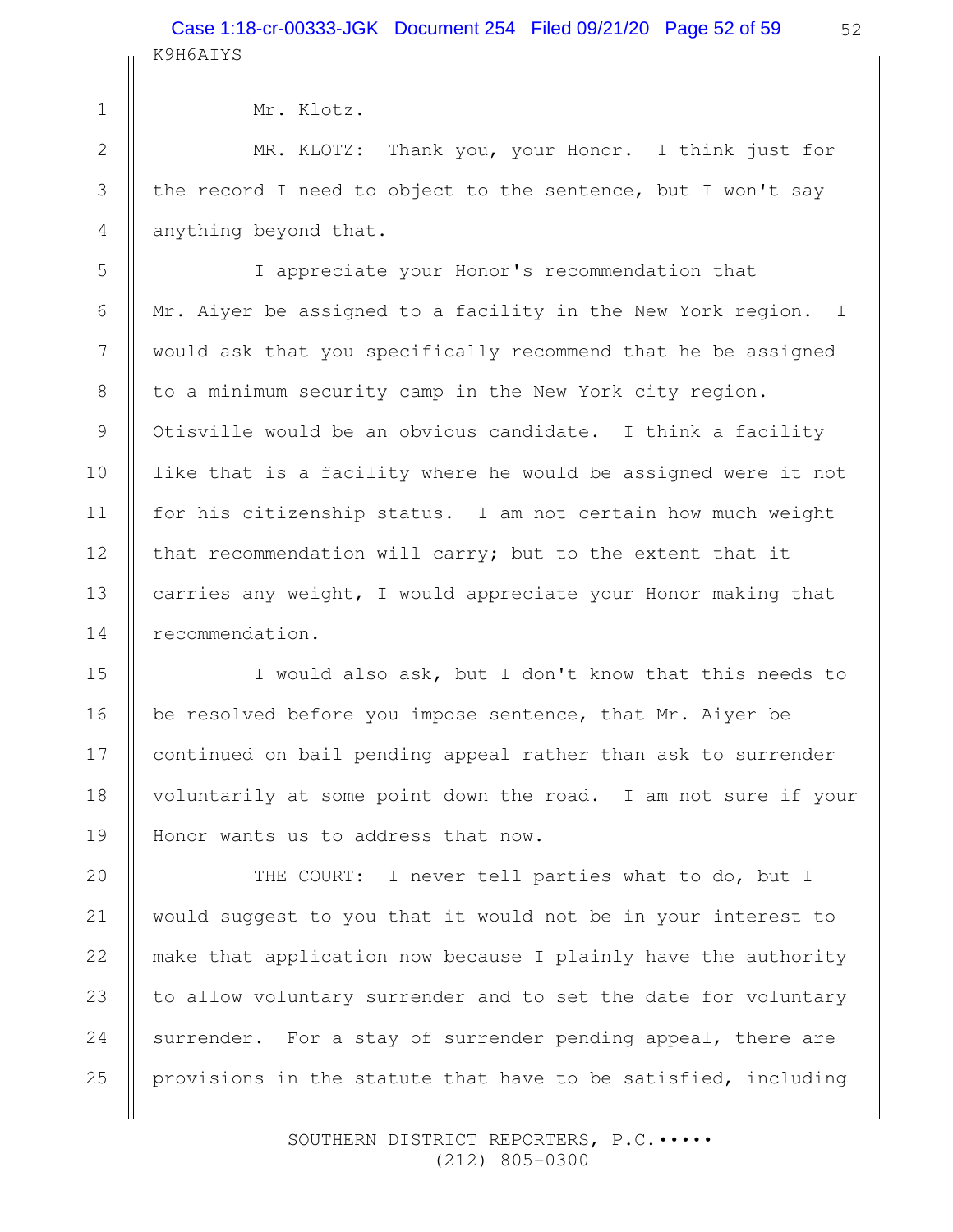K9H6AIYS Case 1:18-cr-00333-JGK Document 254 Filed 09/21/20 Page 53 of 59

that I find that an appeal is taken in good faith and that there are meritorious issues on appeal, that those kinds of arguments without any sort of briefing would not lend themselves immediately to a decision.

1

2

3

4

5

6

7

8

9

10

11

12

13

14

15

16

17

18

I intend to impose voluntary surrender by 2:00 p.m. on December 4, 2020, which means that you would have an opportunity to make applications, and if those applications were not successful before me to use any other avenues that might be open to you.

MR. KLOTZ: If that is the way your Honor wishes to proceed, we would like an opportunity to brief this issue. I take it what your Honor is saying is that you will impose sentence now and we can promptly then move, if we elect to do so, for a continuation of bail rather than voluntary surrender and you can decide that issue down the road.

THE COURT: Yes. I already told you that I don't foreclose parties from doing anything that they think that they have a right to do.

I have denied the motion for judgment of acquittal or for a new trial in a lengthy opinion. In order to release the defendant pending appeal, I would have to find not only by clear and convincing evidence that the defendant is not likely to flee or pose a danger to the safety or other persons or the community if released, which I could find, but that the appeal is not for purposes of delay and raises a substantial question 19 20 21 22 23 24 25

> SOUTHERN DISTRICT REPORTERS, P.C.••••• (212) 805-0300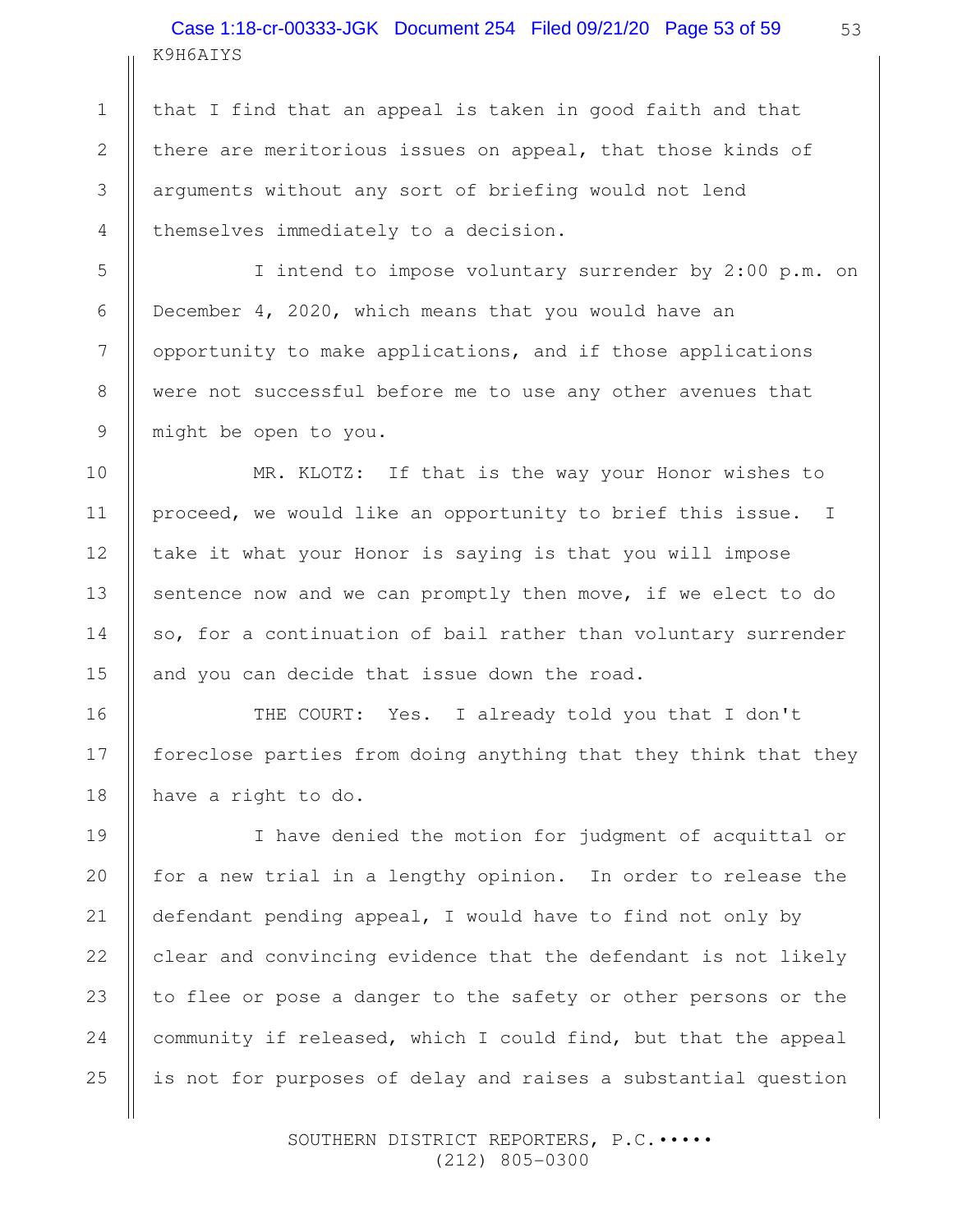# K9H6AIYS Case 1:18-cr-00333-JGK Document 254 Filed 09/21/20 Page 54 of 59

of law or fact likely to result in a reversal, an order for a new trial, or a sentence that does not include a term of imprisonment or a reduced sentence to a term of imprisonment less than the total time already spent.

In view of everything that I said in denying the motion for a judgment of acquittal or for a new trial, it would be difficult now to say that I thought that there were substantial questions. On the other hand, I never decide anything until it's briefed on the facts and the law. So it is up to you. If you want to make that application now, you can.

MR. KLOTZ: No, your Honor. I think our preference would be to make the application promptly after we finish this proceeding. I would point out that the law on the standard is it does not require your Honor to find that you are likely to be reversed. What it requires your Honor to find is that there are serious issues and that if those issues were decided in defendant's favor, which your Honor understandably thinks is not likely.

THE COURT: If anyone has another phone on, stop it.

By the way, if at any time a lawyer begins to talk to me about reversal, I always say that I do what I believe the facts and the law dictate and I welcome parties to take my decisions to any other court. One of the joys of being a district court judge is that we know that nothing we do is ever final and anything we do can be reviewed, and that is a matter

> SOUTHERN DISTRICT REPORTERS, P.C. .... (212) 805-0300

1

2

3

4

5

6

7

8

9

10

11

12

13

14

15

16

17

18

19

20

21

22

23

24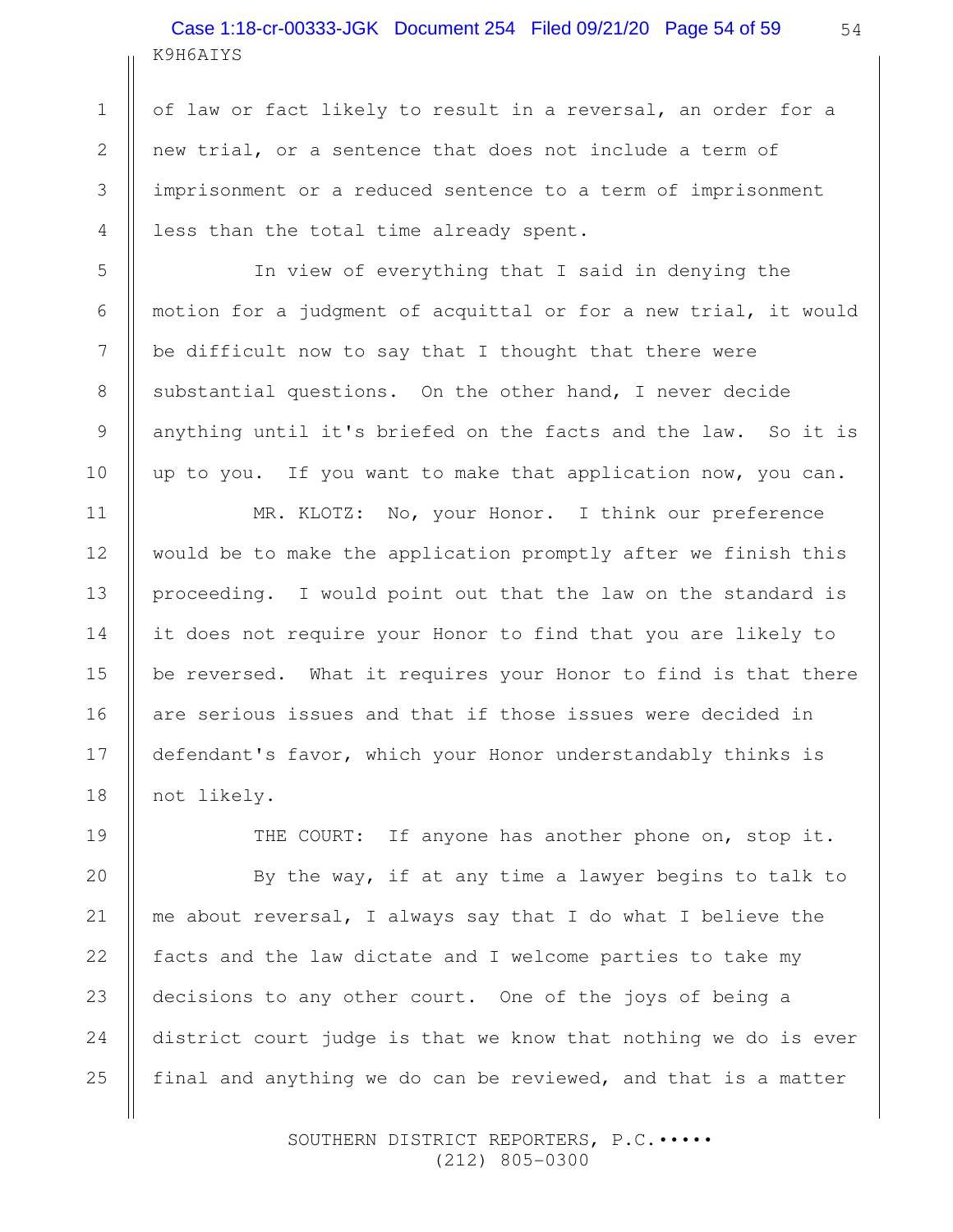# K9H6AIYS Case 1:18-cr-00333-JGK Document 254 Filed 09/21/20 Page 55 of 59

of comfort to us. So when notions such as reversal are put out there, my reaction is: Do whatever you think is appropriate for your client. I do what I think under the facts and the law I should do and I welcome review. So don't feel reluctant.

MR. KLOTZ: Thank you, your Honor. I am not reluctant. I don't intend to press the application now. We'll do it subsequently on papers. My point is I think the standard is one that can be satisfied here without your Honor finding that we're likely to prevail. It doesn't require such a finding.

THE COURT: I understand the distinction. I understand the distinction. 11 12

Anything else, Mr. Klotz?

1

2

3

4

5

6

7

8

9

10

13

14

15

MR. KLOTZ: No, your Honor.

THE COURT: Mr. Aiyer, before --

MR. HART: Your Honor, may I have a moment to speak. THE COURT: No. Hold on. I am calling the parties in order. Mr. Klotz was first, Mr. Aiyer is second, and you are third. 16 17 18 19

So, Mr. Aiyer, before I actually impose the sentence, I will recognize you for anything you wish to tell me, anything you would like to say on your behalf, anything at all you would like to say. 20 21 22 23

THE DEFENDANT: I would just like to apologize one more time to my friends and family and to Alex. 24 25

> SOUTHERN DISTRICT REPORTERS, P.C. .... (212) 805-0300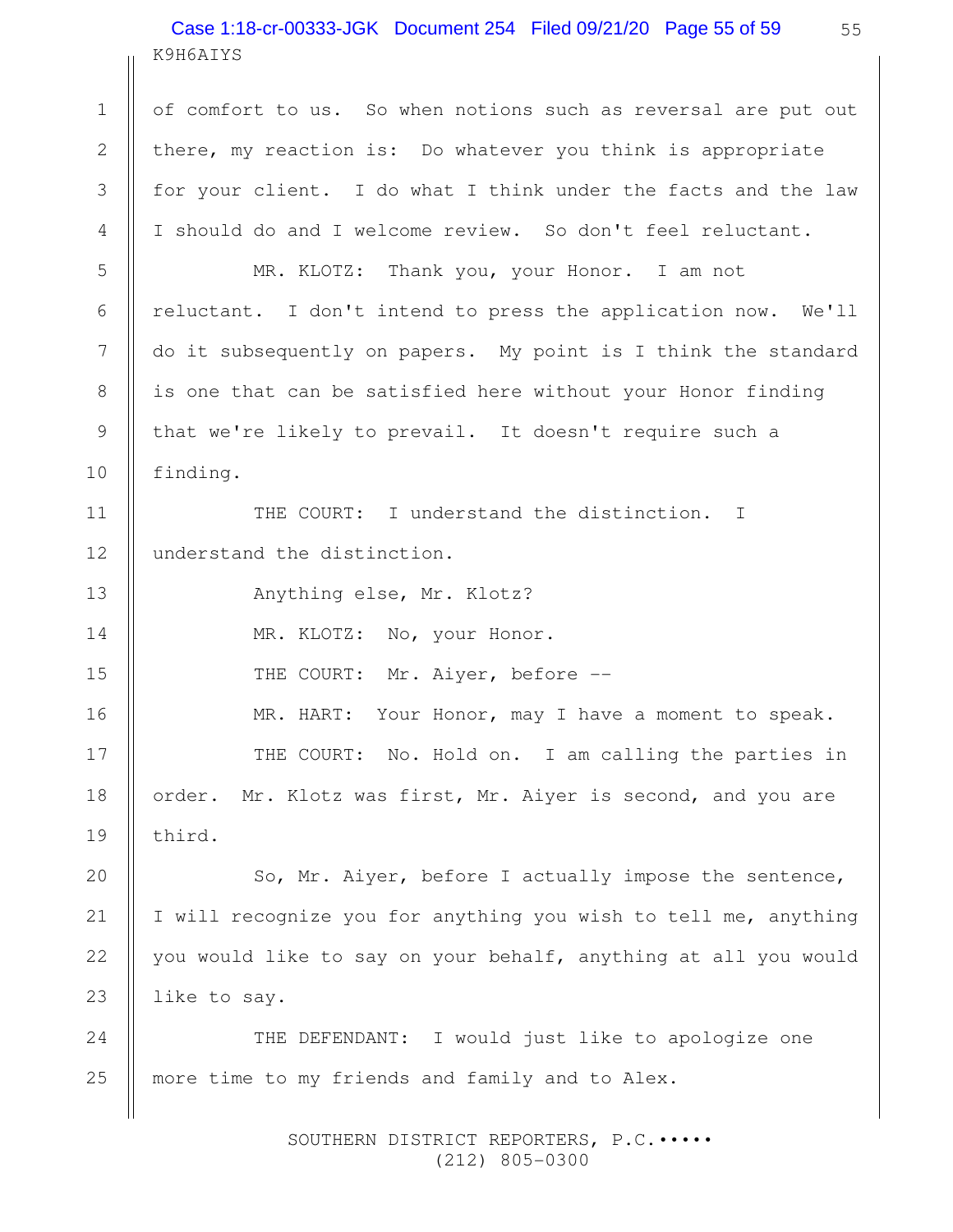K9H6AIYS Case 1:18-cr-00333-JGK Document 254 Filed 09/21/20 Page 56 of 59

THE COURT: Mr. Hart, I will recognize you for anything the government wants to tell me before I actually impose sentence. 1 2 3

MR. HART: Yes, your Honor. I just want to make the record clear that the government opposes a downward variance and believes that a guidelines sentence should be appropriate here.

4

5

6

7

8

17

18

19

20

21

22

THE COURT: Thank you.

Pursuant to the Sentencing Reform Act of 1984, it is the judgment of this Court that the defendant, Akshay Aiyer, is hereby committed to the custody of the Bureau of Prisons to be imprisoned for a term of eight months on Count One. I recommend incarceration in the New York City area so that the defendant can be close to his family. I recommend incarceration at a minimal security camp of the Bureau of Prisons in the New York City area. 9 10 11 12 13 14 15 16

The defendant will voluntarily surrender to an institution designated by the Bureau of Prisons by 2:00 p.m. on December 4, 2020.

Upon release from imprisonment, the defendant shall be placed on supervised release for a term of two years on Count One.

Within 72 hours of release from the custody of the Bureau of Prisons, the defendant shall report in person to the Probation Office in the district to which the defendant is 23 24 25

> SOUTHERN DISTRICT REPORTERS, P.C.••••• (212) 805-0300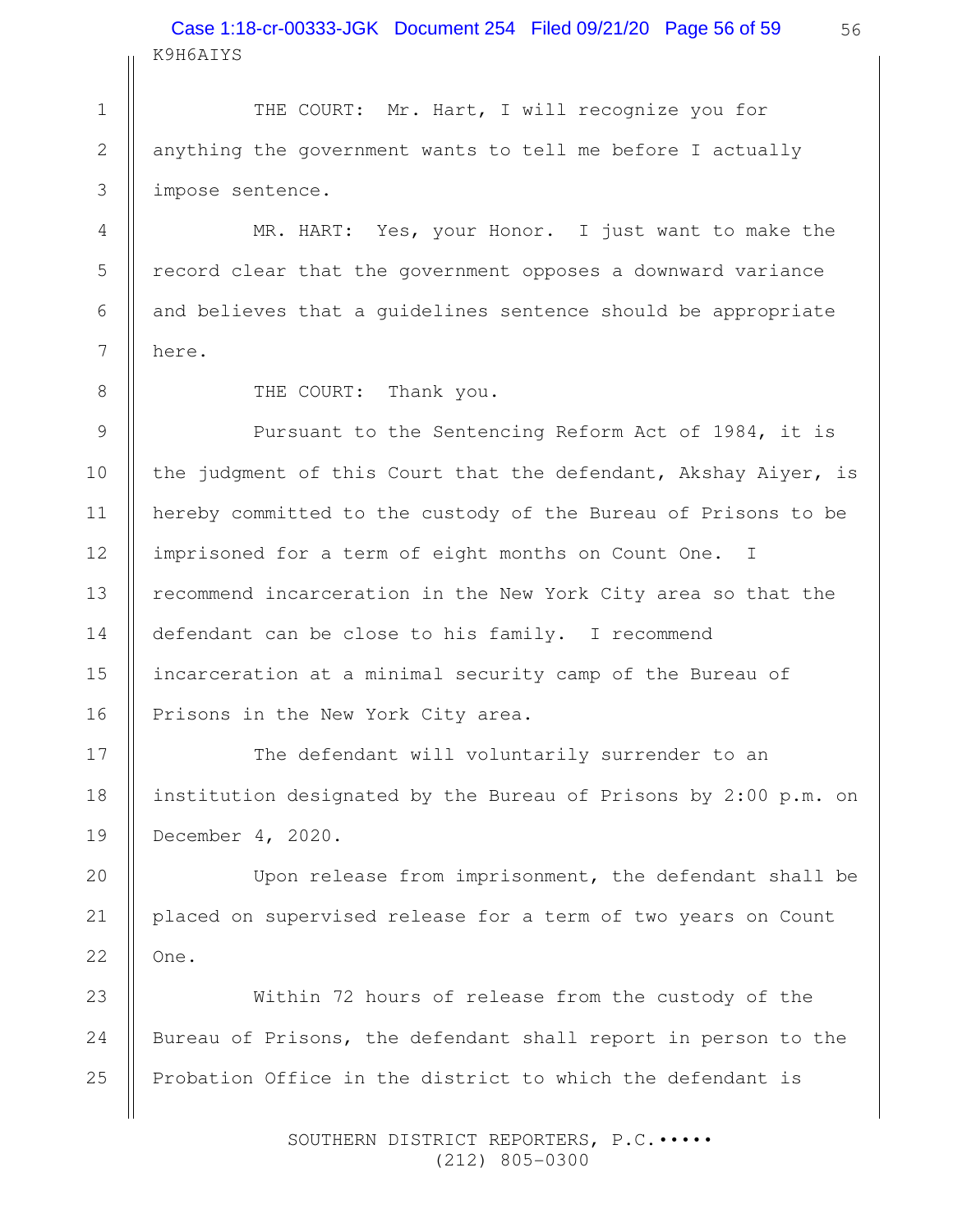# K9H6AIYS Case 1:18-cr-00333-JGK Document 254 Filed 09/21/20 Page 57 of 59

1

11

12

13

14

15

16

17

18

22

23

released. While on supervised release, the defendant shall comply with the standard conditions of supervised release in this district. The defendant shall not commit another federal, state or local crime. The defendant shall not possess a firearm or destructive device as defined in 18, U.S.C., 921. The defendant shall refrain from any unlawful use or possession of a controlled substance. The defendant shall submit to one drug test within 15 days of release from imprisonment and at least two periodic drug tests thereafter as directed by the Probation officer. 2 3 4 5 6 7 8 9 10

The defendant shall cooperate with the immigration authorities and comply with all immigration laws.

The defendant must cooperate in the collection of DNA as directed by the Probation officer.

It is further ordered that the defendant shall pay to the United States a special assessment of \$100, which shall be due immediately. The defendant shall pay a fine of \$150,000, which is payable within 30 days.

I have already explained the reasons for the sentence. Does either counsel know of any legal reason why this sentence should not be imposed as I have so stated it? 19 20 21

MR. HART: No, your Honor.

MR. KLOTZ: No, your Honor.

THE COURT: I order the sentence to be imposed as I so stated it for all the reason I have explained. 24 25

> SOUTHERN DISTRICT REPORTERS, P.C.••••• (212) 805-0300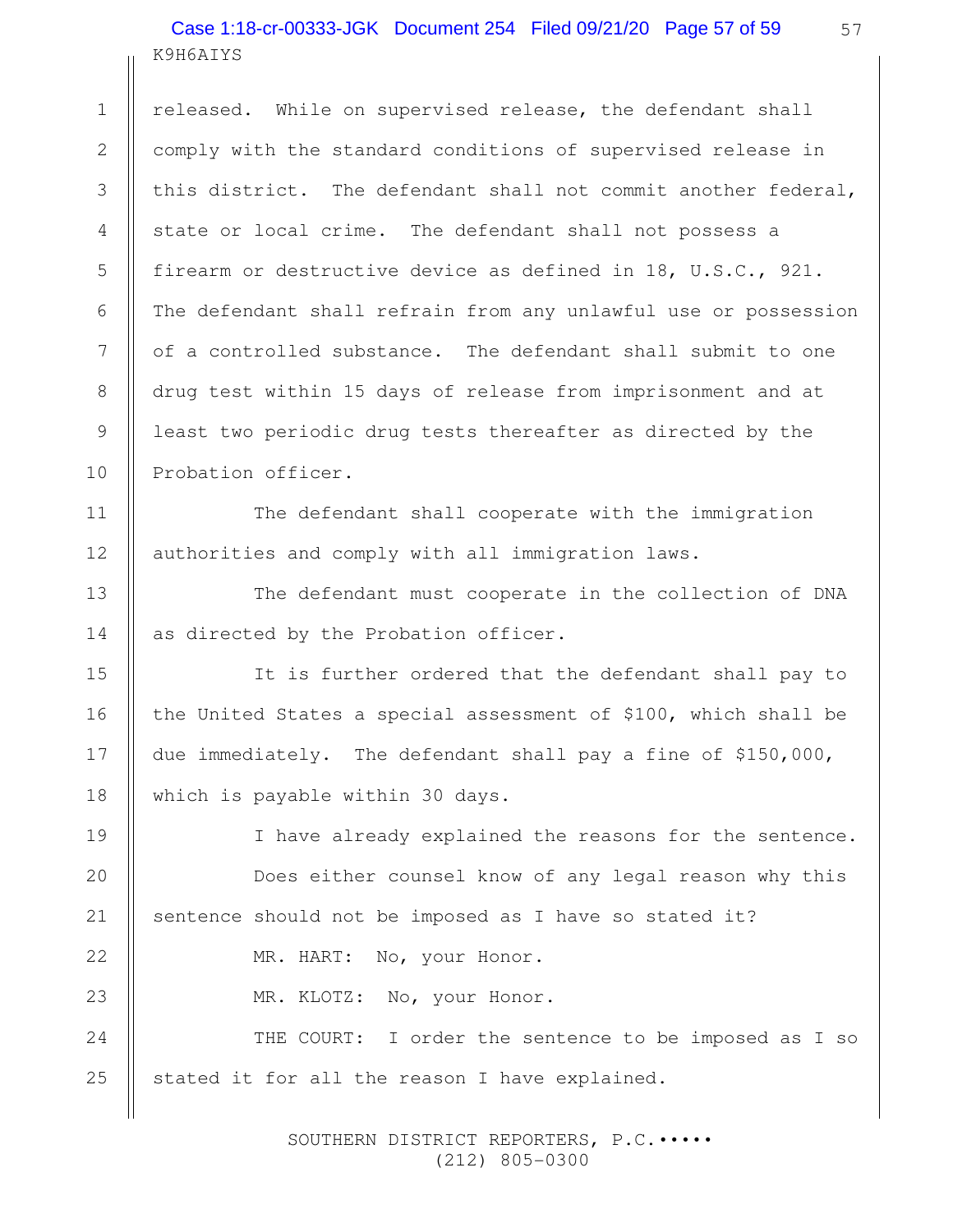# K9H6AIYS Case 1:18-cr-00333-JGK Document 254 Filed 09/21/20 Page 58 of 59

|             | KAHOHTIP                                                        |  |
|-------------|-----------------------------------------------------------------|--|
| $\mathbf 1$ | Mr. Aiyer, you have the right to appeal. The notice             |  |
| 2           | of appeal must be filed within 14 days after the entry of the   |  |
| 3           | judgment of conviction. The judgment of conviction is entered   |  |
| 4           | promptly after the judge announces sentence. So you should      |  |
| 5           | discuss this issue promptly with your lawyer. If you cannot     |  |
| 6           | pay the cost of appeal, you have the right to apply for leave   |  |
| 7           | to appeal in forma pauperis. If you request, the clerk will     |  |
| 8           | prepare and file a notice of appeal on your behalf immediately. |  |
| 9           | Do you understand?                                              |  |
| 10          | THE DEFENDANT: Yes.                                             |  |
| 11          | THE COURT: All right. Mr. Hart, no open counts?                 |  |
| 12          | MR. HART: No, your Honor.                                       |  |
| 13          | THE COURT: I usually ask as a matter of prudence for            |  |
| 14          | the government to move to dismiss any open counts, but there is |  |
| 15          | clearly are no open counts here; is that right?                 |  |
| 16          | There's Correct, your Honor.<br>MR. HART:                       |  |
| 17          | THE COURT: Mr. Klotz, do you agree?                             |  |
| 18          | MR. KLOTZ:<br>Agree, your Honor.                                |  |
| 19          | THE COURT: So I will not do what I usually do.                  |  |
| 20          | Anything further?                                               |  |
| 21          | MR. KLOTZ: No, your Honor.                                      |  |
| 22          | MR. HART: Not from the government.                              |  |
| 23          | MR. KLOTZ: Can I put you on mute and confer with my             |  |
| 24          | colleagues?                                                     |  |
| 25          | THE COURT: Yes. You can mute yourself.                          |  |
|             |                                                                 |  |

SOUTHERN DISTRICT REPORTERS, P.C.  $\cdots$ (212) 805-0300